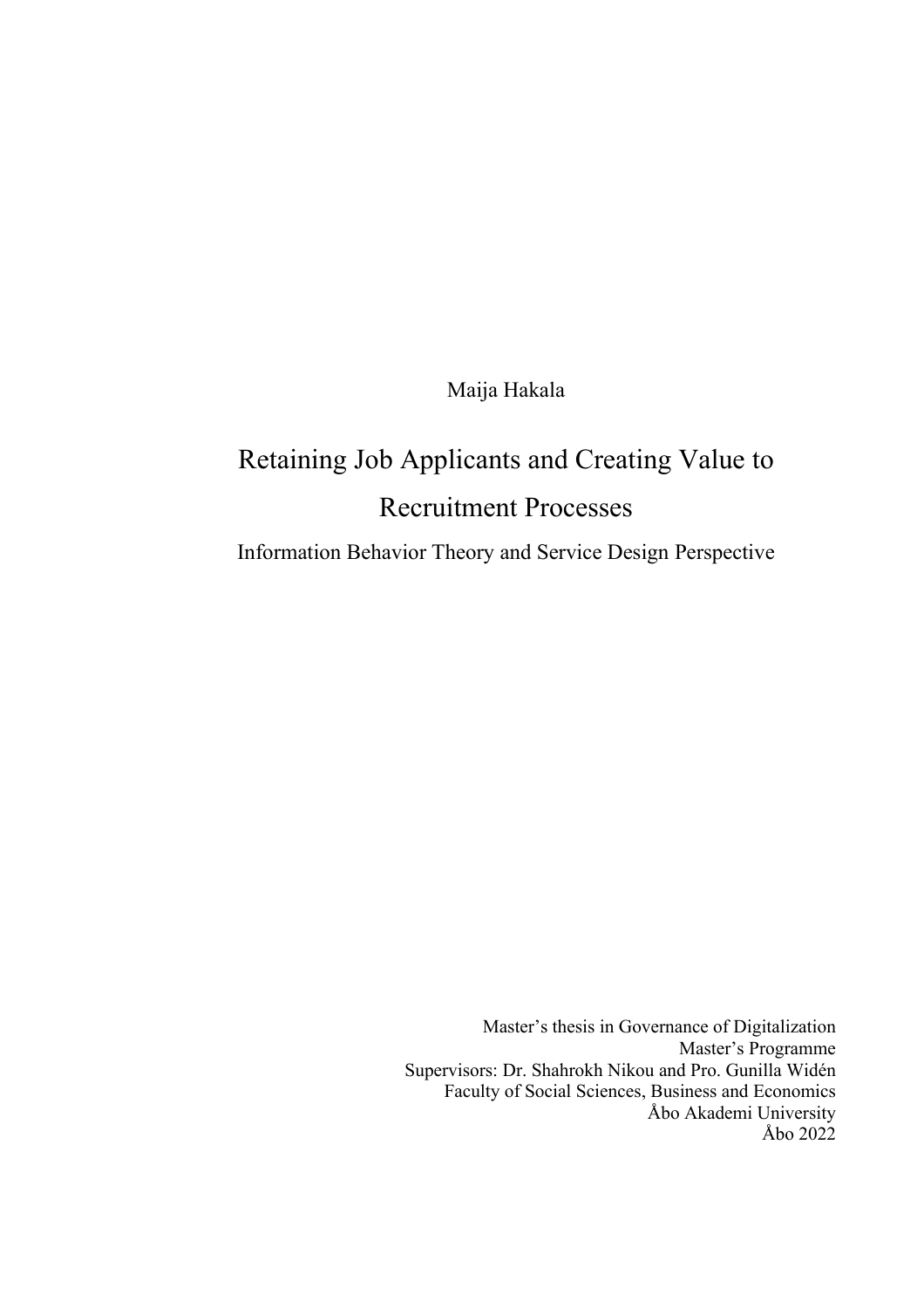#### **ÅBO AKADEMI UNIVERSITY – Faculty of Social Sciences, Business, and Economics**

Abstract for master's thesis

| Subject: Governance of Digitalization                                               |                           |  |
|-------------------------------------------------------------------------------------|---------------------------|--|
| Writer: Maija Hakala                                                                |                           |  |
| Title: Retaining Job Applicants and Creating Value to Recruitment Processes Through |                           |  |
| Information Behavior and Service Design                                             |                           |  |
| Supervisor: Shahrokh Nikou                                                          | Supervisor: Gunilla Widén |  |
| Abstract:                                                                           |                           |  |

The digitalization of business processes has taken place expeditiously in the modern economy, especially over the last decade. In order for companies to be able to keep up with this change, their services are required to be assessed and developed accordingly to meet the needs of the modern day's demanding service users. This fourth industrial revolution has shaped the methods of service provision alongside the expectations of service users. Opportunities brought by digitalization include faster processes, which are enabled by new technologies. Open and collaborative innovation ensures these opportunities.

 The aim of this thesis is to understand the current digital recruitment process at The Adecco Group and to identify the gaps in the process from both the recruitment and applicants' points of view. A conceptual framework has been developed to create a comprehensive understanding of the methods and actions required to reach an extensive customer understanding with the theories of information seeking, information retrieval, and service design in a digital environment focused especially on recruitment. These theories fill a research gap which has not been fulfilled before.

 This thesis has been conducted as a qualitative study. Through the conducted interviews, the findings provide insights into the current recruitment process and pinpoint the aspects in need of development. Digitalization has shaped recruitment as a process, making it more agile and flexible than ever before. The applicants' need for information is now met before the applicants themselves need to search for information themselves.

Keywords: Digitalization, Information Behavior, Recruitment, Service Design

Date: 02.05.2022 **Number of pages: 61**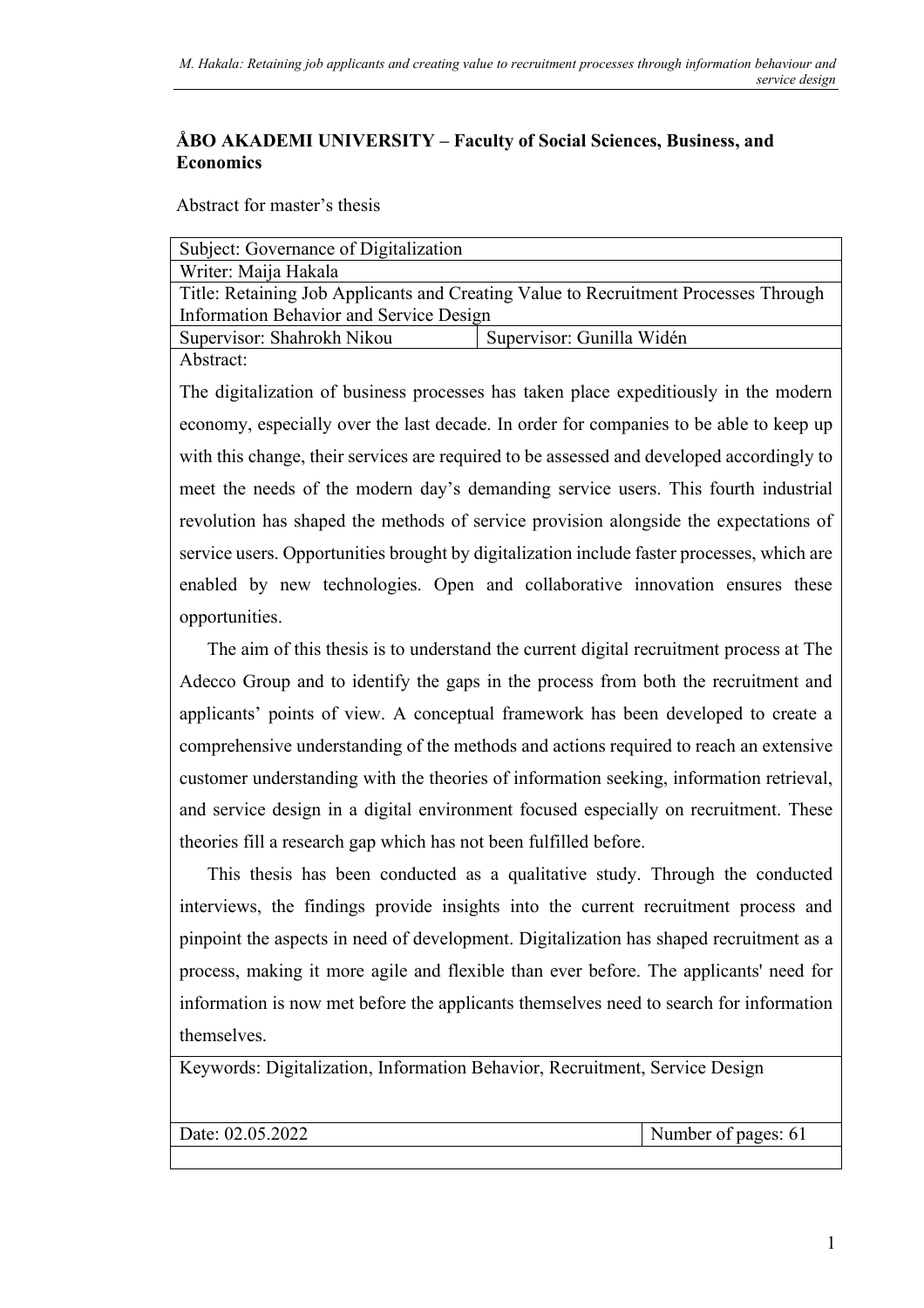# <span id="page-2-0"></span>**TABLE OF CONTENTS**

| 1.1<br>1.2<br><b>TABLES AND FIGURES</b> |  |
|-----------------------------------------|--|
|                                         |  |
|                                         |  |
|                                         |  |
|                                         |  |
|                                         |  |
|                                         |  |
|                                         |  |
|                                         |  |
|                                         |  |
|                                         |  |
|                                         |  |
|                                         |  |
|                                         |  |
|                                         |  |
|                                         |  |
|                                         |  |
|                                         |  |
|                                         |  |
|                                         |  |
|                                         |  |
|                                         |  |
|                                         |  |
|                                         |  |
|                                         |  |
|                                         |  |
|                                         |  |
|                                         |  |
|                                         |  |
|                                         |  |
|                                         |  |
|                                         |  |
|                                         |  |
|                                         |  |
|                                         |  |
|                                         |  |
|                                         |  |
|                                         |  |
|                                         |  |
|                                         |  |
|                                         |  |
|                                         |  |
|                                         |  |
|                                         |  |
|                                         |  |
|                                         |  |
|                                         |  |
|                                         |  |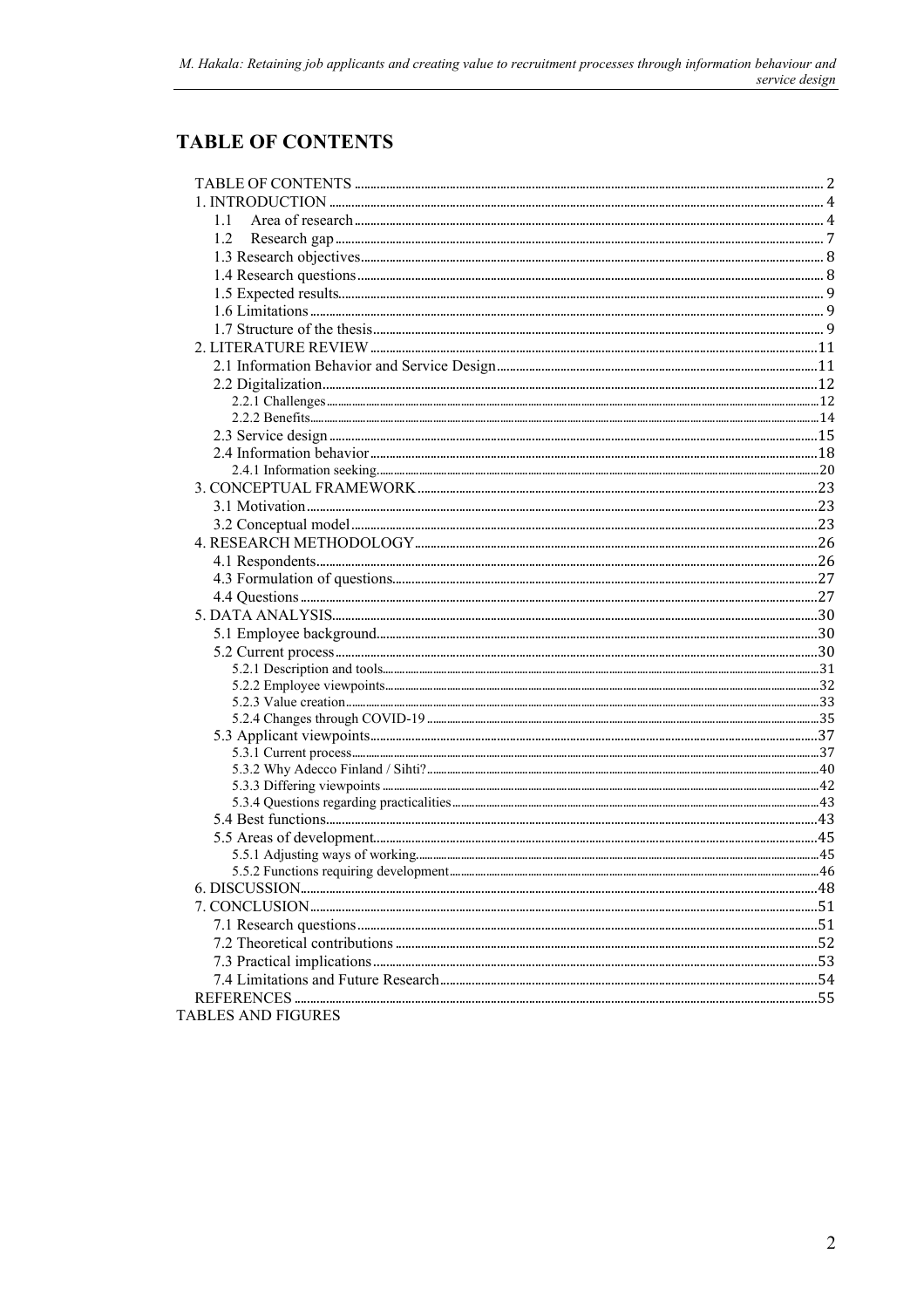| Figure 4. Digitalization benefits (Ayhan, 2017; Trischler & Westman Trischler, 2021)  14             |  |
|------------------------------------------------------------------------------------------------------|--|
|                                                                                                      |  |
|                                                                                                      |  |
| Figure 7. Basis for development of a digitalized recruitment process (Bawden, 2007; Ingwersen, 1996; |  |
|                                                                                                      |  |
|                                                                                                      |  |
|                                                                                                      |  |
|                                                                                                      |  |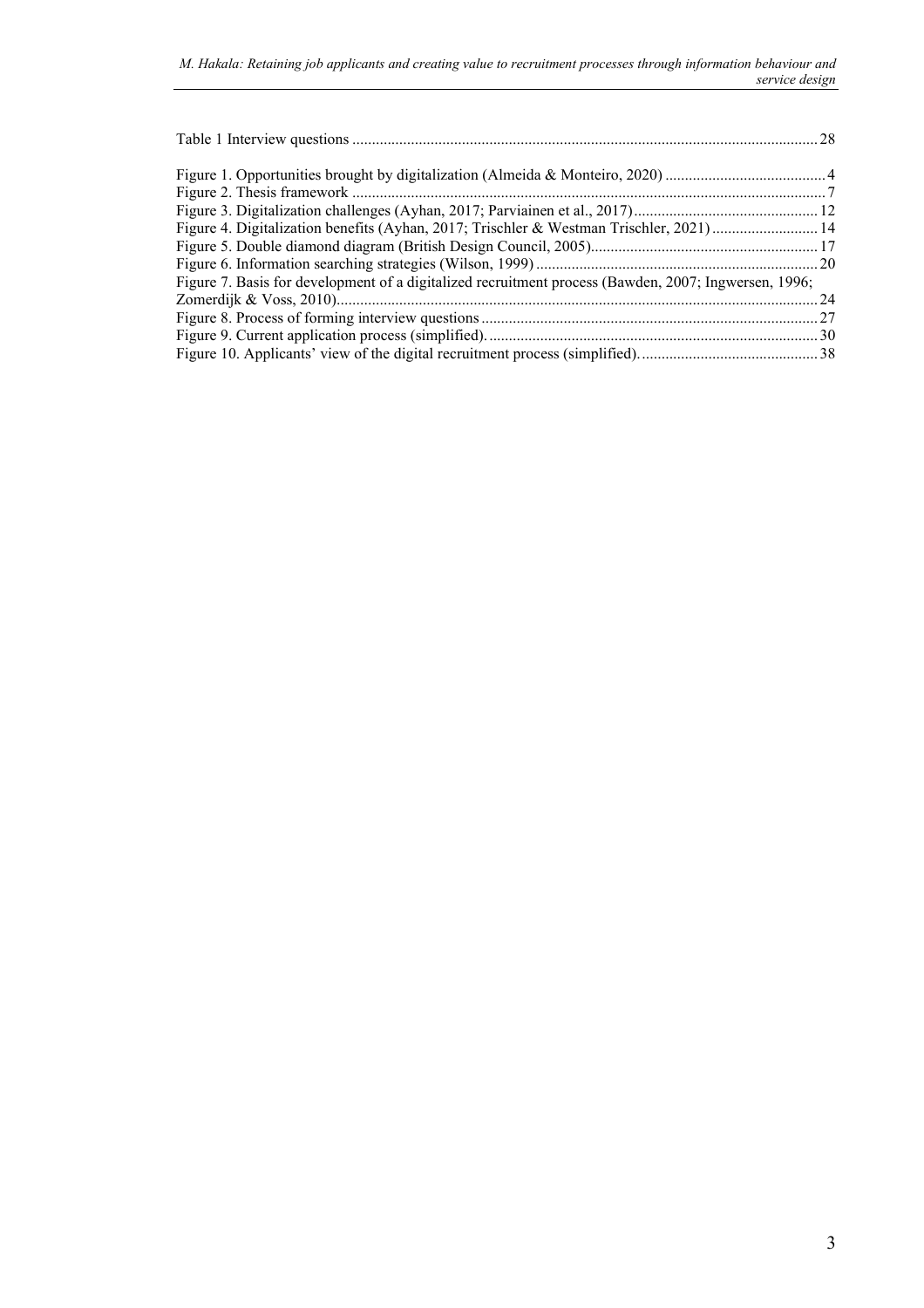# <span id="page-4-0"></span>**1. INTRODUCTION**

#### <span id="page-4-1"></span>**1.1 Area of research**

For the past decade, digitalization has proceeded to shape the ways of working more than ever. New tools are replacing manual work and changing the customs of workplaces, making processes efficient and cost-effective. The change has also been called the fourth industrial revolution (Harteis, 2018). Digitalization has forced businesses to re-evaluate their methods and processes, which has provided new opportunities (Figure 1) but also caused issues due to rapidly changing technological services (Lerch and Gotsch, 2015).



<span id="page-4-2"></span>*Figure 1. Opportunities brought by digitalization (Almeida & Monteiro, 2020)*

Opportunities brought by digitalization include faster processes, which are enabled by modern technologies. Open and collaborative innovation ensures these opportunities. Other examples are new, more efficient ways of working, as well as collaborative information sharing (Almeida & Monteiro, 2020). The challenges include concepts such as expectations for new skills, cybersecurity, and privacy issues. (Davidsson et al., 2016)

Digitalization has become one of the greatest factors to shape the modern working world. The concept of digitalization is about taking advantage of digital tools in businesses which can profit from enhanced processes provided by digitalization. Processes and business models have been transformed so that new revenue and value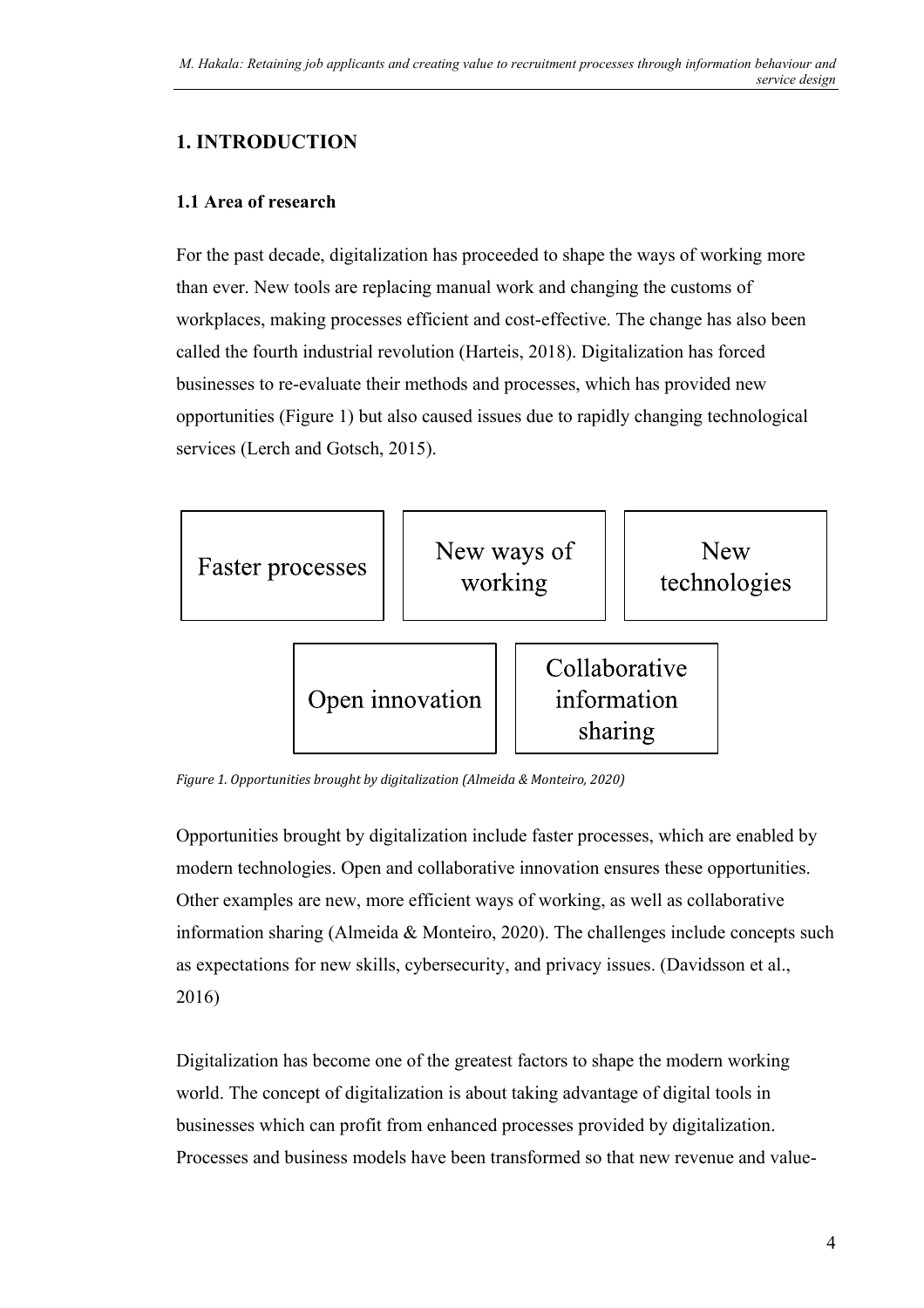producing possibilities are created. The previously existed methods might not have been replaced, but at least enhanced with the digital tools (Harteis, 2018; Avhan, 2017).

The current talent shortage has resulted in fewer job applicants, as the labor market is in a tight setting at the moment and the field of recruitment is requiring solutions. Therefore, the variety of tools used in recruitment could be expanded, as diversity is the key (ManpowerGroup, 2022). As digitalization affects every aspect of businesses, human resources and recruitment, in particular, are in the front line. LinkedIn, among other services, has made recruiters' jobs more efficient, but there is also an abundance of other services which can only make their jobs more difficult. Therefore, it is important to understand when to adopt new technologies, and when to decline the opportunity (Parviainen et al., 2017).

This thesis is focused on enhancing applicant retention in the digitalized recruitment process through the lens of information behavior theory and the service design perspective. The thesis examines how digitalization has impacted individuals' information behavior in the information era, and in an information society.

This thesis is conducted for the world's largest recruitment and human resources operator, The Adecco Group (hereinafter Adecco). The focus is specifically on the two brands which it has operating in Finland, Adecco Finland and Rekrytointipalvelu Sihti (hereafter Sihti) and the short-term jobs they offer. Adecco Finland operates generally in every field, whereas Sihti is especially focused on the fields of construction and mining (Adecco, 2021). This thesis will investigate how Adecco is currently dealing with digitalization and where the specific issue of applicant retention lies.

The current state of recruitment and human resources is problematic (Bhagia, 2022). Businesses around the country are facing labor shortages, which results in even higher value on the current employees and applicants who can be attracted and retained within an organization. Therefore, it is currently even more important than ever to stand out from the competition (Manpower Group, 2022). This thesis seeks to determine whether there are digital solutions which Adecco is already using or is lacking, and if so, how this situation could be addressed.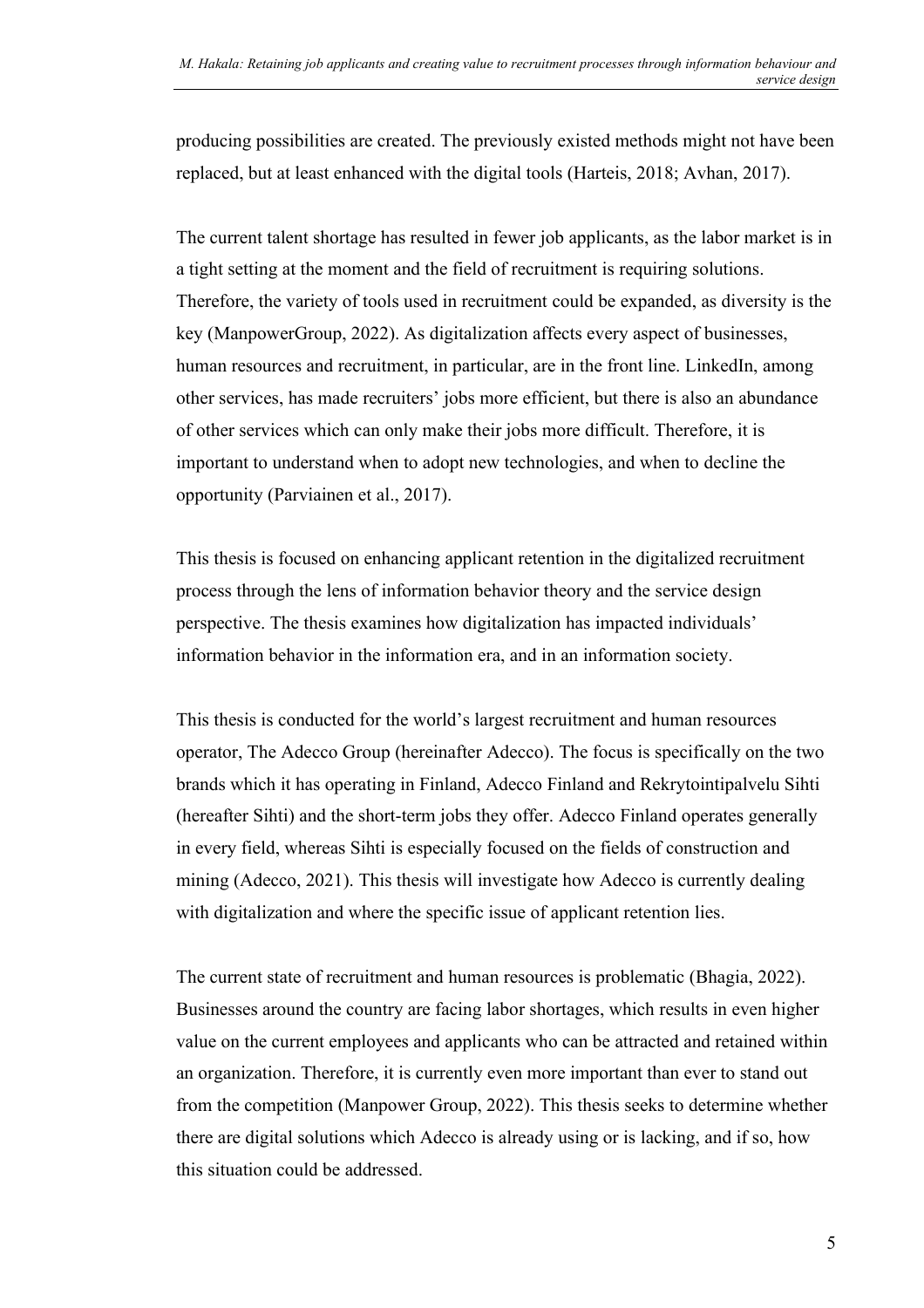Theories such as information retrieval, information seeking and the diverse ways information is being used provide invaluable insights into how to enhance the current processes in an organization (Al-Samarraie et al, 2017). How potential applicants locate Adecco's websites, how they interact and how they perceive the path has a notable effect on the final number of applicants, as the process of applying is required to be done online. Information behavior seeks to understand what an individual's need for information is and how the search processes, information seeking, or avoidance are carried out during the need of applying for a job (Ford, 2015). It determines the ways people conduct and handle information in different contexts.

The discovery of the most effective methods for a digitalized recruitment process is conducted through a deeper understanding of the methods of transforming information to the final use and purpose, to serve the needs of information users (Wilson, 1999). Service design provides assistance to ease the process of development of digitalized recruitment (Almqvist, 2018). The service design principles which should work flawlessly in this context are a user-centered viewpoint and evidencing. These aspects provide experiences from users' points of view and visualization of non-material services presented through concrete objects if the current service is designed to serve in an experience and customer-centric setting (Zomerdiik & Voss, 2010).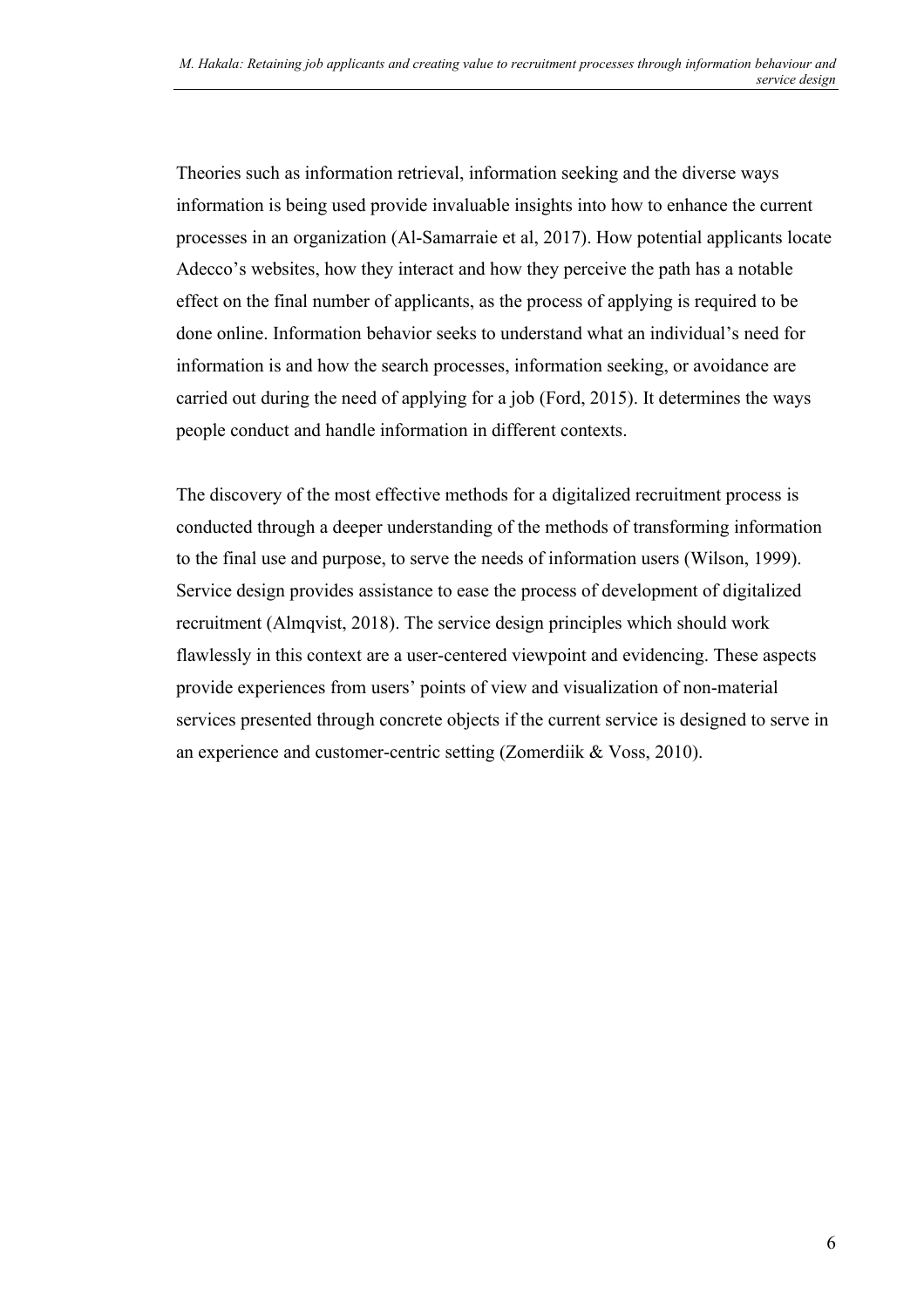

<span id="page-7-1"></span>*Figure 2. Thesis framework*

To create a comprehensive perspective, a triangle consisting of service design, information behavior and digitalization has been developed to support this thesis (Figure 2). The combination of these three concepts creates a perspective of consumer understanding which is cost-effective in the long run. Resources are not needed as much as previously to find potential clients and applicants, as the new ways of working make the processes easy for all stakeholders. When functions operate as efficiently as they should, the well-being of the organization's employees is also at a higher level, leading to a committed and dedicated workforce, and thus value is generated for the company (Hamidi, Shams & Khajeheian, 2019).

#### <span id="page-7-0"></span>**1.2 Research gap**

Despite some research having been conducted regarding the connection between digitalization, information behavior and service design, there remains a greater need for examination of the effect of all three concepts on the development of processes in a digital environment. In today's world, service design is closely attached to digitalization, as the two concepts support each other and make themselves available and enhanced. (Meyer, 2020) Therefore, this thesis seeks to explore the possibilities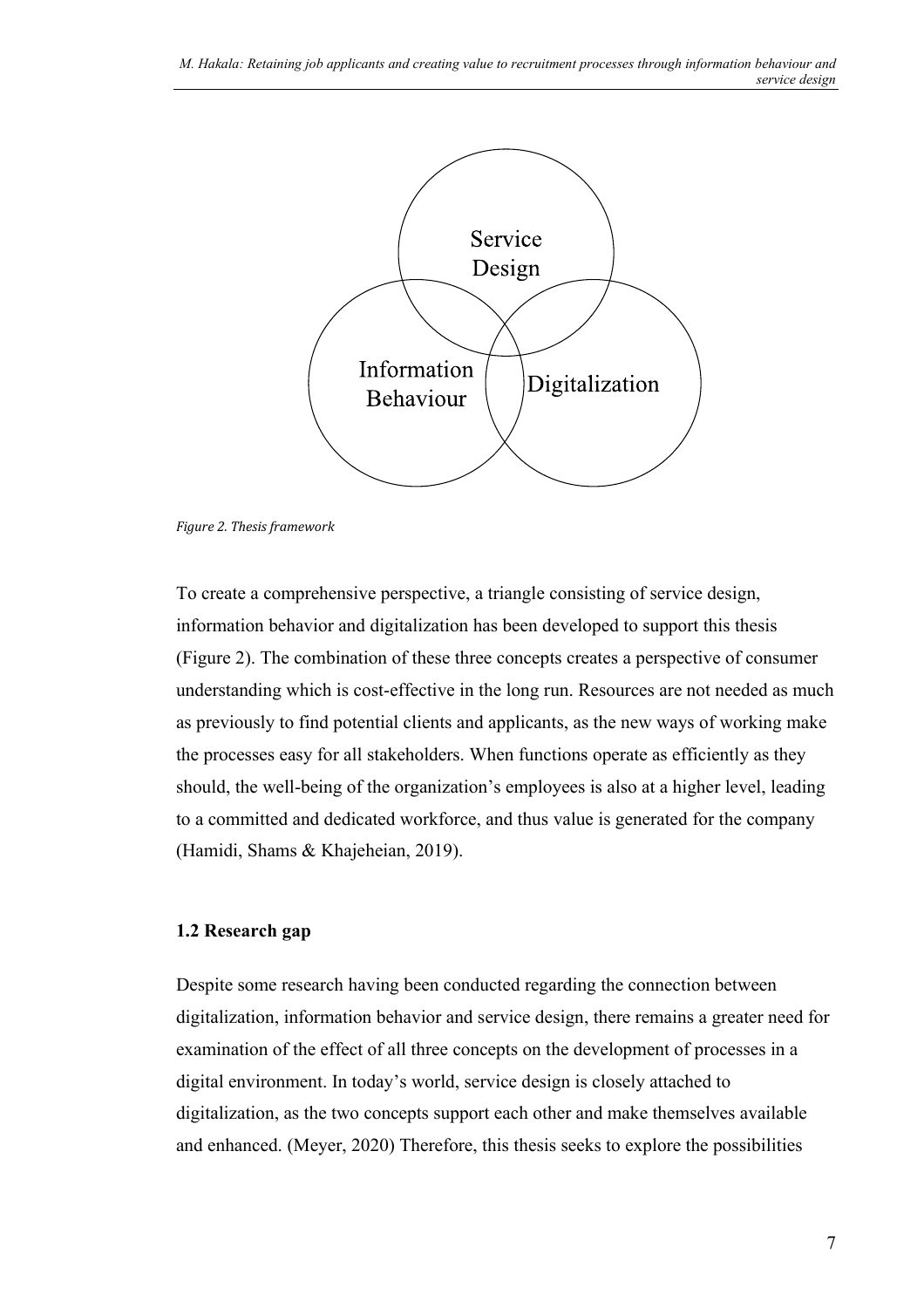digitalization, information behavior and service design are able to create for digital recruitment processes and applicant retention.

### <span id="page-8-0"></span>**1.3 Research objectives**

This thesis seeks to understand the current digital recruitment process at Adecco and to identify the gaps in the process from both the recruitment and applicants' points of view. The importance of service design and information behavior is assessed and studied from the viewpoint of how they can affect applicants' experiences while proceeding through the application process.

This thesis seeks to answer how information seeking, digitalization and service design can together create a comprehensive understanding and perception of ideal methods of applicant retention in the field of recruitment. In addition, this thesis aims to understand whether the current challenges are based on digitalization and technology, or if they are more about mindsets and behavior in the workforce, or perhaps both.

#### <span id="page-8-1"></span>**1.4 Research questions**

Based on the thesis objectives, four research questions have been formed to answer the objectives of this thesis in addition to the main research question, "How can applicants be retained, and value be created through information behavior and service design?"

The following are the research questions for this study:

- How has digitalization shaped the activities of recruitment?
- How satisfying do the applicants find the current application process?
- How do recruiters need to change their behavior to efficiently work in a digital space?
- What are the key advantage/disadvantage points for applicants in the digital application process?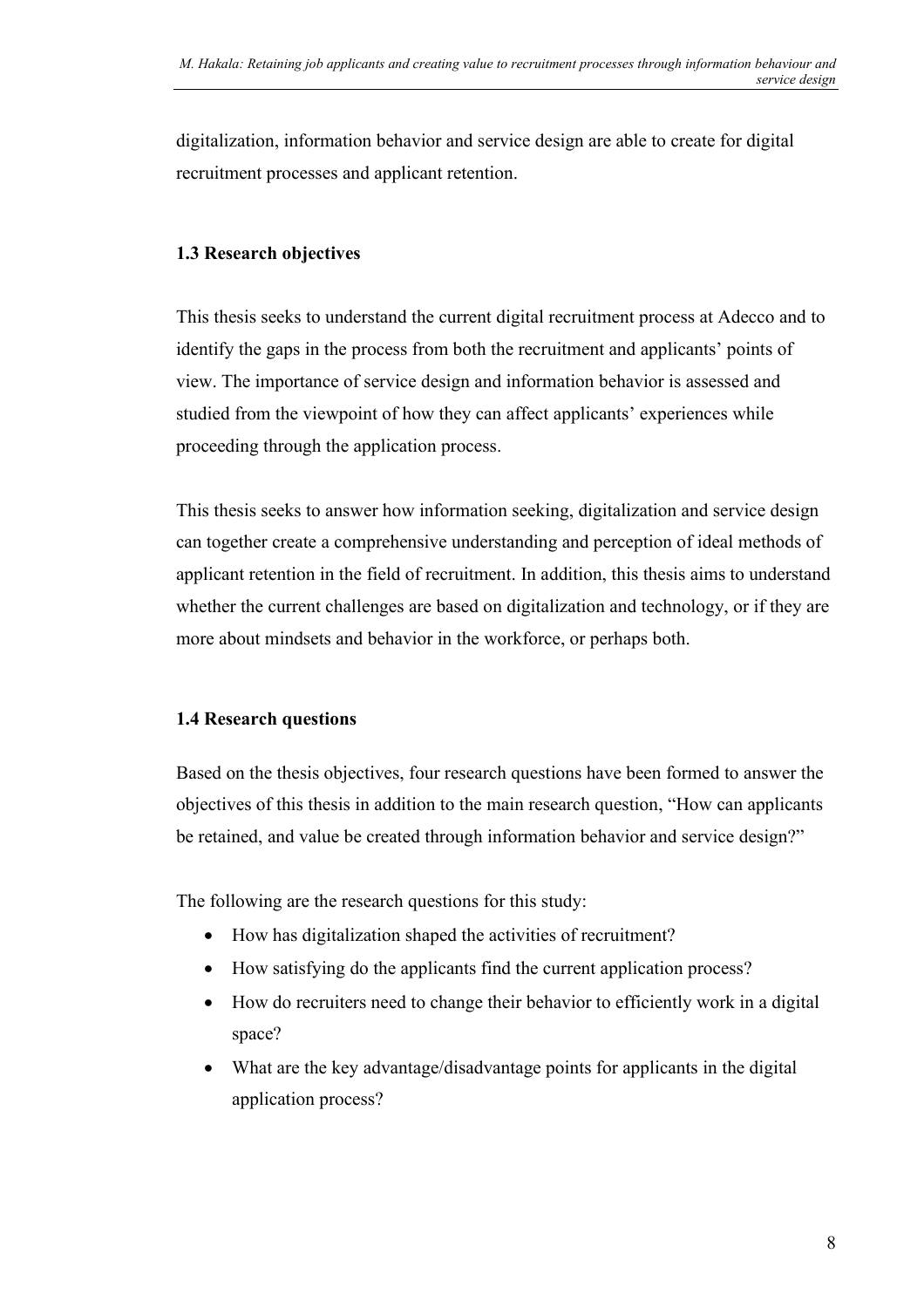#### <span id="page-9-0"></span>**1.5 Expected results**

This thesis is expected to provide insights into the current recruiting process and the application funnel the applicants undergo to become recruited, and later continue applying through Adecco for future jobs. The findings of this thesis provide new insights and knowledge of any weak spots in the process, as well as the development ideas with the guidance of service design and information behavior concepts and practices to make the experience more pleasant for the applicants, as well as retaining them within the organization.

#### <span id="page-9-1"></span>**1.6 Limitations**

During the time this thesis was conducted, the rapid changes in digitalization especially brought by COVID-19 were still in a transition period. This limits the results for later application regarding applicant adaptation to new digital tools. This thesis focuses on the application process of one organization with insights from recruiters and sales personnel working on recruitment-related tasks, but the insights concerning applicants and their viewpoints were second-hand information.

This thesis was conducted as a case study for a company, which could have limited the publication of all discovered results. In addition, it was conducted while being employed by Adecco.

### <span id="page-9-2"></span>**1.7 Structure of the thesis**

This study begins with an introduction as to how the thesis is formed, and what the overall aims and goals are. The introduction also includes the limitations of the study. It familiarizes the reader with the topic and content of the thesis through the background of the content.

In the second chapter, the literature and main concepts are introduced and discussed further. Concepts of customer retention, value creation, information behavior and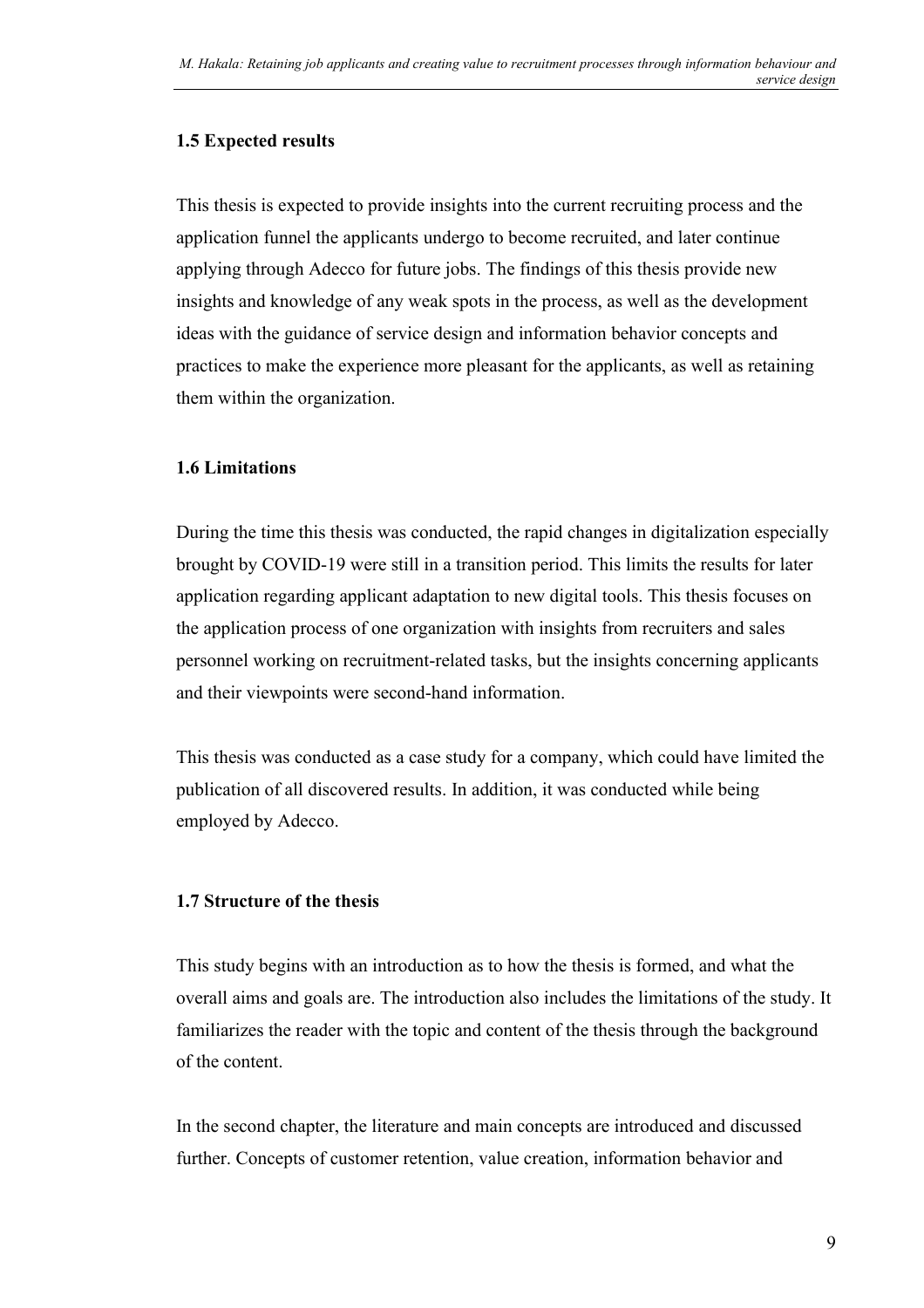service design are at the center of this chapter. Also, the field of recruitment is addressed as the domain of this thesis. Aspects such as how value is measured when discussing customer retention and what insights information behavior and service design can provide in this situation are explained.

The third chapter has its focus on the theoretical framework of the thesis study. It includes the main theories of information behavior, such as information seeking, information retrieval and navigators and explorers. The methods of service design and recruitment processes are discussed as well, and the relation between the frameworks is presented.

Research methods and approach for the study are discussed in the fourth chapter. The validations of the chosen methods are explained. How the qualitative research has been conducted, including the interviews of different parties and how more insights have been found through data analysis are presented. Also, the motivation behind the chosen methods is explained.

In the fifth chapter, the analysis of the results is conducted.

The sixth chapter discusses the results correlating to previous research. Also, a theoretical framework is considered when reviewing the results and compared in detail.

In the final chapter, the conclusions that follow from the study are presented. Furthermore, the key findings are discussed, including the possible future areas of research related to the thesis study.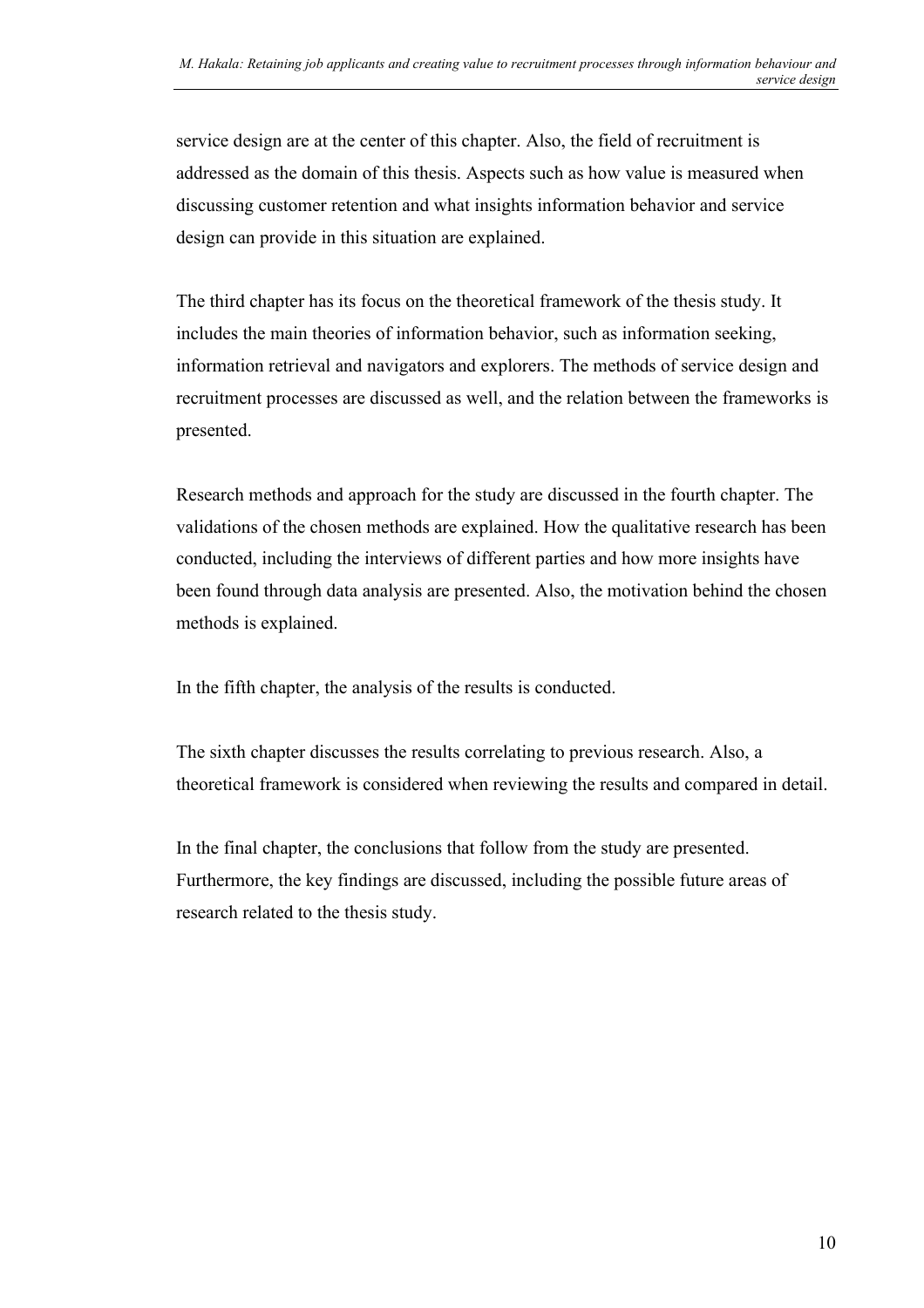# <span id="page-11-0"></span>**2. LITERATURE REVIEW**

This chapter provides relevant background information for digitalization and service design and a theoretical base for information behavior. Research regarding the relation of information behavior and service design has been conducted, but studies combining digitalization, information behavior and service design do not yet exist, despite their shared contexts and goals.

#### <span id="page-11-1"></span>**2.1 Information Behavior and Service Design**

The relationship between information behavior and service design in business development processes has been studied before in a general setting. For example, Harviainen and Kumpulainen (2019) focused their study on the general viewpoint of their topic "Service design for information searching". They discussed how service design can be practiced in information retrieval and search processes and how they could be improved. They discovered that companies, which consider themselves as search-oriented were found not to be customer-oriented. These companies and their service processes were based on the goal of high quantity, whereas the design viewpoint should be focused on qualitative methods to achieve customer satisfaction.

Service design literature and information behavior concepts support each other. Both theories aim to understand customer or user behavior, as information behaviour aims to recognize the reasons why people act in a certain way (Chowdhury & Chowdhury, 2011). Furthermore, the goal of service design is to understand what in the produced service results in certain behavior, and if that behavior can be changed through developing the user path (Morelli & Simeone, 2021).

Huvila et al. (2019) discussed in their panel how information activities can be enhanced for design and development purposes. They argued that information behavior is still facing challenges when aiming to inform design processes. There is a specific need to develop services, which function in a way that makes the information retrieval efficient while ensuring to meet the expectations and behavioral patterns of users. The retrieved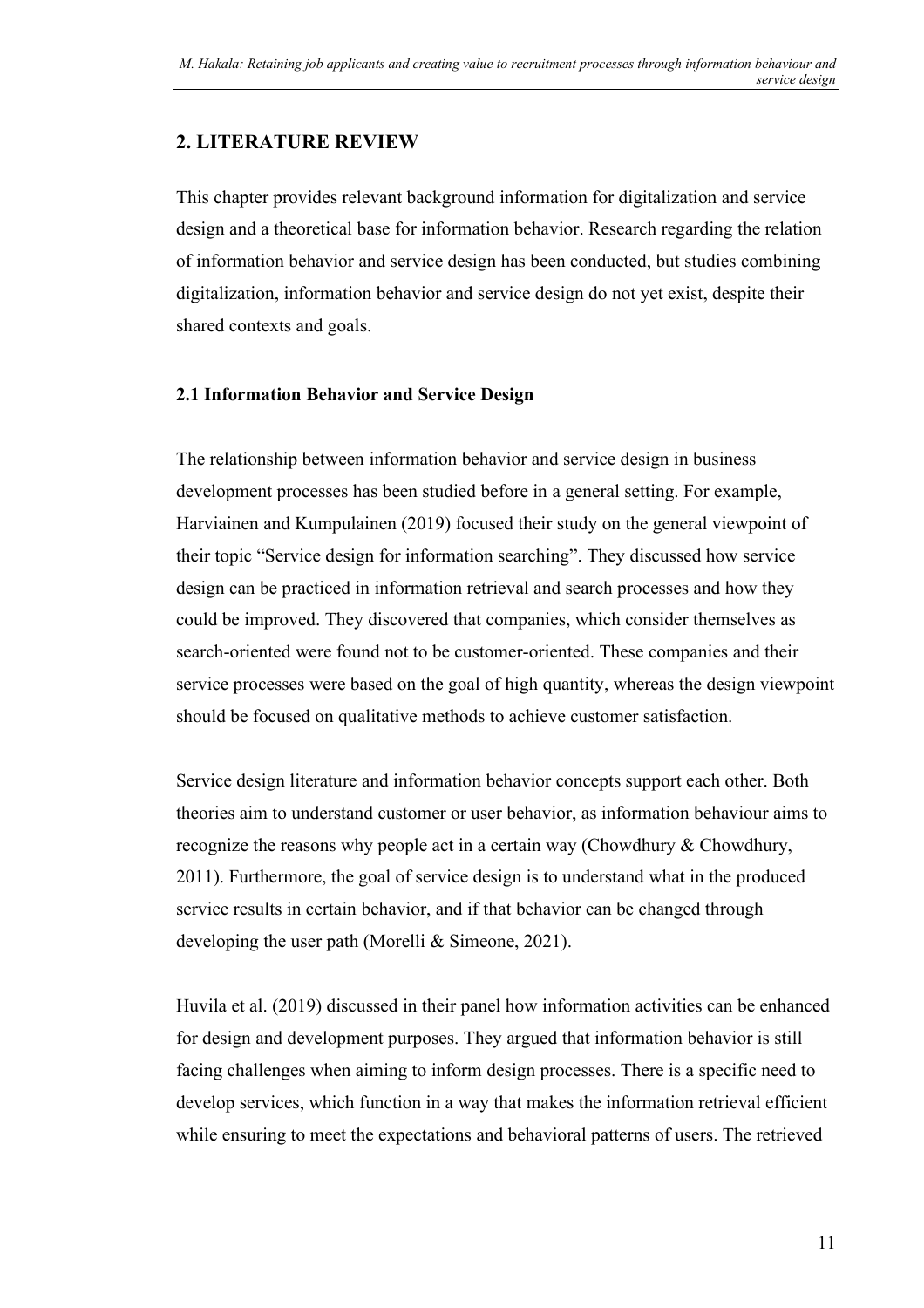information is required to be in a format which is easily accessible, as well as easily understood based on the context they are viewed in.

Design methods are enabled by information and knowledge. Bertola and Teixeira (2003) considered design methods to be a "knowledge agent", which can assist in integrating knowledge to organizations and acquiring competitive advantage through enhanced processes. Different design methods, including service design, can be applied, and merged to create or develop infrastructures to serve the constantly evolving needs of stakeholders. Especially important in the design process was discovered to be the adaptation to the changing context for the expected design process, to be adjustable to divergent aspects in different business operations.

#### <span id="page-12-0"></span>**2.2 Digitalization**

Digitalization as a concept means the use of digital tools and technologies to adjust or modify a business model (Hagberg et al. 2016). This generally means the digital transformation of economy enabled by digital innovations, to enhance processes and create new competitive advantage for organizations. One of its purposes is to create value by automation and structured data, improve processes and the company culture to stay competitive and relevant (Lerch & Gotsch, 2015).

### <span id="page-12-1"></span>*2.2.1 Challenges*

Digital transformation has brought multiple challenges, which can make the adjustment to the new working methods a struggle (Ayhan, 2017). Carrying out a significant business transformation to stay relevant is not effortless and simple, but vital for the survival of the business (Harteis, 2018). Examples of the digital transformation challenges are listed in Figure 3.



<span id="page-12-2"></span>*Figure 3. Digitalization challenges (Ayhan, 2017; Parviainen et al., 2017)*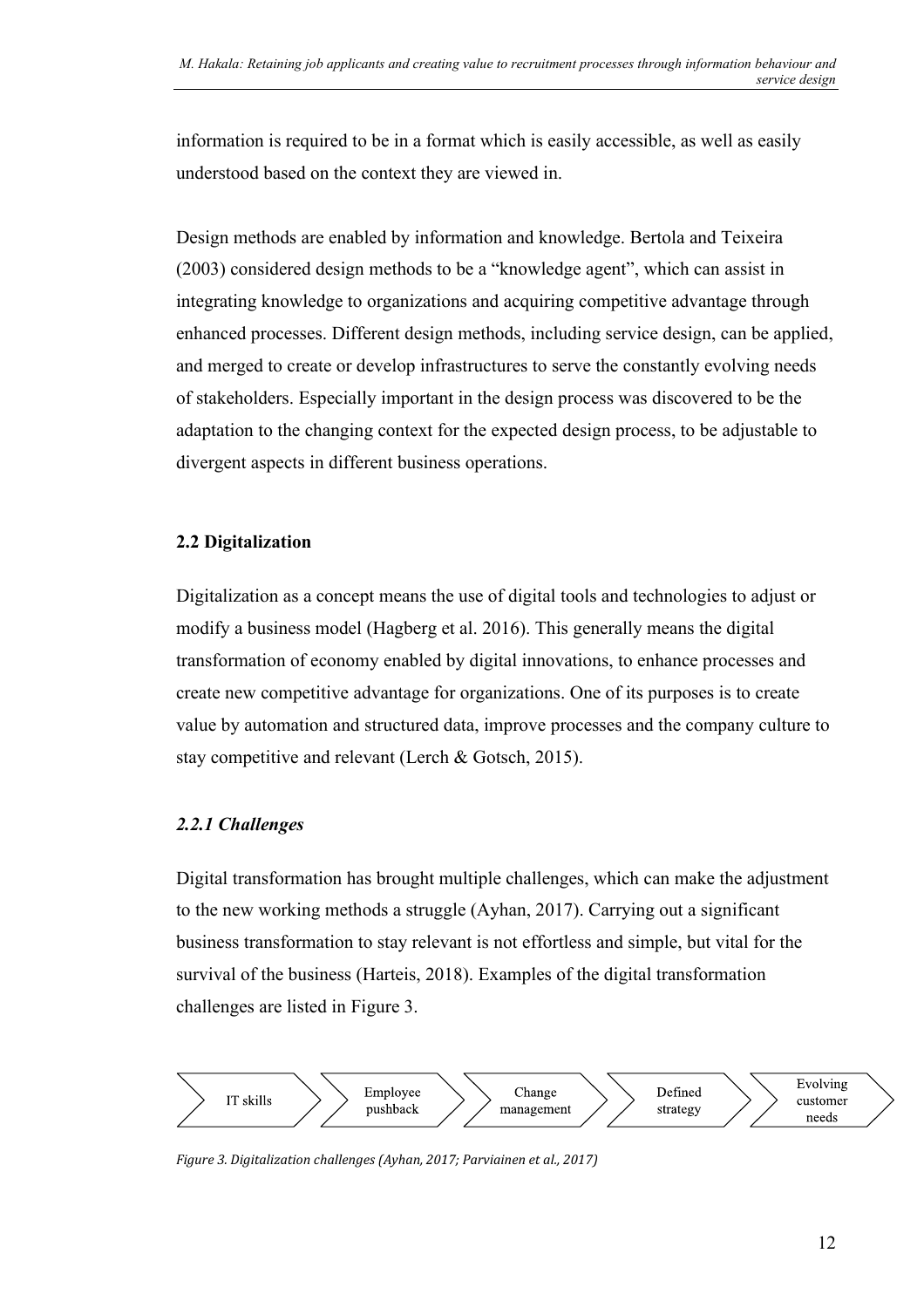IT skill shortage is one of the fundamental issues retaining an organization from pursuing or successful implantation of a digital transformation, which has an effect to the entire organization. This includes both IT professionals, as well as other employees. A dedicated IT team is required to implement a demanding digitalization process, which can consider concepts such as cybersecurity, data analytics and enterprise architecture. (Ayhan, 2017)

Digitalization is a significant change in employees' work environment, which can lead to concerns regarding ways of working and changes in responsibilities, among other matters. This can catalyze employees resisting the digital transformation and preferring the old ways of working, also known as change resistance. (Parviainen et al., 2017) It is directly associated with previously mentioned IT skill shortage. If there is a possibility for the IT team not being able to carry out a digital transformation accordingly, employees working in tasks unrelated to IT are affected. (Ayhan, 2017)

Lack of change management on an organizational level or outdated structures can delay and disrupt the progress of digitalization. Previously mentioned change resistance can make a setting such as this seem impossible. (Parviainen et al., 2017) Therefore, a clear strategy to implement the transformation process is in place. If the goals and priorities for the project have not been set, a project can be exceedingly difficult to execute. Inconsistent aims and goals regarding the whole organization can create an unclear clutter of project parts, which transforms the work environment and has an impact on employee satisfaction rate. (Vartolomei & Avasilcai, 2019)

Customers' needs and expectations evolve throughout years and decades, now faster than ever before. If an organization is not able to follow through on digital transformation, it is not able to provide what is expected of it in the modern markets. (Trischler & Westman Trischler, 2021) A well-managed organization is able to maintain a high level of customer satisfaction through rapid changes of processes, as the employees are motivated and strive to work towards common goals. (Mykhailichenko et al., 2021)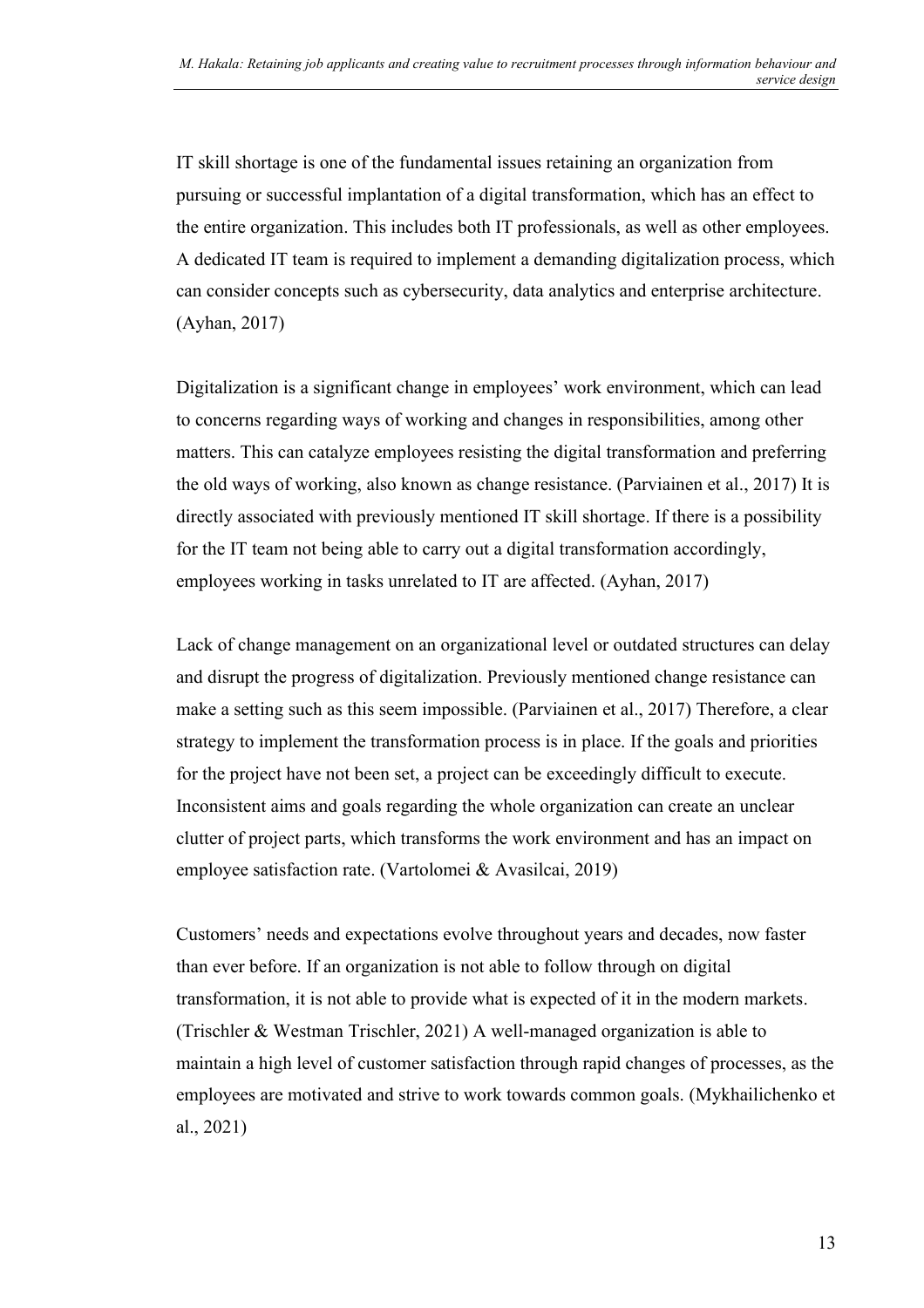When focusing on digitalization in recruitment in particular, there are multiple challenges to be addressed. The main issue is the lack of IT skills, not being able to benefit from the digital recruitment tools and possibilities available. The received applications might be irrelevant, the applicants might be under- or overqualified or there is deficiency of suitable applicants or applications among those received. (Ayhan, 2017; Trischler & Westman Trischler, 2021)

### <span id="page-14-0"></span>*2.2.2 Benefits*

Digitalization has a vast number of benefits when it is successfully applied to a company. Vartolomei and Avasilcai (2019) and Trischler and Westman Trischler (2021) listed some of the most notable gains digital transformation can bring (Figure 4). Neumeier, Wolf, and Oesterle (2017) discussed that the most significant impact of digitalization takes place among the customers and business processes.



<span id="page-14-1"></span>*Figure 4. Digitalization benefits (Ayhan, 2017; Trischler & Westman Trischler, 2021)*

Communication and ways of working have become mobilized, resulting in flexibility in everyday actions. Efficient mobility provides the freedom to the employees to work from where they want, in a time best suitable for them. Efficiency and flexibility result in highly motivated employees, which then improves employee retention. (Trischler & Westman Trischler, 2021)

Customers are more engaged due to the improved customer experience digitalization and its tools have made possible. Services are faster and more efficient, and therefore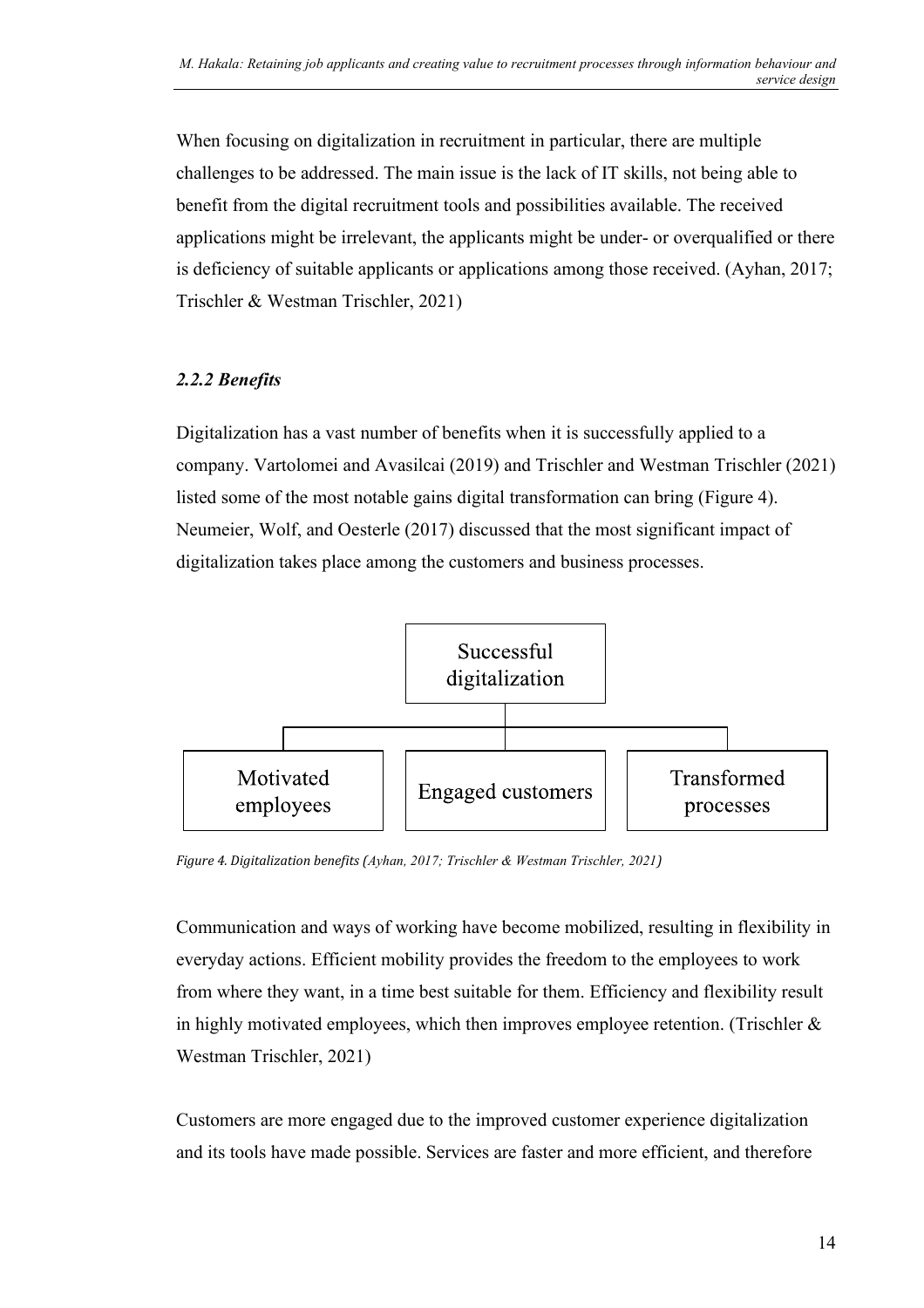also more likely to answer to the needs and expectations of customers. (Trischler & Westman Trischler, 2021)

As processes are transformed to become more efficient and faster, time-consuming administrative tasks have been digitized or simplified. This means higher productivity in activities which have higher investment rate. Workflows and information sharing is enhanced. Decision-making takes less time as information retrieval is made easy and efficient. (Ayhan, 2017)

#### <span id="page-15-0"></span>**2.3 Service design**

Service design provides the tools to make business processes efficient and pleasant to the user. The service offered by an organization should place the experience to the very core (Zomerdijk & Voss, 2010). As Pullman and Gross (2004) discussed, "an experience occurs when a customer has any sensation or acquires knowledge from some level of interaction with the elements of a context created by a service provider".

Service design focuses on creating solutions for the users which ensure their retention on the business. When conducting a service design project, there are specific target groups which should be included in the process. Users are required to be in the center of the development. How the customers perceive the service, what are their expectations and requirements are the main questions to be asked. (Stickdorn et al., 2018) All stakeholders should be included and involved in the design process, ensuring cocreation and taking into account all possible requirements for the service. It should be visualized into a sequence of different interrelated actions. Non-material services should be presented through concrete objects. Finally, the whole environment of services provided should be taken into consideration. (Harviainen & Kumpulainen, 2019)

Service design is partially based on P:s. In this case, there are four of them (Watts, 2017):

- 1. People
- 2. Products
- 3. Partners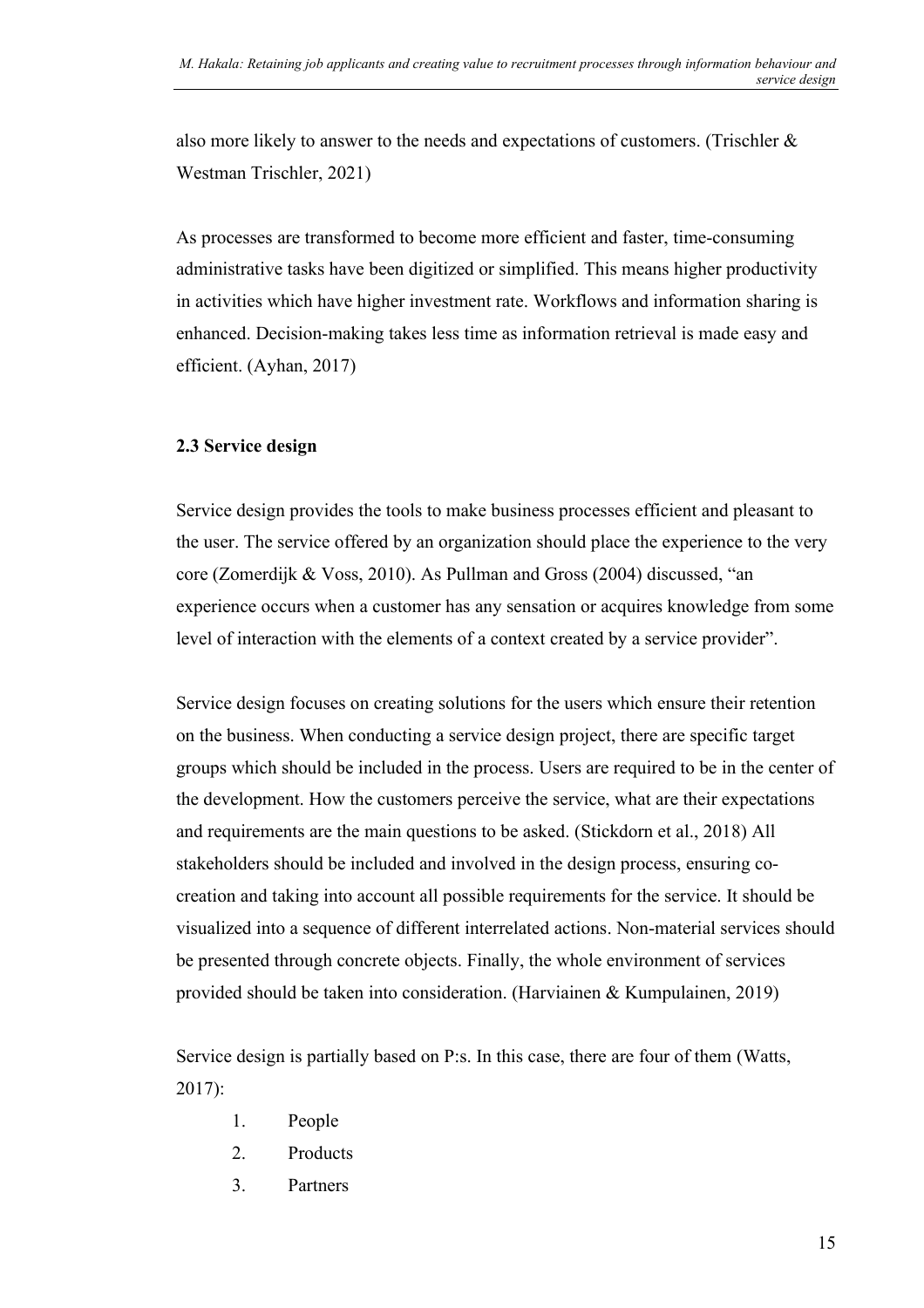#### 4. Processes

People need to be in the center of the development in order to make it succeed. Service provider, as well as the service users/customers, need to be included. Meaning, that the customer will feel content about the service they will receive, in relation to its costs. (Watts, 2017)

Product is about the service provided for customers, including the technology which makes it possible. The service infrastructure, environment, data structures and interfaces, for example, are the factors that make the service work. (Watts, 2017; Zomerdijk & Voss, 2010)

Regarding partners and delivering IT services, outsourcing at least a part of the development has become a norm. No matter if the outsourced service is even the tiniest part of the development process, a well-working relationship between partners and the service-providing business needs to be there. IOS (outsourcing of services) happens typically in Asian countries, such as India, China, and the Philippines. (Kedia & Lahiri, 2007)

Processes include all the roles and responsibilities as well as tools and management controls that are needed to carry out and deliver the needed goods. Some of the processes can be automated, some on the other hand can be manual, depending on the nature of the process. Requirement of today is that old processes in the organization will be updated to respond to the needs of newly established service design plans and solutions. (Watts, 2017)

According to Lammi et al. (2007), user involvement especially in innovation processes has been notable for the past few decades. According to their study, the main issue happens to be tacit knowledge, also known as implicit knowledge. Tacit knowledge is non-verbal knowledge, which can be attained through experiences or intuition, for example. Tacit knowledge is difficult to pass on to others verbally, as it might require doing a certain action, such as sewing a button or training a dog (Bryson, 2011). This issue can be tackled by examining carefully user understanding and becoming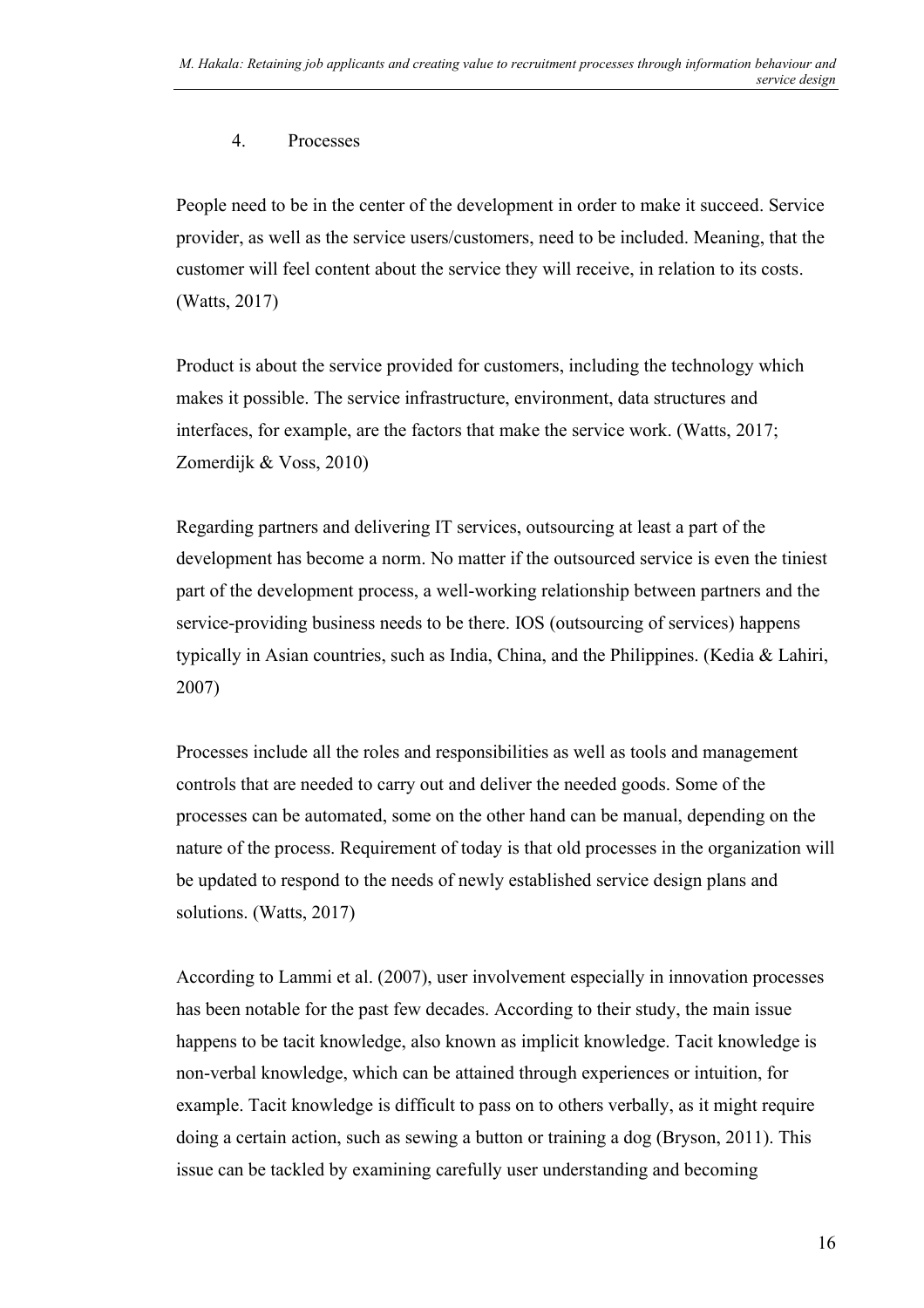acquainted with the consumers' behavior better. This can happen by making the communication and development process between customers and the organization deeper and more frequent. (Bessick & Naicker, 2013)

Need analysis can assist in service design to figure out the needs of customers as well as their identity and characteristics. It helps managers and leaders to develop a service design process that would develop the value proposition, as well as help them to find alternative services. After developing such understanding, values should be rethought and checked on what kind of value is given to customers and redefine the overall goal of the organization as well as the mission, if necessary (Zomerdijk & Voss, 2010).



<span id="page-17-0"></span>*Figure 5. Double diamond diagram (British Design Council, 2005)*

The double diamond framework (Figure 5) provides a comprehensive and clear representation of what the design process should look like. It has four elements: discover, define, develop, and deliver. All these steps are required to be carried out to proceed with the process. The two diamonds provide a process of exploring a problem, which will make a different way of thinking possible than what the service designer has been used to before. It is not a linear process, but sometimes it is necessary to go back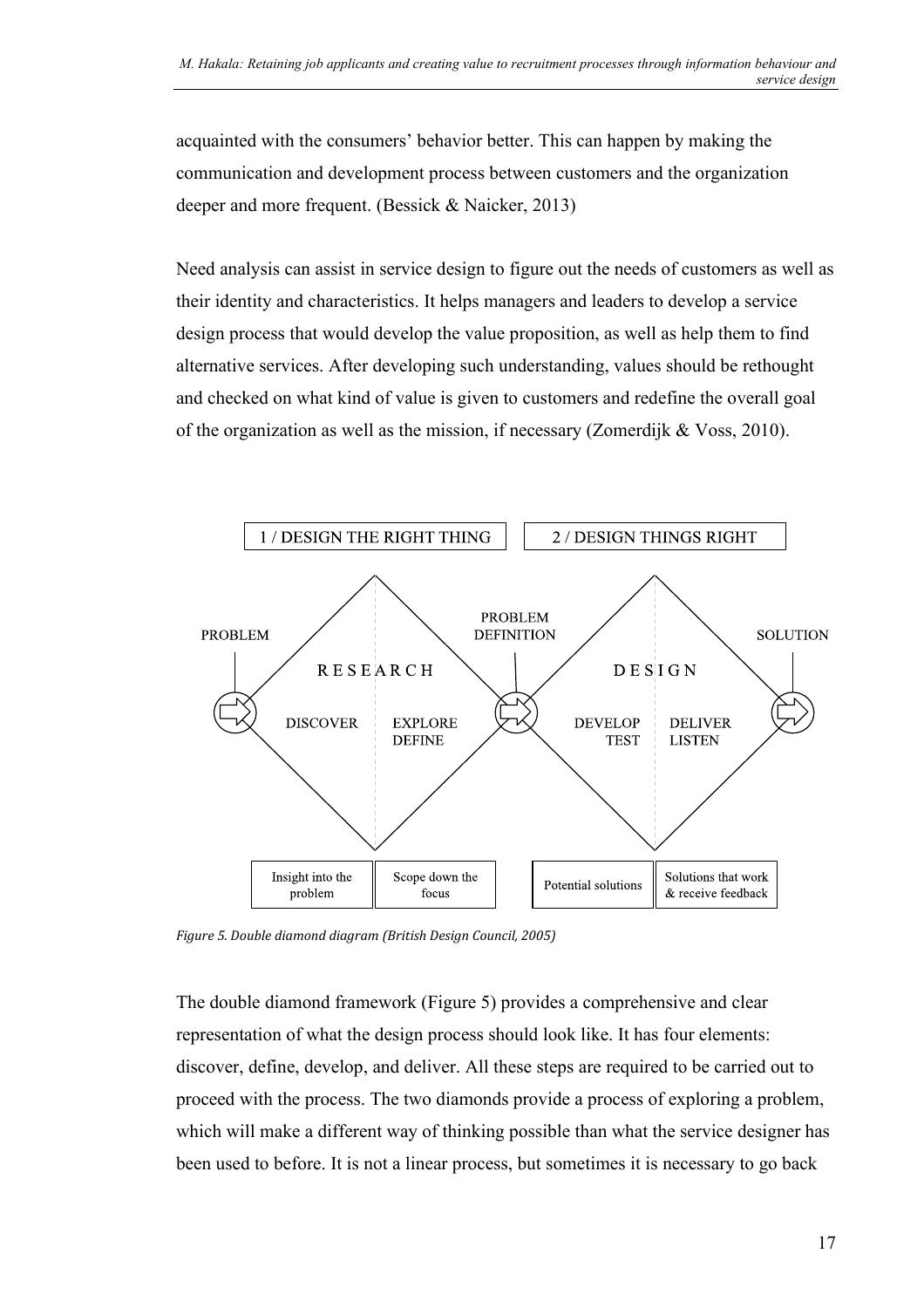until you are confident that all the elements have been taken into consideration. The double diamond helps to evaluate ideas that are still in a very early stage of development, as feedback is vital in order to create a well-functioning service. (British Design Council, 2005; Tschimmel, 2012)

#### <span id="page-18-0"></span>**2.4 Information behavior**

Information behavior seeks to understand what an individual's need for information is and how the search processes, information seeking, or avoidance are carried out, for instance. It determines the ways people conduct and handle information in different contexts. The reason to study information behavior is to find a deeper understanding of the methods of transforming information to its final use and purpose. (Wilson, 1999)

Context is an especially important, but difficult factor. According to Mervyn and Allen (2012), context can be "a persistent and thorny problem in the field of information behaviour". It is often conceptualised as when and where the behavior occurs. What makes the context slightly difficult is the fact that it has three dimensions – spatial, social, and temporal. The spatial dimension is usually about the physical environment where the information behavior takes place, the social dimension can be about the societal norms, and the temporal dimension consists of time, such as how long a certain information behavior process takes time. (Chouinard & Milley, 2016) This thesis focuses mainly on the spatial dimension.

It is essential to remember that context is not the same as a situation. The situation is considered to be the circumstances where the need for information originates. Context, on the other hand, consists of the larger picture where the information seeker/user operates. Usually, it involves an information system that has been created to serve such or similar needs, to provide any potential information. (Absar et al., 2014)

Information behavior is always embedded in some sort of space. According to Savolainen (2006), there are three different spatial approaches: objectifying, realisticpragmatic and perspectivist approach. Focus is especially on the objectifying and perspectivist approaches in this thesis. The objectifying approach considers the spatial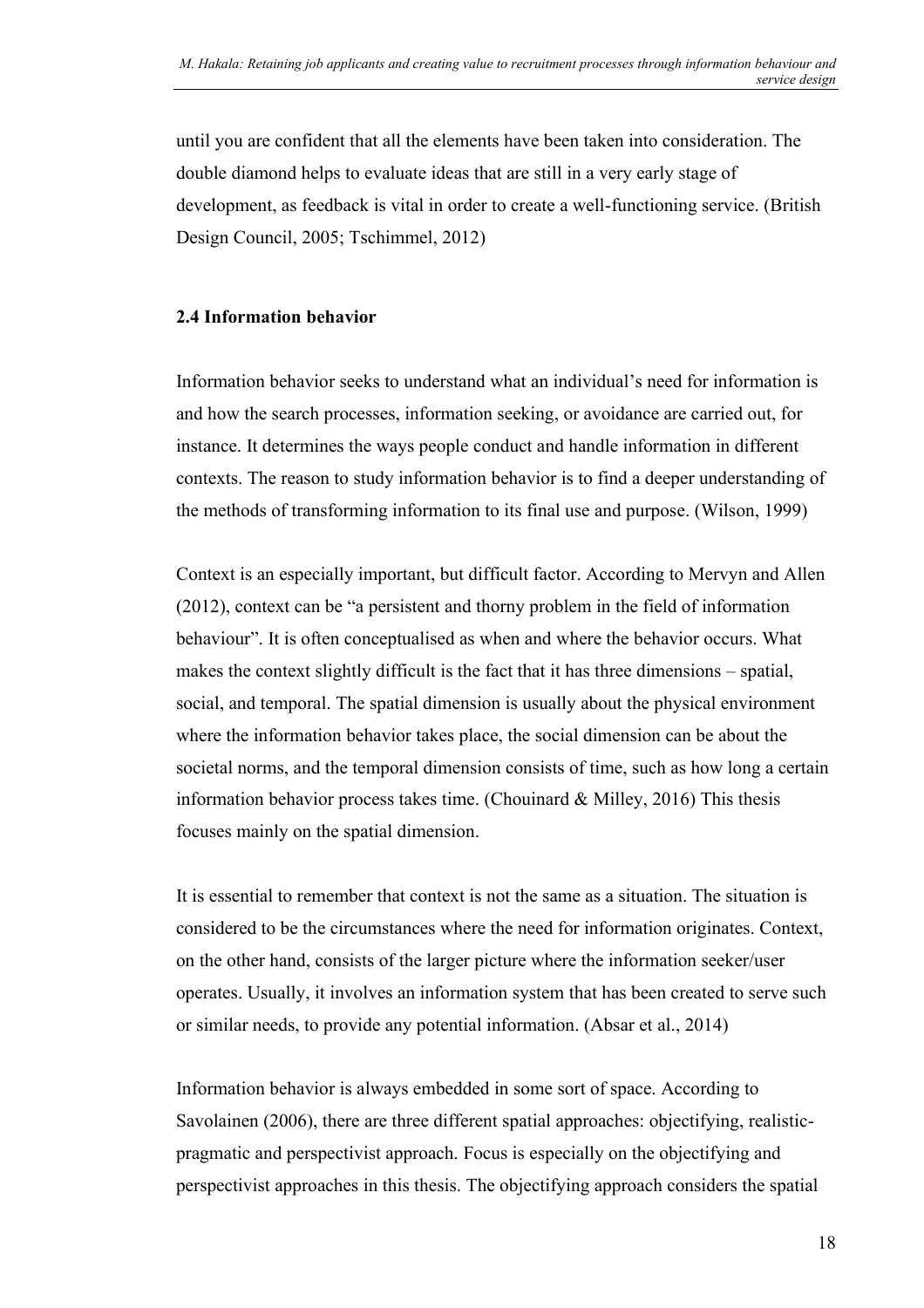factors as something close to entities such as objects, which has the primary goal of holding down the information seeking as a part of an information behavior process. Therefore, people conducting information behavioral models have to accustom their actions to respond to the existing structures and systems. (Wilson, 1999)

The perspectivist approach on the other hand is critical towards the before mentioned objectifying approach. It accentuates the perception of subjective and situation constrained spatial factors and wants to find out how people subjectively estimate and determine how important different information sources are. (McGuire, 1989)

When applying these two approaches in the development of information services, it is recommended to start with the perspectivist approach. As it focuses on individuals seeing things from their perspectives, it is taken into account in the service design stage – when a user experience (and the user interface) is being designed and developed. As users see services based on their views and expectations, it is vital to take this factor into account in the development stage. (Zomerdijk & Voss, 2010)

Another point of view where the perceptions approach could be used is when the target groups of any information service are being defined and chosen. This is what then leads to the before said user experience, and how that should be planned. As there are clearly defined user segments, which have an equivalent way of viewing and perceiving the service, the development of the service itself is easier to start. (Wilson, 1999; Dinet, 2014)

Information services tend to be user-centric, and therefore it is vital to also remember the objectifying approach. As the services provided to the users today mostly follow the same wireframes, customer journeys and other related concepts and factors, it is important to consider the ways the possible service users will perceive the information service in progress. (Chowdhury, 2009)

If the service designers would like to try out any new, innovative actions or functions in the service, it would be important to remember to first give a test target group a try on it to see how they view it. If a service causes more confusion than gives answers or relief,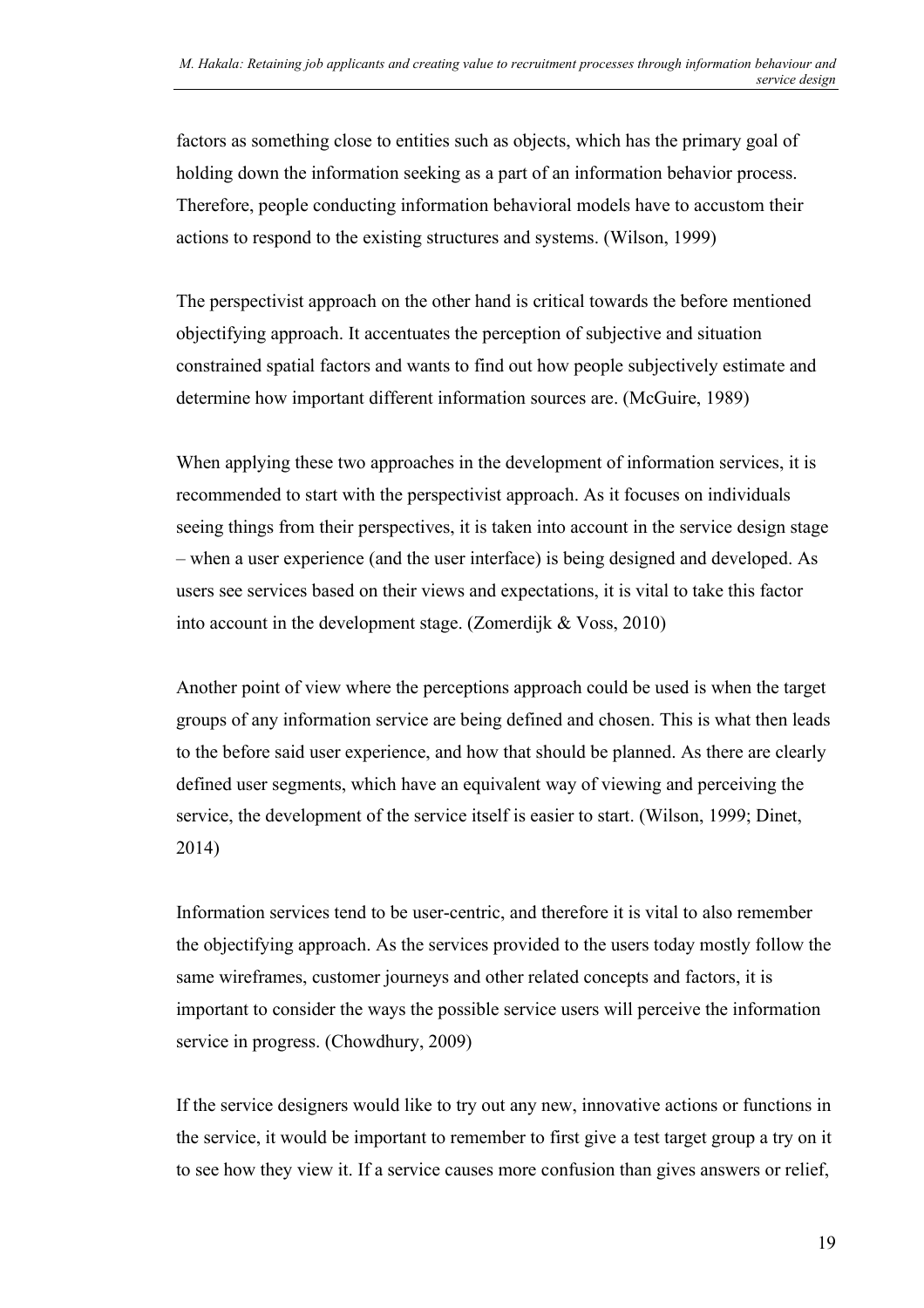it will not become a hit among greater audiences, if even among the smaller ones. (Cook et al, 2002)

#### <span id="page-20-0"></span>*2.4.1 Information seeking*

Information seeking is a process used to find required documents or other forms of information. The aim is to alter or change the current knowledge base by active participation. On certain occasions it can also be carried out as passive seeking – this can be made possible by spotting and identifying relevant information when unintentionally discovering it. (Alaterä & Halttunen, 2002)

Information seeking is enabled by information systems, which are collections of data that give the system users the possibility to find any required information through certain actions. These information systems store the data and process it to easily accessed forms, such as lists and catalogues to enhance information seeking. (Alaterä & Halttunen, 2002)



<span id="page-20-1"></span>*Figure 6. Information searching strategies (Wilson, 1999)*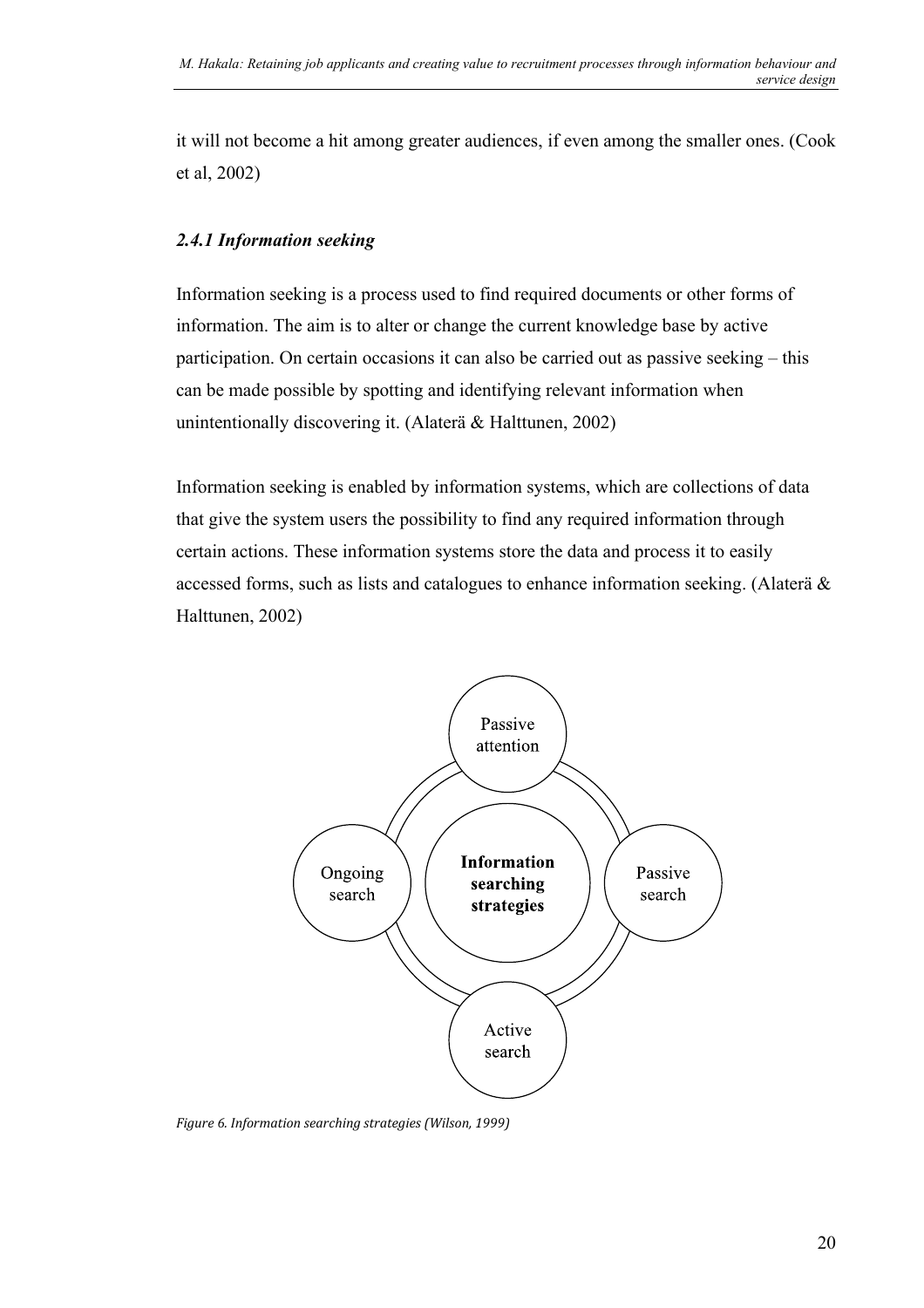According to Wilson (1999), the information searching strategy differs depending on the need of the information. As presented in Figure 6, there are four different strategies. Passive seeking as a strategy only occurs when relevant information is stumbled upon. Previously mentioned passive search is conducted by knowing what kind of information is needed and doing certain actions such as reading newspapers regularly in order to find the needed information sooner or later. An active search is conducted by shaping the information need to the form of a question and aiming it for an information system. Finally, an ongoing search is the longest and most time-consuming method of the four. It is done by actively and regularly seeking information, as the aim is to continuously update the information and knowledge of the topic at hand. Employees who are working in the same company have most likely different information-seeking rituals and methods, which all are important to take into account. (Schmidt, 1996; Wilson, 1999)

#### **2.4.2 Information retrieval**

Information retrieval as a concept was first introduced by Calvin Mooers in the 1950s. The original purpose of information retrieval was about document retrieval systems, but the concept has developed since and today it is about storing, organizing, and accessing text and multimedia resources (Chowdhury, 2009; Dinet, 2014).

Ingwersen's model (1996) presents five different actors in the information retrieval process. These are cognitive actors, interfaces, social/organizational environments, information systems and information objects.

Social/organizational environments are about the domains of information retrieval and the strategies, goals, and tasks. It is in interactive communication with cognitive actors, and it influences information objects and information systems. Cognitive actors, also known as individual users' cognitive space, include for example the need for information and the information behavior, problems and/or goals and the current cognitive space. It has interactive communication with both interfaces and social and organizational environments and transforms and influences information objects and information systems. (Ingwersen, 1996)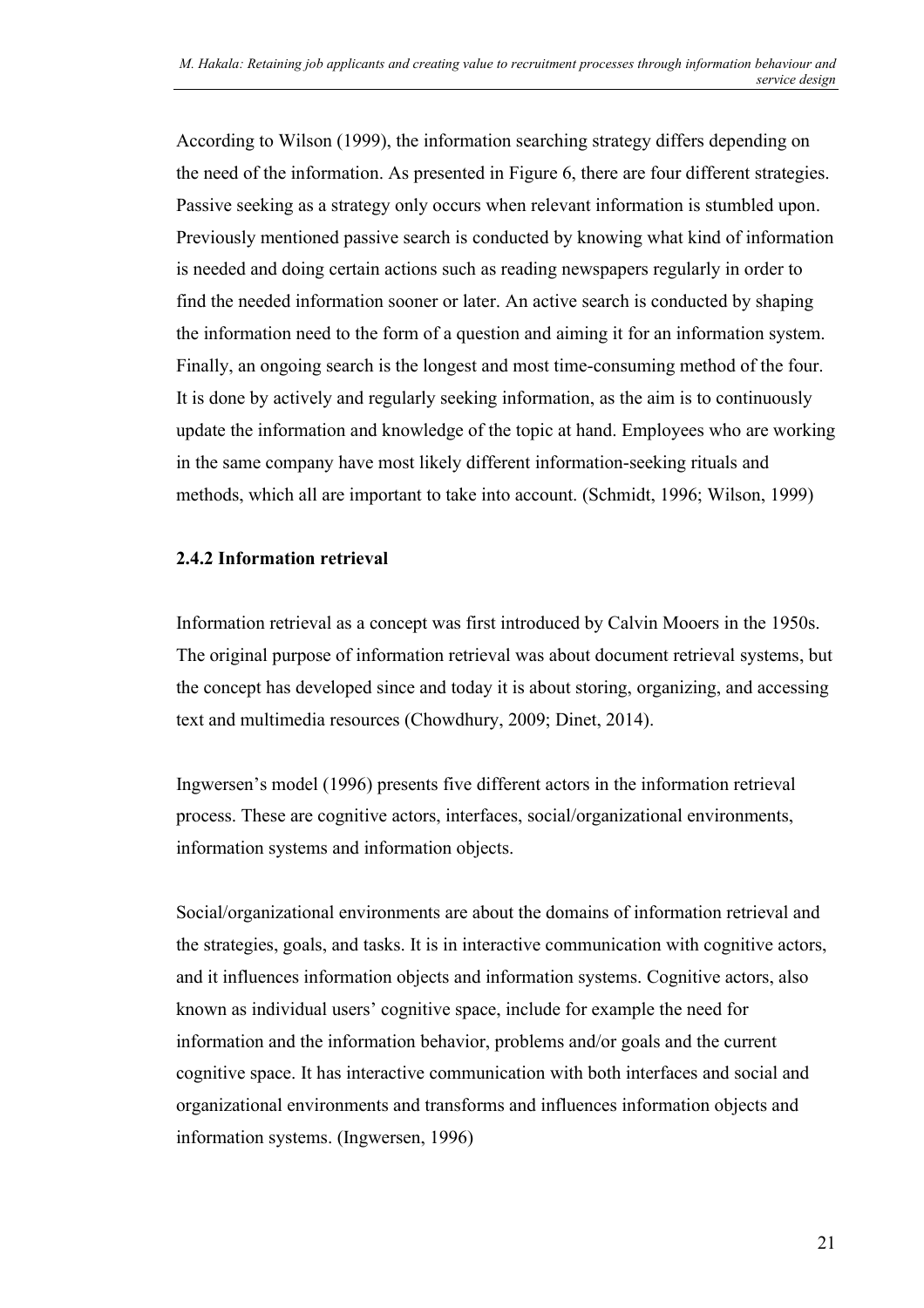Interfaces are the channel of using information systems and gathering the information, to make the functions "come true". Therefore, it is in a cognitive influence and transformation of information objects and information systems. It is also in interactive communication with cognitive actors. Information objects are about how the knowledge is being represented – in text, pictures, or something else. As mentioned earlier, it is being influenced by interfaces, cognitive actors, information systems and the environment. (Ingwersen, 1996)

Lastly, information systems are about the search language, databases and how the computer which help do the search work. It is the technical side of information retrieval and gathering information. As the previous one, it is being influenced by all parts of the process. (Ingwersen, 1996)

#### **2.3.3 Differences between information seeking and information retrieval**

Information retrieval is the process of searching information or documents in an information system, whereas information search is to purposefully look for information to solve a problem or meet a specific need. Information retrieval is an aspect of information seeking, which is focused on systems – therefore it cannot be executed without an information system. (Bawden, 2007).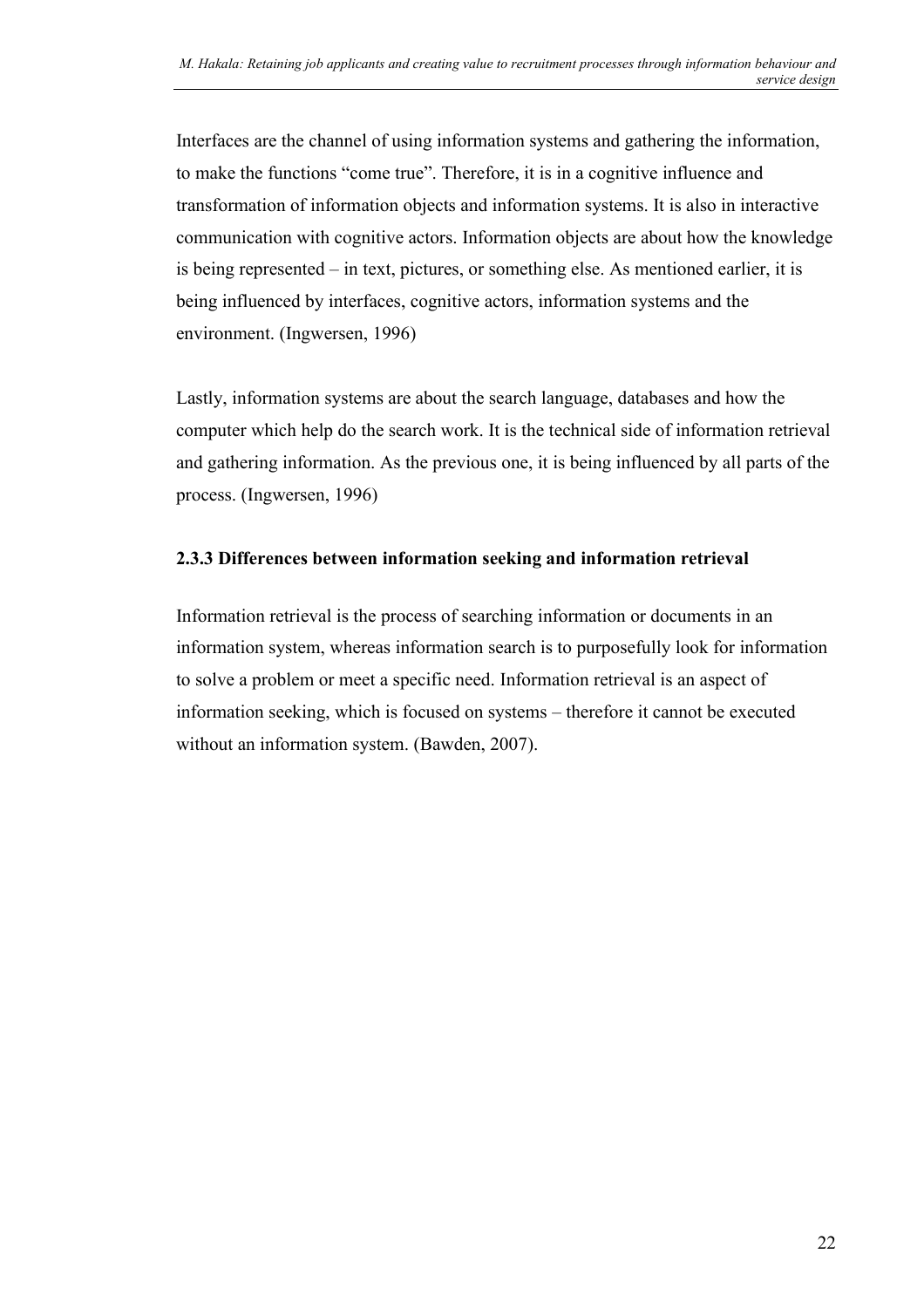# <span id="page-23-0"></span>**3. CONCEPTUAL FRAMEWORK**

Relevant literature has been reviewed and the conceptual framework for the research has been developed. This chapter describes the chosen models to support the research questions and provides reasoning for the chosen theories.

#### <span id="page-23-1"></span>**3.1 Motivation**

The concept of information behavior in the context of recruitment process enhancement through service design has not been introduced before. Studies regarding information behavior and service design have been covered in previous research but is still yet to be studied more broadly. This research gap offers a possibility to conduct a study which has not been conducted before.

As reviewed in chapter 2, information behavior and service design share common aspects when discussed user and customer experience and understanding. Service design proceeds to benefit from this understanding to enhance and develop services. When aiming to create a comprehensive picture of the current recruitment process and to provide a possibility for development guidelines to follow. Service design has been comprehensively proven to benefit from user and customer behavior, especially when seeking underlying factors which shape the way a service is perceived. Based on previous studies,

### <span id="page-23-2"></span>**3.2 Conceptual model**

A conceptual model has been created to serve the purpose of this thesis, which is presented in Figure 7. Development of a digitalized recruitment process serves the evolution and enhancement which is expected of processes in the modern day to serve and meet the needs of the demanding service users.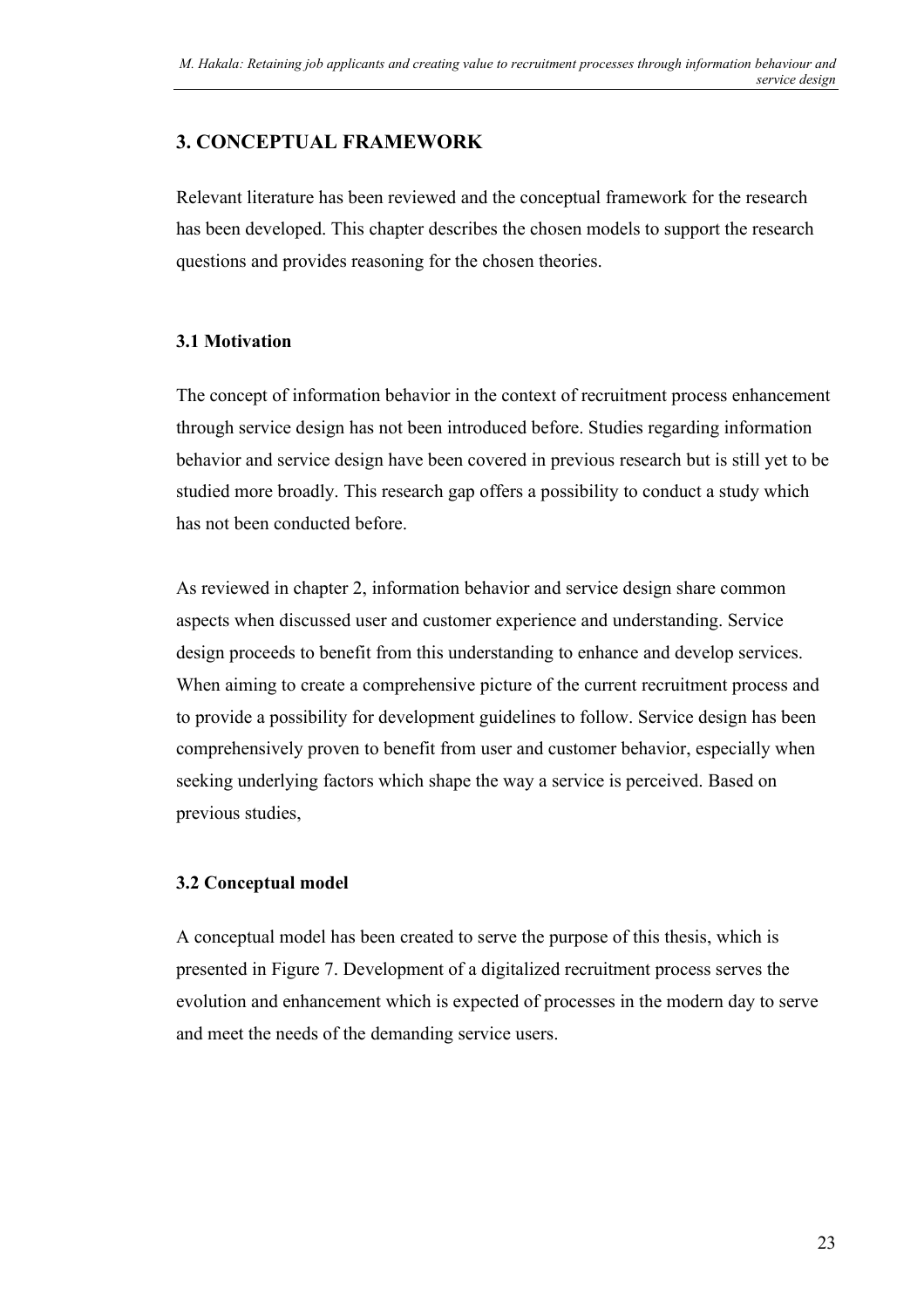

# Development of a digitalized recruitment process

<span id="page-24-0"></span>*Figure 7. Basis for development of a digitalized recruitment process (Bawden, 2007; Ingwersen, 1996; Zomerdijk & Voss, 2010)*

The development process regarding a digitalized recruitment process consists of three aspects: information seeking, information retrieval and service design. The two theories of information behavior provide the need and methods for gathering information as well as conduction of the retrieval through an information system. This methodological insight ensures invaluable information for service design phase, which requires the understanding of a user's journey through the service and application funnel. Both steps regarding information behavior are expected to be monitored and completed in order to gather a comprehensive understanding of the development need, to make the service design stage possible.

Information seeking is the source of insight regarding the needs job applicants have towards job seeking. The diverse needs of applicants are taken into account when considering changing information requirements, whether they were passive, active or something else. This stage is the beginning of the process development. As a potential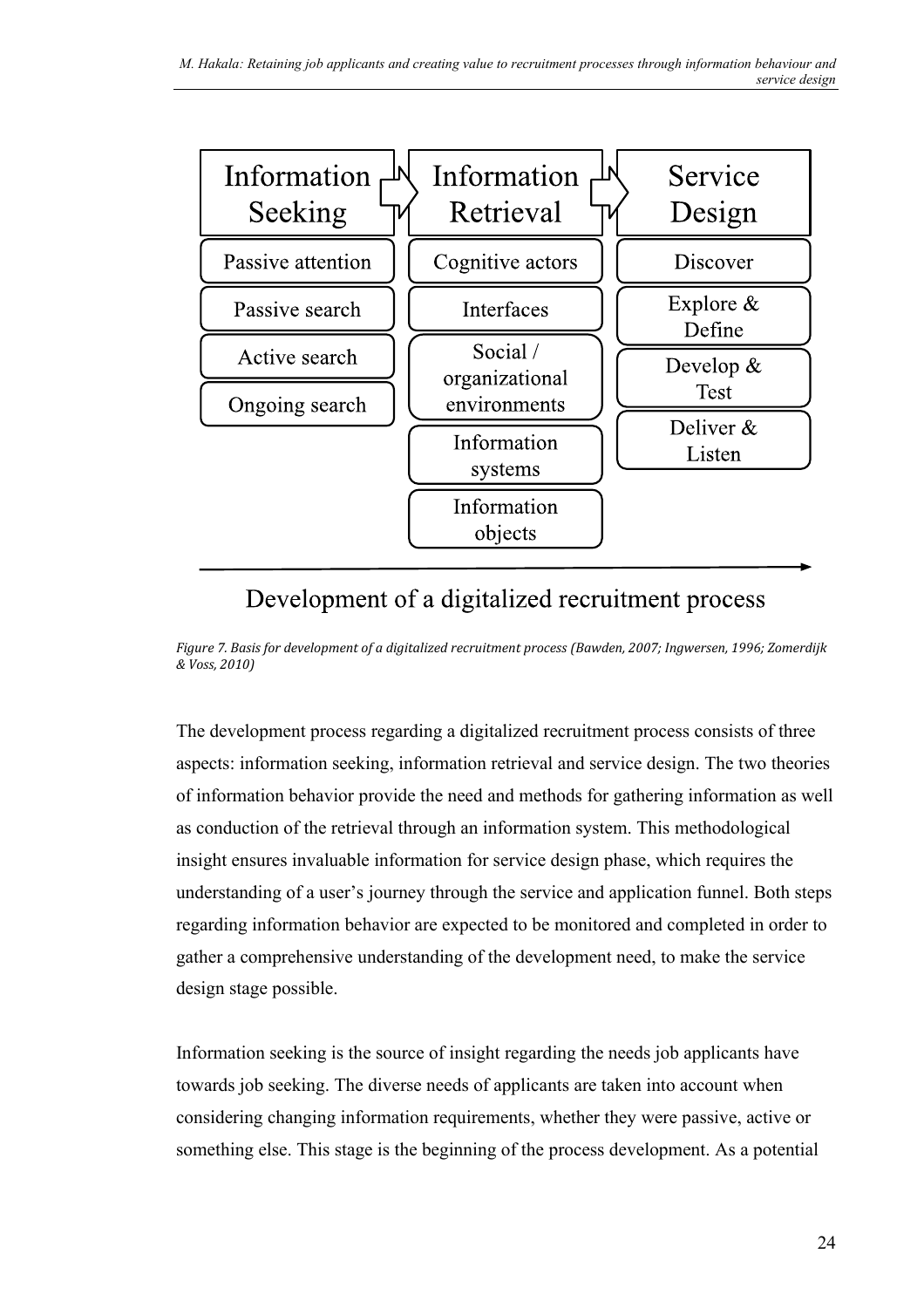job applicant has a need for information, they are able to start information seeking which can lead to information retrieval. (Alaterä & Halttunen, 2002; Bawden, 2007)

Information retrieval offers the understanding of the methods of job seeking and other related actions conducted through an information service. This phase consists of concrete activity, such as reviewing different job portals, browsing openings, and applying for chosen jobs. This activity is guided by cognitive actors, interfaces and information objects surrounding the information user. (Ingwersen, 1996)

Lastly, the service design stage of the development process brings together the insights provided through information behavior methods mentioned before. Discovery and Exploration phases have been covered with these insights, and the Development and Delivery phases are ready to be carried out. (Zomerdijk & Voss, 2010)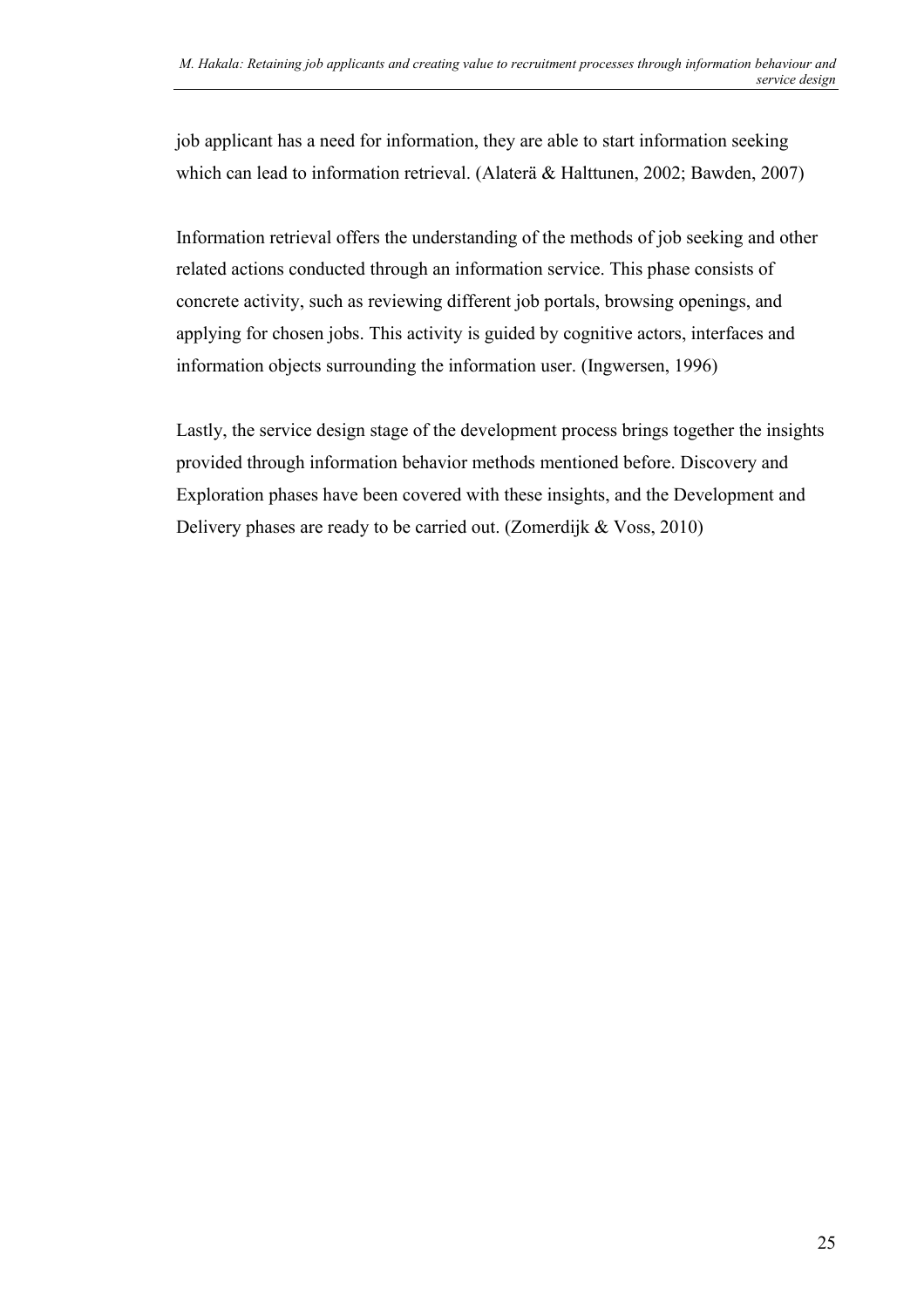## <span id="page-26-0"></span>**4. RESEARCH METHODOLOGY**

This thesis is conducted as a qualitative study. In order to answer the research questions, a series of semi-structured interviews are conducted for six employees at Adecco Finland and Sihti. These employees are working as HR consultants or in a related role in recruitment. The data needed from the employees is focused on their insights about the digital transformation of HR processes, pinpointing the application funnel and their viewpoints on different digital solutions and their effectiveness. As Kvale (2008) stated, interviews are used as "attempts to understand the world from the subjects' point of view, to unfold the meaning of peoples' experience, and to uncover their lived world to scientific knowledge".

A qualitative interview allows a semi-structured form for the interviews. In this setting, the interviewed employees are able to talk about the topics they want to, which is a significant motivating factor. In addition, as versatile answers will be provided as possible. (Tuomi & Sarajärvi, 2018) The semi-structured form enables follow-up questions, which help in understanding the answers and respondents' views better. It works both ways – if the questions are difficult to understand to the respondent, they can be explained or simplified when needed. Every respondent will be seen as an individual, to acquire more personal answers. Non-verbal communication is easy to notice in a face-to-face setting, as it might have a significant effect on the way the answers will be interpreted. (Alasuutari & Alasuutari, 2011)

#### <span id="page-26-1"></span>**4.1 Respondents**

The respondents needed for this research project were HR consultants and other recruitment personnel at Adecco Finland and Sihti. At the time of conducting this thesis there were six consultants working at the Turku office. They were prioritized in this thesis to ease the process of gathering the data as efficiently as possible.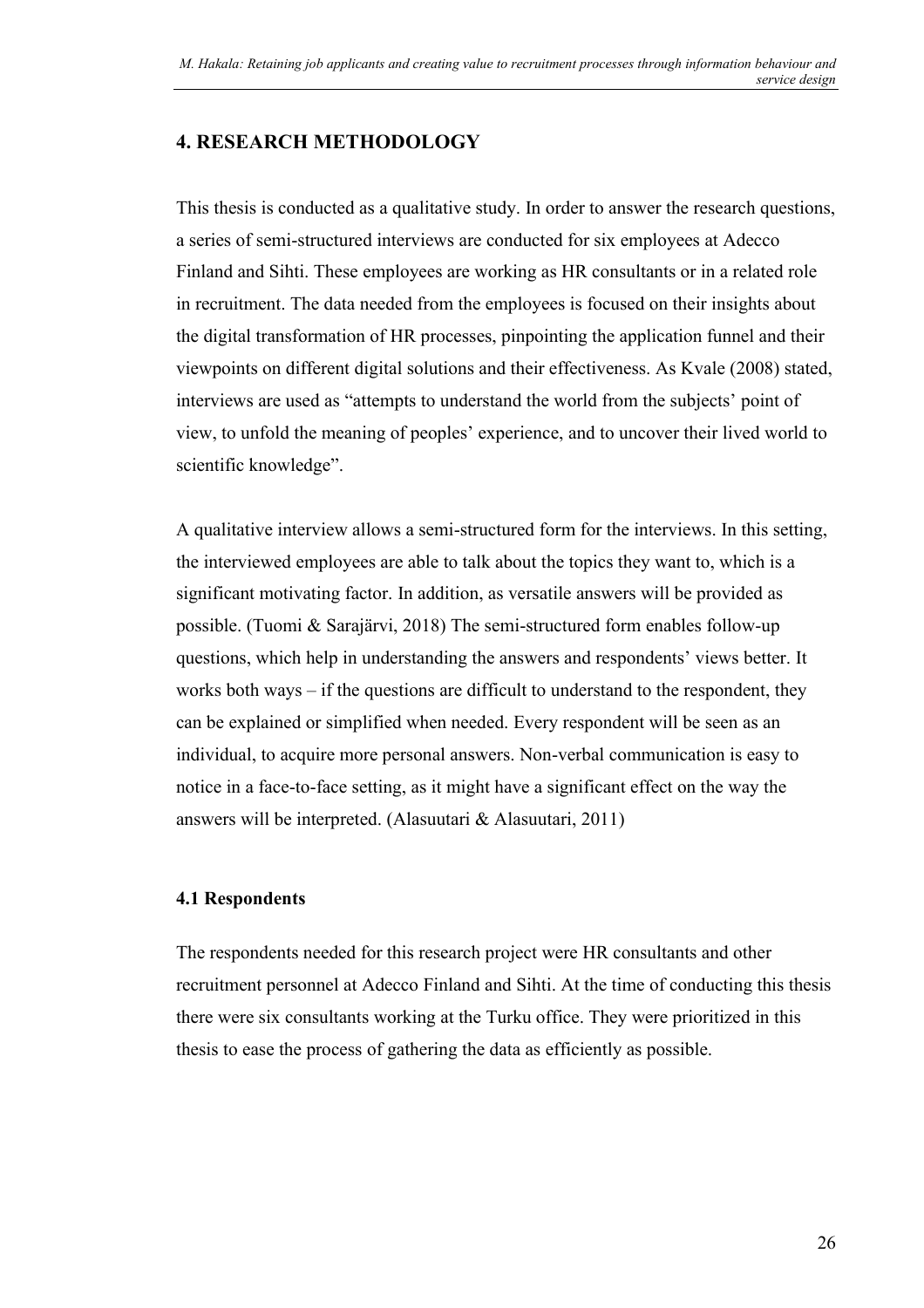#### <span id="page-27-0"></span>**4.3 Formulation of questions**



<span id="page-27-2"></span>*Figure 8. Process of forming interview questions*

The process of forming the interview questions has been presented in Figure 8. In order to formulate the questions, it has been vital to remember to keep the majority of them open, with a possibility to present follow-up questions. It is also important to make sure that the questions are easy to understand and to avoid unintentionally leading the respondents to give certain answers but to let them talk freely. (Alasuutari & Alasuutari, 2011)

The structure of the interview has to be taken into account. Some questions will be related, which means they need to be asked after one another. Timing is the key as if the questions are scattered instead of being divided into topics, the quality and the depth of the results will decrease. (Alasuutari & Alasuutari, 2011; Hyvärinen et al., 2017)

Lastly, the length of the interview should be long enough to gather the data required, and short enough to keep the respondents' motivation and interest up during the interviews. (Hyvärinen et al., 2017)

#### <span id="page-27-1"></span>**4.4 Questions**

The formed questions have been divided into five different segments, as presented in Table 1.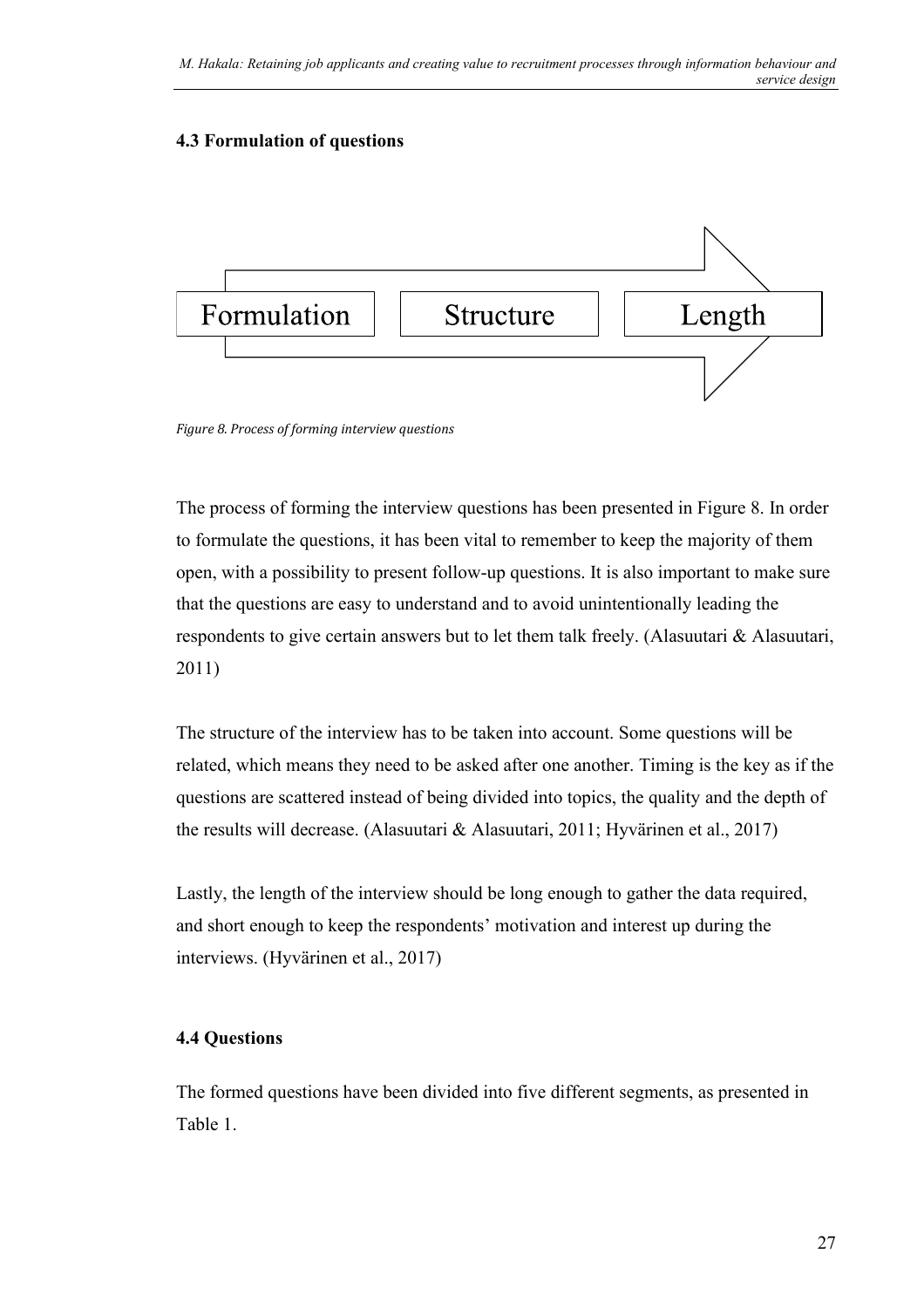#### **Employee background**

How long have you been working at Adecco / Sihti?

Were you working in HR or recruitment somewhere else before coming to work

here?

**Current processes**

How would you describe the current digital recruitment process – what tools do you use, what kind of value do they bring?

How do you personally view the digital recruitment process at the moment?

How well do you know the applicants and their needs?

How is value created and provided to the applicants through the application funnel?

Has COVID brought significant changes to the ways of working, and if so, how has it affected recruitment?

**Applicant viewpoints**

How do applicants view the current recruitment process?

Why have the applicants chosen Adecco, and not a competing business?

How do your and the applicants' viewpoints differ on the digital processes?

How many questions do the applicants ask about jobs and practicalities?

**Best functions**

What works well in the process?

What are the applicants happy about in the process?

**Areas of development**

How have you adjusted your ways of working to meet the needs of the applicants?

Are there functions in the recruitment process which are not working as well as they should?

What would you personally change?

<span id="page-28-0"></span>*Table 1. Interview questions*

To ensure the respondents truly understood the topic and goal of the thesis, background information was provided before presenting any of the questions. The main focus is on digitalization, service design, recruitment processes and applicant experiences, and is vital that the respondents focus on these aspects.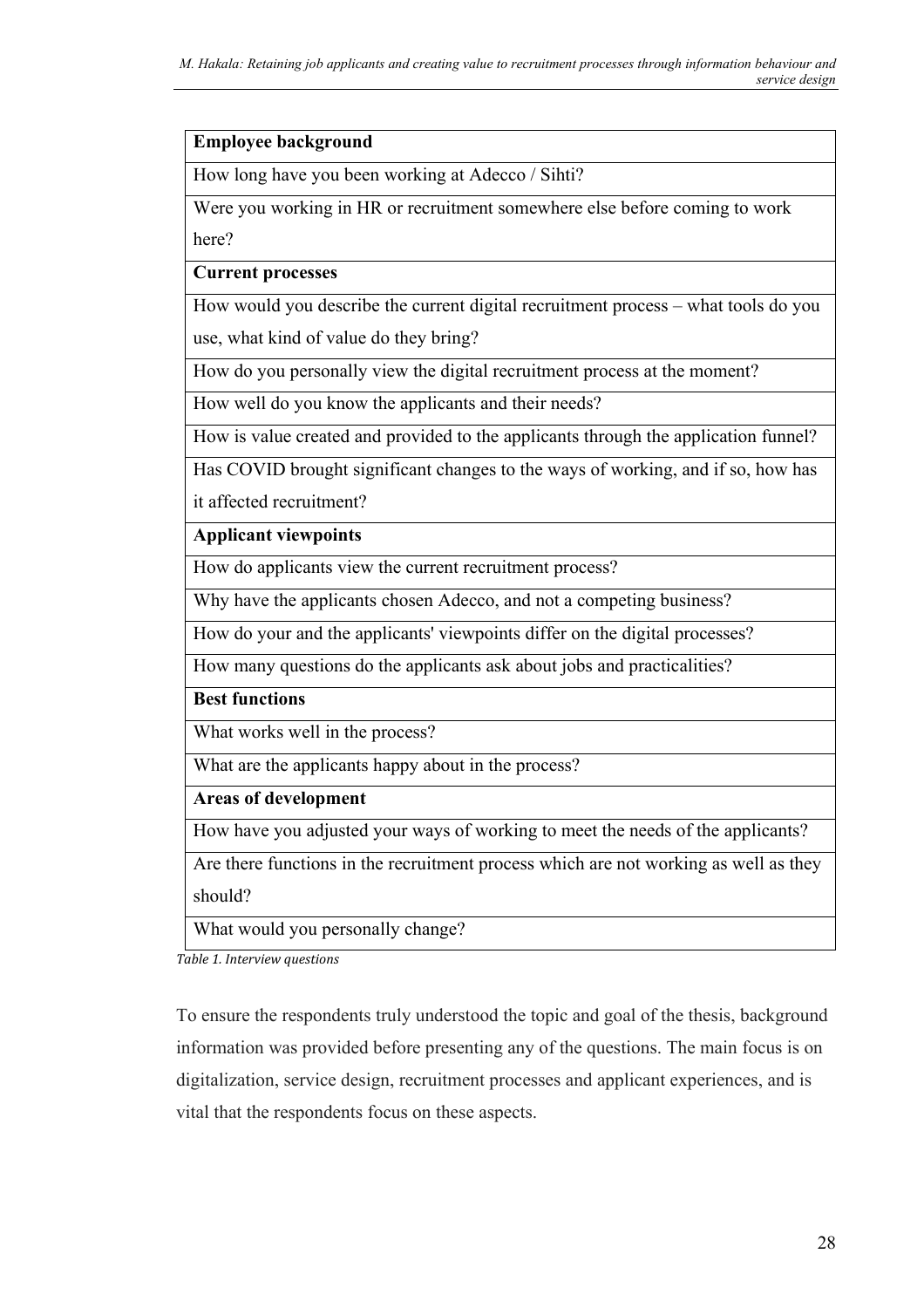The interview began by becoming acquainted with the respondents' backgrounds, to understand better where they come from and if they have any previous experience in different companies in the same field, for example. This part was intended to provide reasonings behind certain answers viewpoints during the later parts of the interview.

The next part focused on gathering information about respondents' views of the current processes, and how digitalization has shaped them in the past years. This part focused on digitalization and information seeking.

Following, the next segment covered the applicants and the feedback they have given. The focus was on what the consultants have heard and understood when being in contact with the applicants. This part is mostly about information retrieval.

To pinpoint the processes and functions which are working well in the current setting, the best parts were discussed separately.

The final segment focused on the need for development, what should be changed or different in the current processes. If there were any functions that the consultants knew did not work, and if there was something they would have liked to change personally. These two last parts combine service design, information behavior and digitalization to create a bigger picture.

The answers were transcribed for later analysis.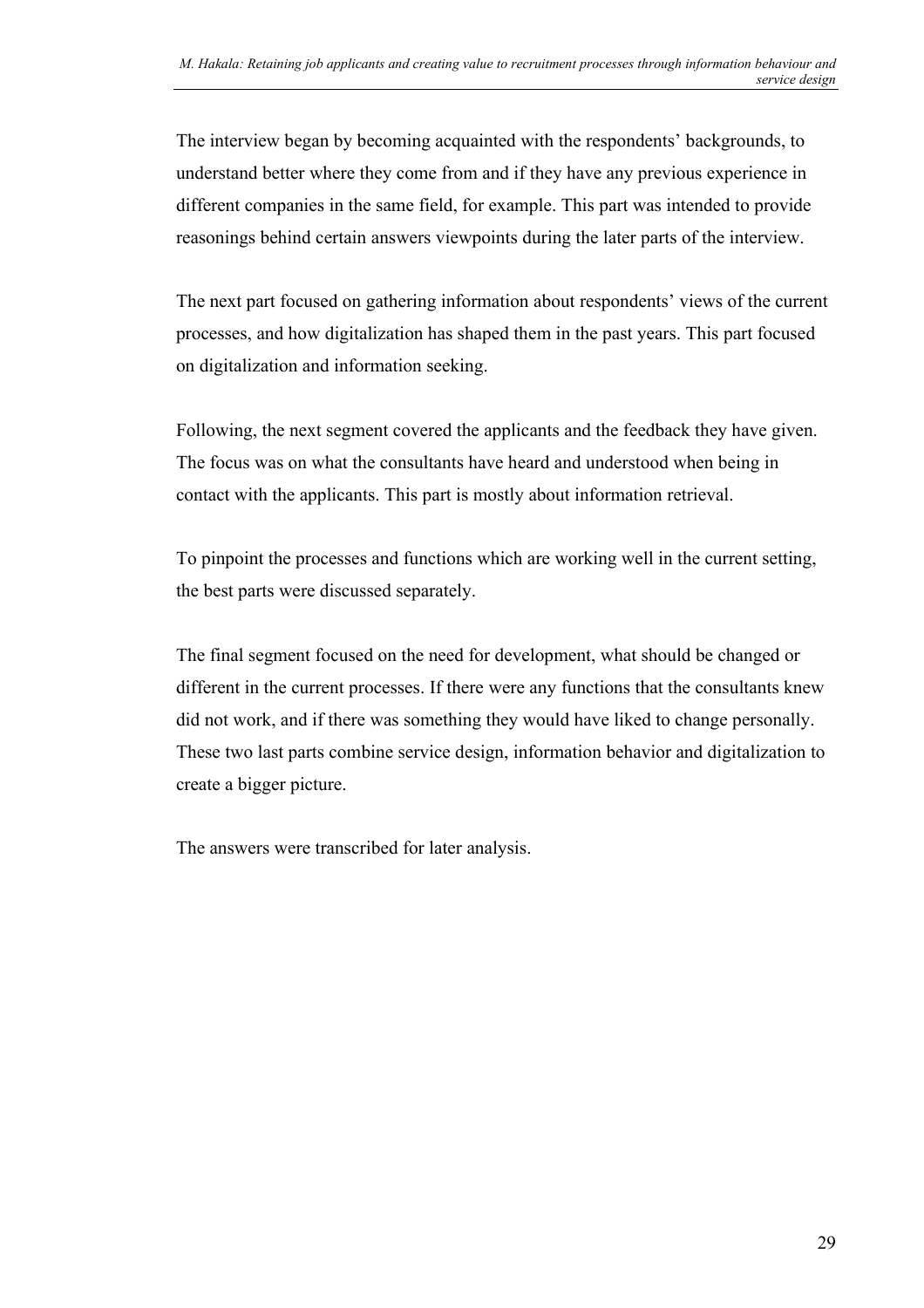# <span id="page-30-0"></span>**5. DATA ANALYSIS**

The data gathered from the interviews have been analyzed based on transcriptions. It represents the responses of the interviewees in a categorized manner.

#### <span id="page-30-1"></span>**5.1 Employee background**

The six respondents have a background in recruitment and HR with having work experience from 1 to 22 years at Adecco Finland, Sihti and previously in different companies. Two of the respondents were working mainly in sales, meaning that their place in the recruitment process focused mainly on creating contracts with clients, defining the focus groups, and reporting the suitable applicants to the clients. The remaining four employees were working in HR and recruitment processes, which are more visible to the applicants, including creating job adverts, conducting interviews, and choosing the most suitable candidates to be reviewed by the clients.

### <span id="page-30-2"></span>**5.2 Current process**

The employees described the applicants to be generally satisfied with the current recruitment process (Figure 9). The number of complaints has remained low in the past few years.



<span id="page-30-3"></span>*Figure 9. Current application process (simplified).*

The process begins with agreeing on the terms and needs of the client company. Based on these requirements and qualifications, a job advertisement is created and published on Adecco Finland's or Sihti's website and local job boards. At the end of the application period, applications are reviewed, and potential preliminary video interviews are carried out for a selected group of applicants. This guides the recruiter's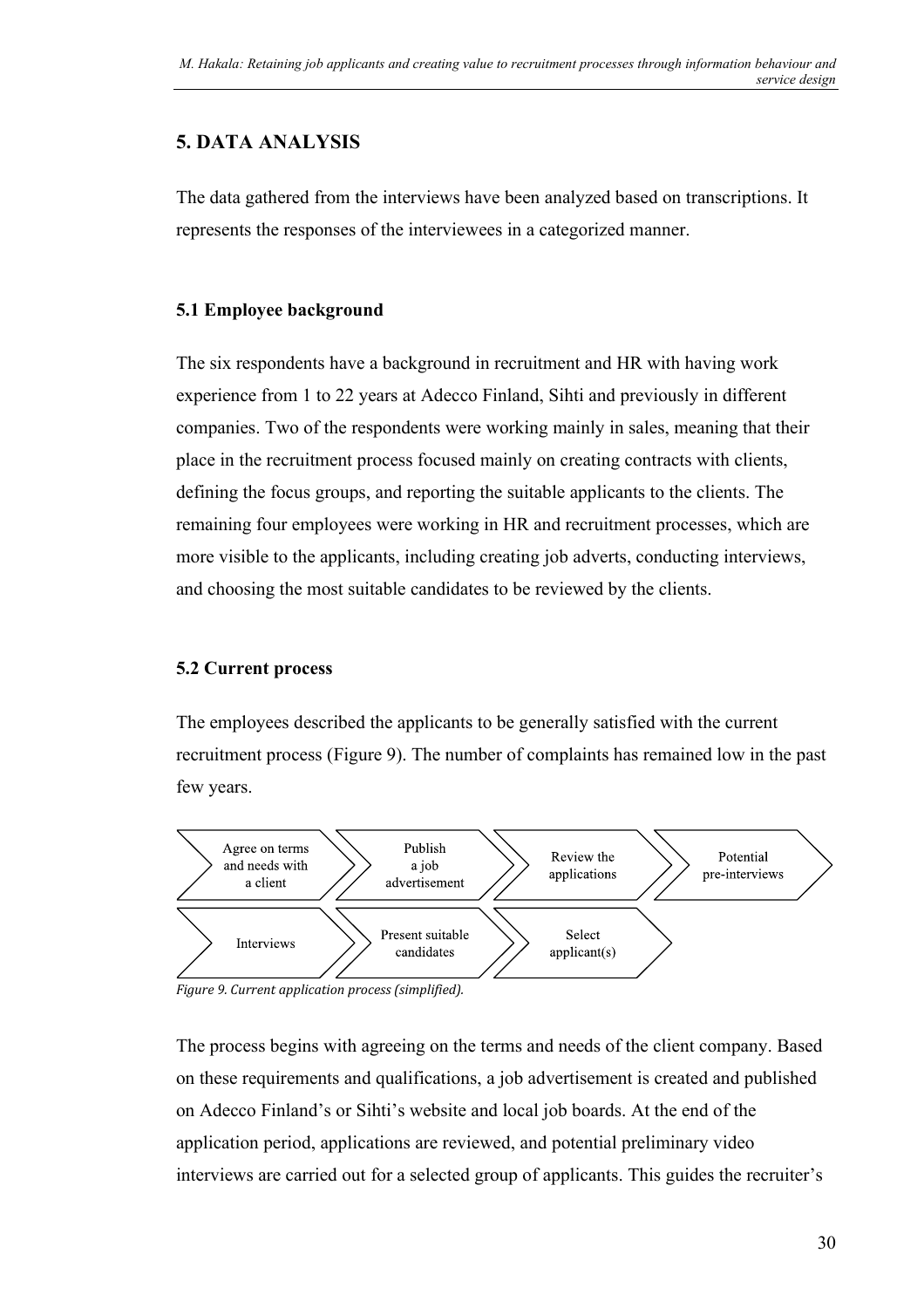selection regarding applicants proceeding for concrete interviews. As the interviews have been carried out, a sufficient number of suitable candidates are presented to the client, who proceeds to choose who to employ.

#### <span id="page-31-0"></span>*5.2.1 Description and tools*

There are multiple different tools in use for recruitment. The most mentioned were the customer relationship management (CRM) software, HireVue, LinkedIn, Microsoft Excel (hereinafter Excel), Microsoft Teams (hereinafter Teams), and local job boards (Oikotie, Monster etc.).

The CRM software brings applicants and their data together to an easily accessed and managed form. It saves time from manual work and stores the data in a secured manner. HireVue is used for video interviews and video answers for preliminary questions. It helps the recruiter to screen a large number of applicants quickly. The pre-video interview model is not tied to a time or a place, allowing the applicant to answer the questions in a time and place of their choosing. Respondents 2 and 3 from both Sihti and Adecco had slightly different user experiences:

"*HireVue is a video interview and meeting tool, which creates value as an applicant is not required to come to the office for the interview, and still an interview with a real-life feeling can be conducted. Of course, it is not exactly like the real thing, but quite close anyway."* (Respondent 2)

"*It is for one-sided interviews; I haven't used it much as there has not been a need on the construction side of recruitment.*" (Respondent 3)

LinkedIn helps to headhunt potential applicants easily. Respondent 1 described its benefits as such:

"*Automation and AI in LinkedIn brings maybe the most value to my work. Depending on the needs and what kind of a potential applicant you are looking for, (LinkedIn) can offer you the right people."* (Respondent 1)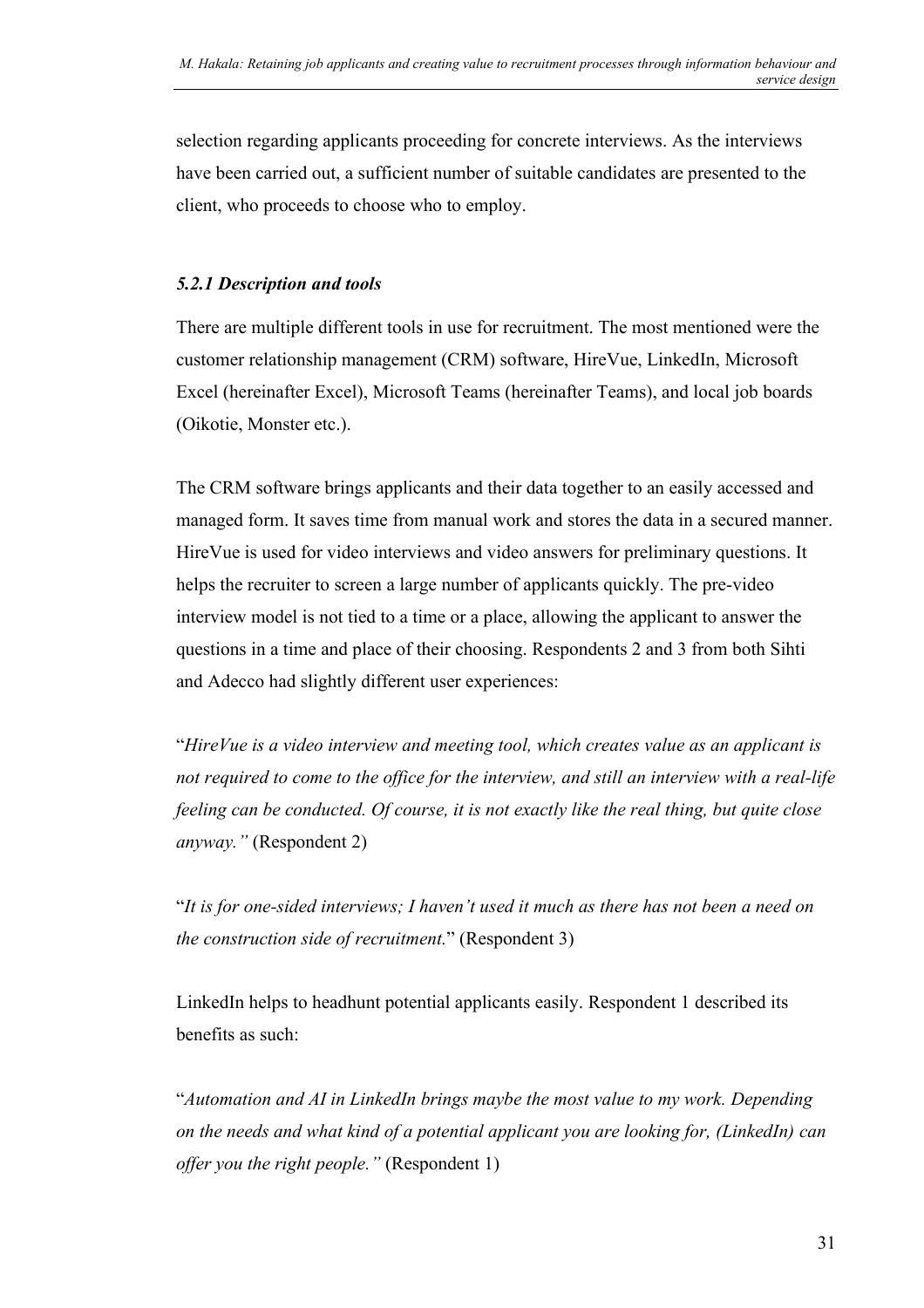Excel was mentioned to be used in Sihti's recruitment. It was used between two employees who were at different ends of the recruitment process, HR, and sales.

"*(On the Excel sheet) is the employee side with all the open orders (from clients), which is used to manage this palette. The number of employees is large, so it is a place that can be used to store information about an employee. Otherwise, I could not remember it all.*" (Respondent 5)

Teams is also used for video interviews, and it was the most mentioned of all the tools in use. It is remarkably similar to earlier mentioned HireVue, and one of the respondents described it very similarly as respondent 2 did HireVue:

"*On Teams, you will get a visual on the person you are interviewing, you can see all the facial expressions and gestures and generally the person who you are talking to. It does not replace the traditional interview method but is a good alternative. A benefit is that the interviews can be recorded and saved, which enables the recruiter to review the interviews again if necessary.* (Respondent 3)

#### <span id="page-32-0"></span>*5.2.2 Employee viewpoints*

Employees had differing viewpoints regarding the current digital recruitment process. All the respondents agreed that the current process saves time but does not replace a physical encounter with an applicant.

"*(Digital recruitment process) does still require work, the services and systems are still developing. Organizations that have the best functioning systems succeed the best, especially in fast-paced situations. Adecco is not aiming to win in a speed game, and there would not even be a possibility system-wise at the moment.*" (Respondent 1)

"*(A digital process) does not replace the genuine encounter with another person but is as close as it could be. It is a more straightforward alternative. When people are located in their own homes, they are more comfortable. It is more formal at the office, more casual on Teams.*" (Respondent 2)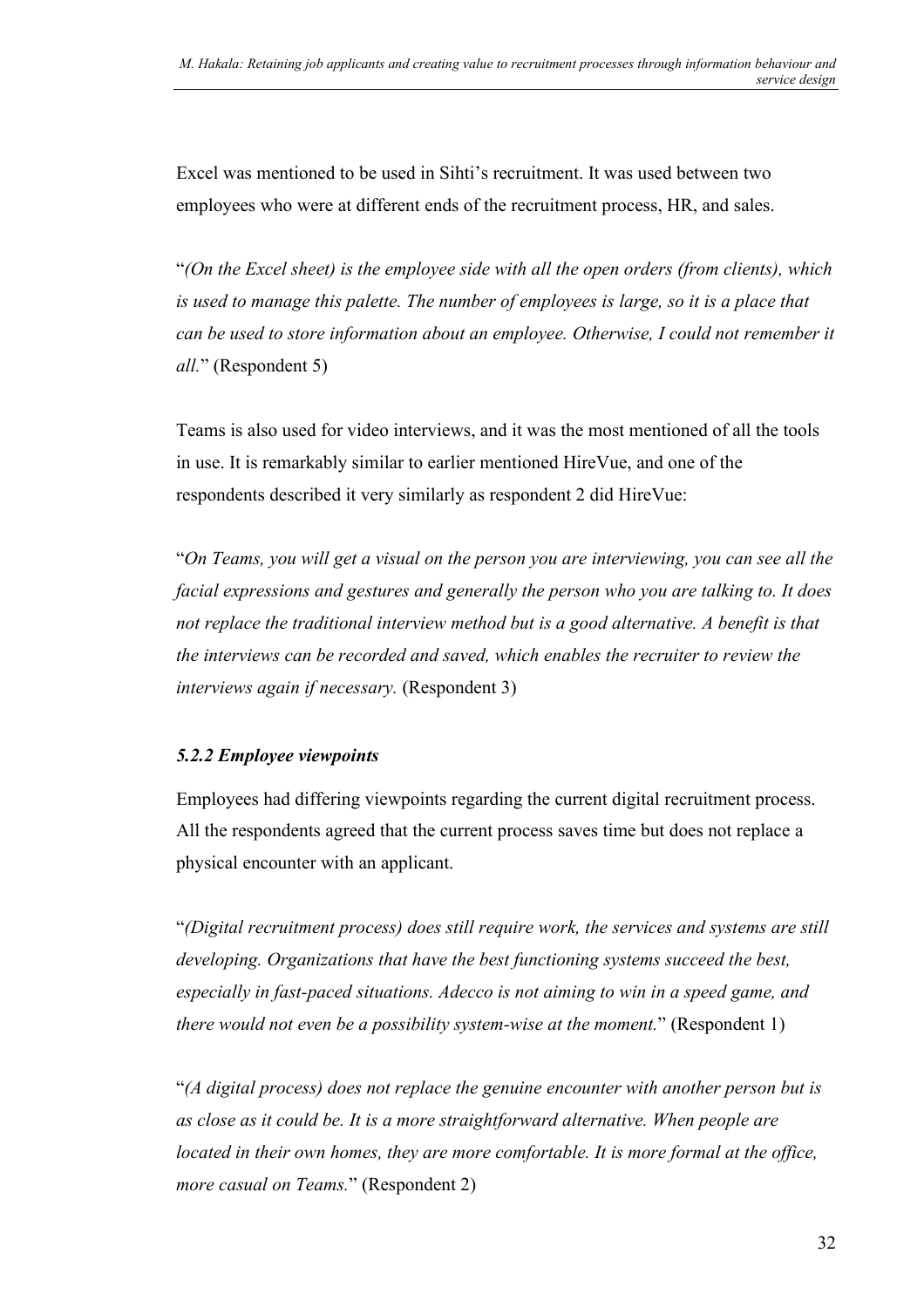"*Travelling is not needed, which saves time and speeds up the processes. It is efficient, especially when it comes to larger volumes of applicants. HireVue provides the possibility for a one-sided interview as if there are ten potential applicants based on their application and CV. It can be used to prune the number of applicants.*" (Respondent 3)

"(*Digital recruitment process) is an essential step towards the future.*" (Respondent 4)

A respondent who had worked in another company in a similar position had a possibility to compare the processes from an employee's point of view.

"*In my previous workplace, the systems were top quality, now not so much. They are not as flexible as they could be – information is not found as quickly and easily as then. Of course, the systems most likely will never be completely finished, there is always something new to develop.*

*But it does ease things if you think how (recruitment) has been done previously. Applications have all been in one person's email inbox, which is quite tricky. If one of our colleagues would leave for a holiday and all the applicant data is behind them, regardless of it everyone is able to access the information nowadays.*" (Respondent 5)

#### <span id="page-33-0"></span>*5.2.3 Value creation*

Several methods for value creation for applicants were discovered. Especially the possibility of being able to provide personal service, be available and view the applicants as individuals were pinpointed in the answers.

"*Value is created by knowing and being familiar with the job market and being able to connect an applicant's skills to a specific field or company.*" (Respondent 1)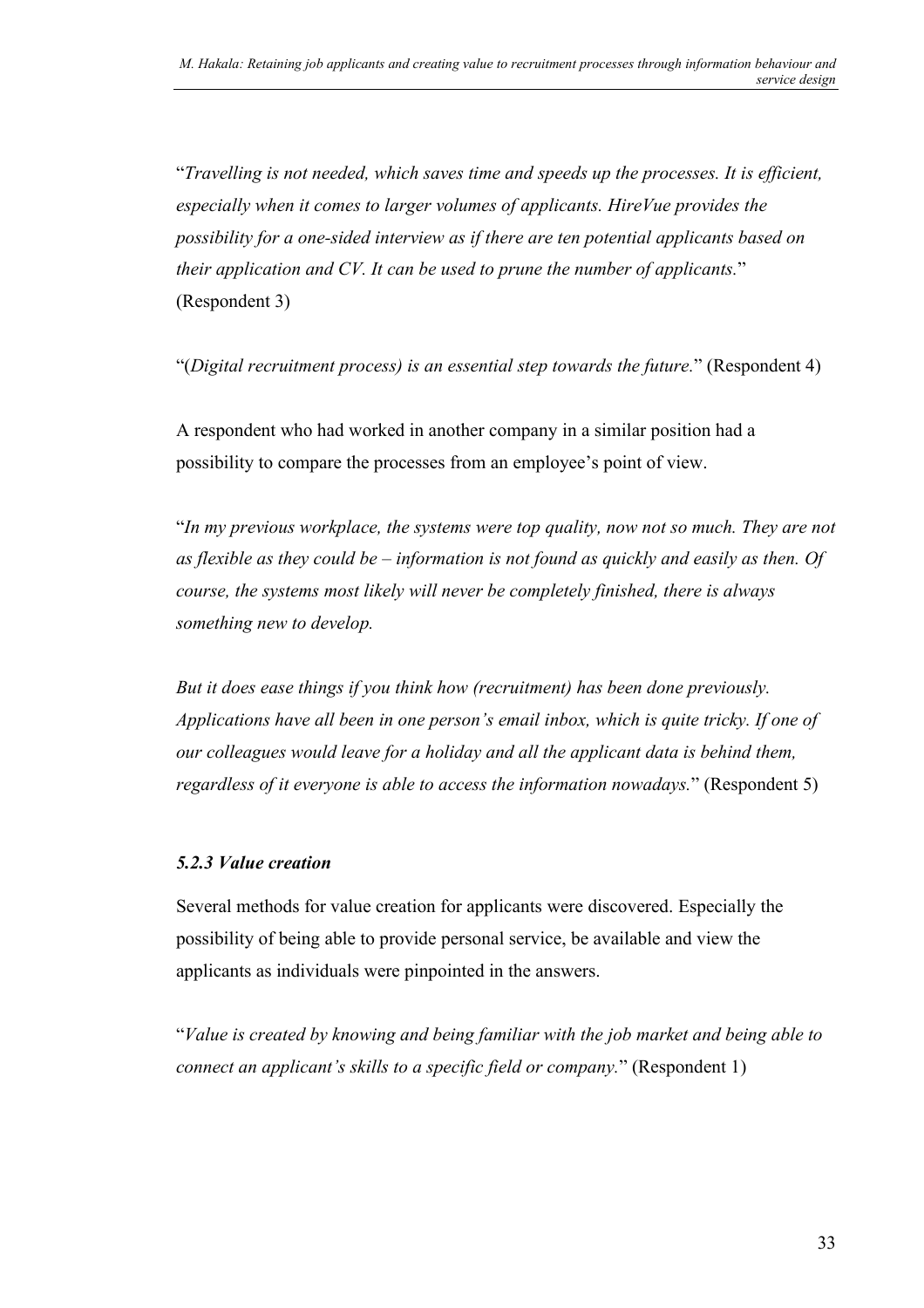"*Applicant can openly be in touch and let us know that they are looking for a job. Then we will get to know their current situation and background, which leads us to offer them a suitable job.*" (Respondent 1)

"*Our application process might not be any easier than any others, but I personally am always available, and applicants can reach me whenever.*" (Respondent 2)

"*Consultants listen to the applicants. It is our job to listen to what they want to say, and that helps us to find them a suitable job. It is about personal service – matching applicants and jobs.*" (Respondent 4)

"*(Value) is created with expertise. We know what we are talking about, and we are available.*" (Respondent 5)

The recruiters need to be able to offer applicants different possibilities for employment. Respondent 1 demonstrated the expectations of the employment markets:

"*We need to be able to offer different choices to the applicants. Especially then it is important to be familiar with the applicant, to be able to offer possibilities, which the applicant might not have even thought about.*" (Respondent 1)

In addition, good service is provided by keeping the applicants aware of the schedule of the recruitment process. The process includes waiting periods which can be deal breakers for some applicants, and therefore it is essential to stay in touch and ensure them being aware of the situation.

"*Applicants like to stay up to date with the process – what is happening now and what will happen next. Now as there is no need to come to the office, it saves time and makes the applicants more comfortable. One-sided interviews through HireVue can be a struggle for some applicants, but there is no social pressure while doing them and they can be done in applicant's own time, the way which is most comfortable for them.*" (Respondent 3)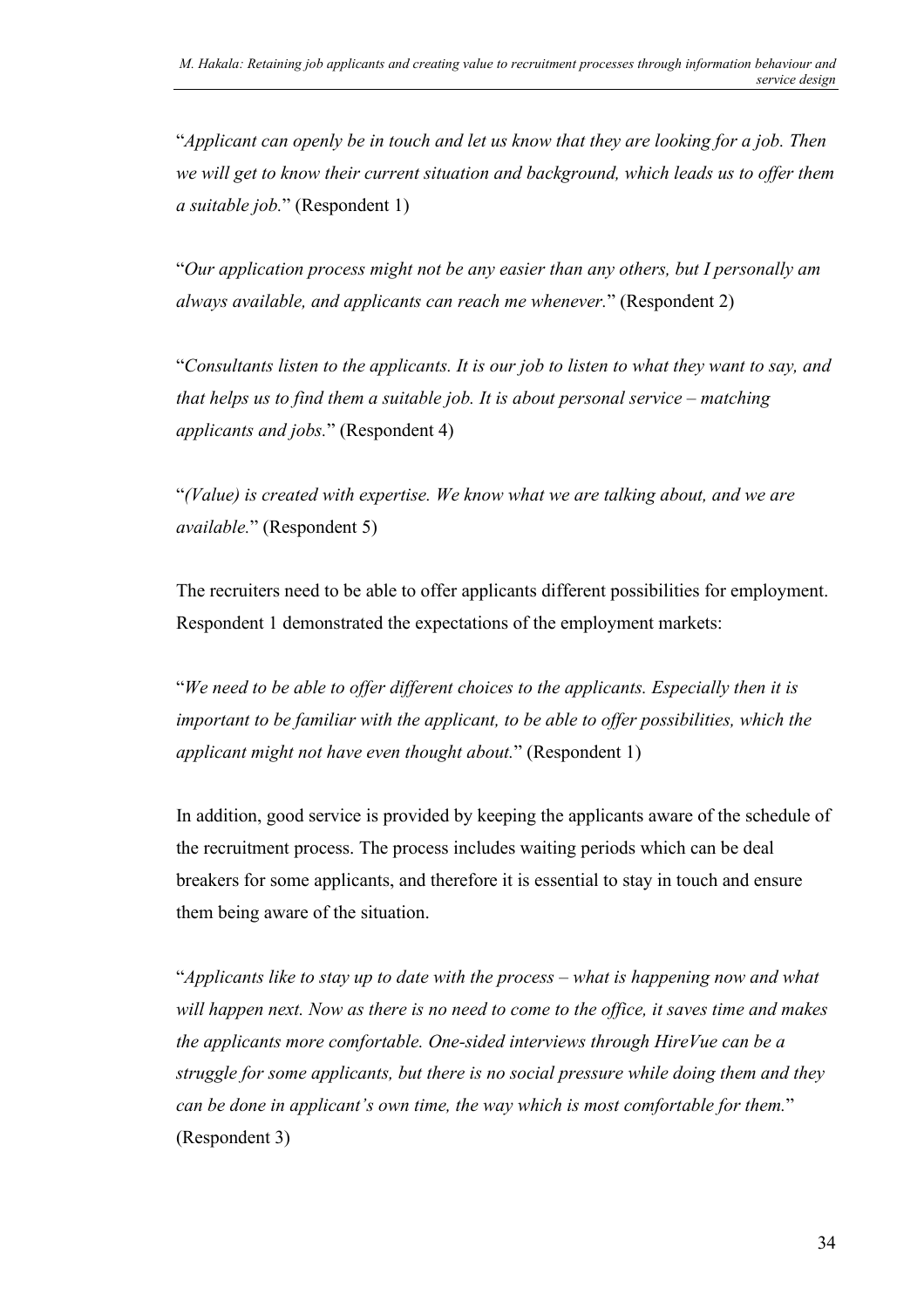Value could be created through visibility in environments familiar to the potential applicants. Being available and visible in schools or workplaces promotes the possibility for application.

"*The value I bring to the process is not immediately visible to the applicant. I have plenty of contacts from companies that are in need of employees. I also stay in touch with schools, and teachers can contact me when they have students graduating and in need of a job. I bring these two instances together. We arrange job fairs and other events to help in this matter.*" (Respondent 6)

#### <span id="page-35-0"></span>*5.2.4 Changes through COVID-19*

The pandemic has shaped working to become more flexible, which all of the respondents agreed on. It saves time but is not as pleasant as it previously was.

"*During the pandemic, it has become clear that not all interactions need to take place face-to-face or through physical presence. Materials can be delivered electronically, and meetings can also be arranged virtually.*" (Respondent 4)

"*Our work has become a lot more flexible, as it does not require physical presence from us nor the applicants anymore. The applicants do not consider digitalized recruitment process as a bad service, as it does give them flexibility. Before the applicants would have had to come to the office during office hours for an interview which would have meant them having to leave from work in the middle of the day. Now it is much easier to arrange.*" (Respondent 1)

"*Depending on the situation, a Teams interview can sometimes correspond to a face-toface interview.*" (Respondent 1)

"*I did prefer people visiting the office for interviews and to have a talk.*" (Respondent 2)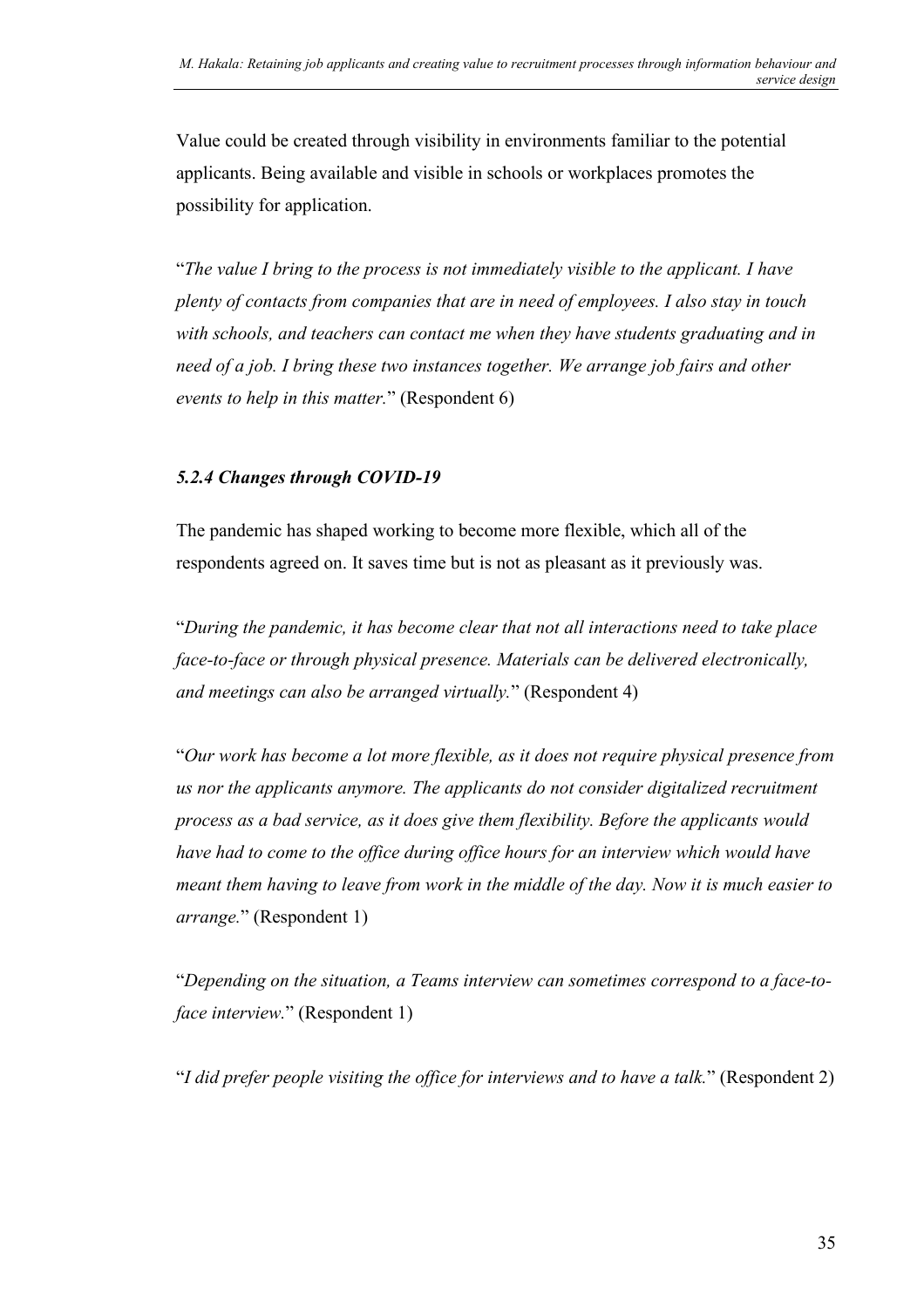"*We are not able to meet the applicants physically, which on the other hand is more efficient through Teams or video calls. Work towards clients, on the other hand, has become more difficult.*" (Respondent 2)

"*A lot of meetings have been changed to be virtual and we are not able to arrange meetings or interviews face-to-face however we like. Time has freed up in our calendars, as no time is spent moving between physical places. We (recruiters) do not need to worry if an applicant has arrived for an interview or not.*" (Respondent 4)

"*I would say it would not be even polite to invite our stakeholders for a face-to-face meeting. But keeping up our client contacts has become more difficult than before, maybe due to the performance-oriented Teams meetings. You cannot see under the surface as well as before.*

*Teams meetings require more preparation than face-to-face meetings, as the awkward silence can feel worse on Teams than in a physical meeting, where it can be easier to get over with. I have to be prepared to talk constantly. On the other hand, on Teams you can get a peek at the other person's life – you can have small talk regarding their newly renovated kitchen which is visible in the background. You get to be on a more personal level.*" (Respondent 6)

The employees had not used Teams for conducting interviews before the pandemic. It replaced Skype, which began malfunctioning at the beginning of 2020. In addition, HireVue has become a valuable tool in the interview phase.

"*A new tool which we have gotten due to COVID-19 is Teams. Before Teams, we used Skype, which we did not use with applicants as it was not necessary then. We changed it to Teams as at the beginning of the pandemic it stopped working properly due to the large volume of users. We have started using HireVue more, even though we did have it before the pandemic already.*" (Respondent 1)

"*Teams has shaped my own thoughts about conducting interviews through various channels, and they are not needed to be tied in place and time. I have started using*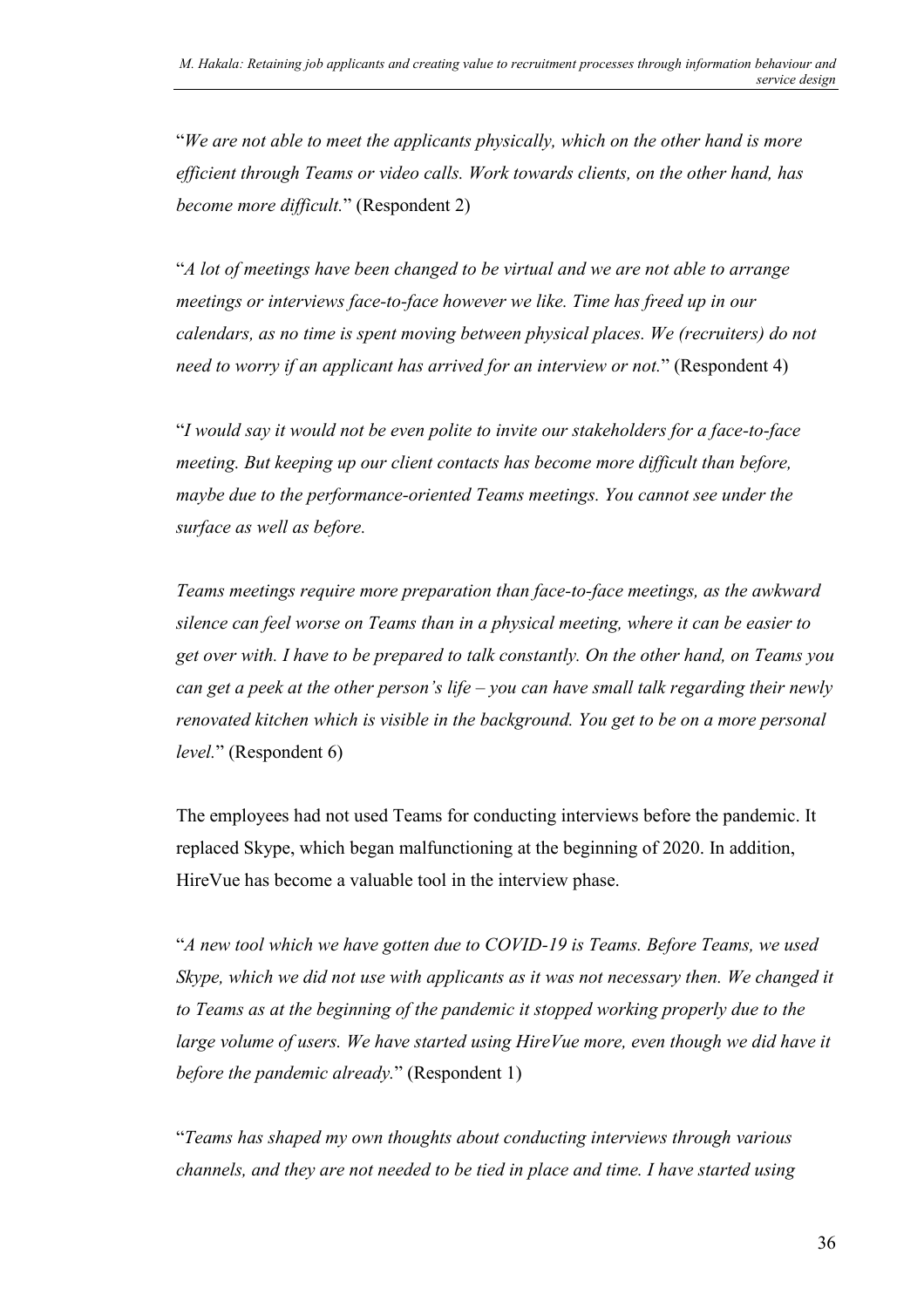*HireVue much more – previously I used it mostly during general job searches. It actually helps when using it in different profiles and our clients have been satisfied as they have gotten a glimpse of the applicants themselves as well, before conducting any following interviews.*" (Respondent 4)

Digital marketing had arrived to enhance the recruitment process and to reach potential applicants which would not have had the possibility to see the open positions otherwise.

"*Digitalization has also brought us digital marketing; we now have visibility packages which affect recruitment towards our clients. We get to reach a lot more passive applicants than before.*" (Respondent 4)

"*Due to COVID-19 we were not able to meet our stakeholders, so I called them more often and asked how they were doing. I have also visited construction sites to meet our employees. I really do not use teams with the stakeholders, I do prefer calling we usually talk about minor things.*" (Respondent 5)

The pandemic has had its effect on the job markets as well. It has changed to become simpler to seek for a job, than for a company to find an employee.

"*In recent times the job market has changed. There are plenty of jobs available, but the number of applicants has notably decreased. If a company has gotten a hold of a valuable employee, they are retained in the company by investing in employee wellbeing, general motivation, and interest towards their job.*" (Respondent 6)

### <span id="page-37-0"></span>**5.3 Applicant viewpoints**

#### <span id="page-37-1"></span>*5.3.1 Current process*

The current process includes multiple waiting periods for the applicants (Figure 10). According to the respondents, applicants were satisfied with the process and considered it to be working well. They considered themselves to be adapted to the digitalized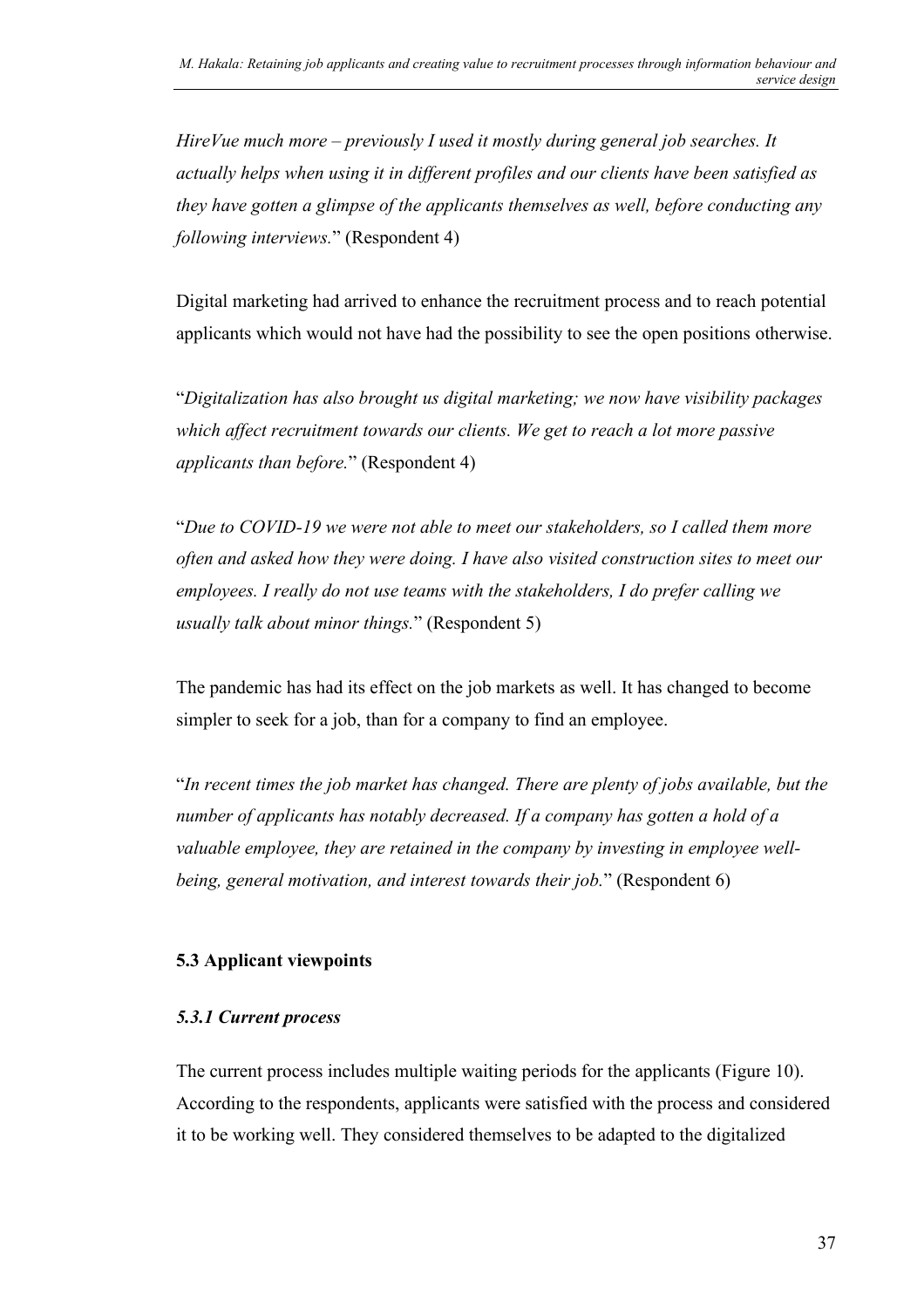process. The elderly applicants were the ones, which had the most issues and challenges, as they are naturally not considered as tech-savvy as the younger applicants.

"*Adecco has been operating in Finland for over 20 years, and we have become wellknown in the job markets. As we are still here, it has made us valuable to the applicants.*" (Respondent 6)



<span id="page-38-0"></span>*Figure 10. Applicants' view of the digital recruitment process (simplified).*

"*Current situation and the changes it has brought to the process has been received well among the applicants. Even those who are not digitally as competent as others and would prefer to visit our office have been very understanding. Even if they have not used Teams before, they are willing to try it out. If the applicant has not been able to use Teams in any way, we have also had interviews here at the office or through the phone.* 

*The phone interview is our last option, as we do not see even the applicant's face, it is difficult to get a good picture of them or to remember them properly. We have carried out full recruitment processes through phone as well, and there has not been a notable difference in the result.*

*It is difficult to recruit for a physical job through phone, as we cannot tell if the applicant is capable of it*." (Respondent 1)

"*Nothing negative about the development of digitalization, as people understand the situation. Teams can cause difficulties to older people, and sometimes it feels that they do not even want to try. As a recruiter I need to adapt to the situation, so we have then met face-to-face or have done everything through the phone.*" (Respondent 2)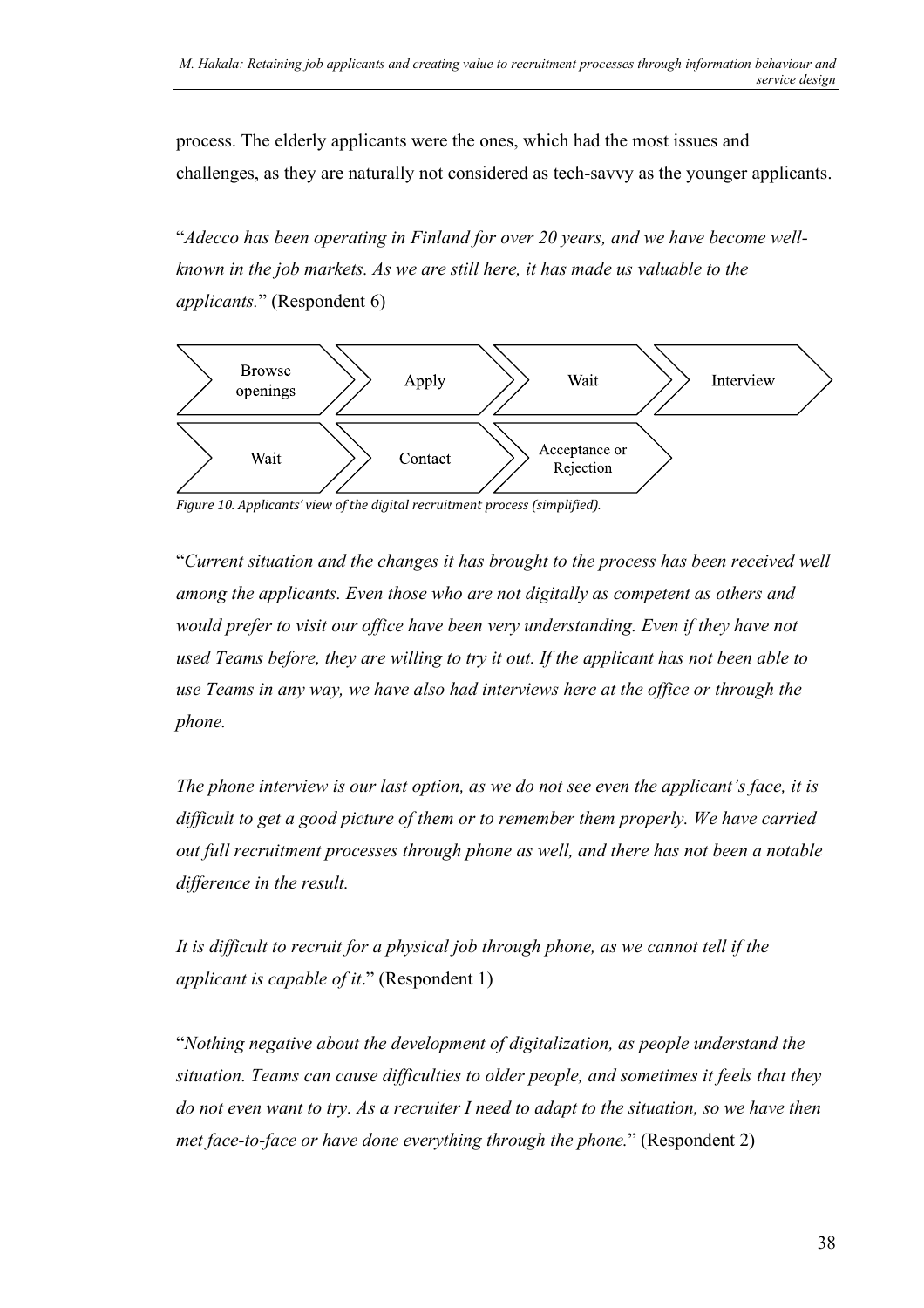"*Applicants have responded well to the current recruitment process, with some exceptions. Some would definitely prefer coming to the office for interviews, but Teams has then been fine for them as pretty much everyone is already used to it.*" (Respondent 3)

"*The older the applicant is, the more they would prefer coming to the office for an interview rather than having it virtually. The default has been the interviews at the office, and there might still be a transition period in progress.*" (Respondent 3)

"*Job-seeking has always been a struggle and a lot of work for certain applicants. On the opposite side, others see video interviews, suitability assessments and preliminary questions as obvious. Recruitment can be built out of vastly different steps.*" (Respondent 4)

"*The applicants might think that we are quick in our processes. In a best-case scenario, we have gotten an application and we have been able to immediately call one of your clients to employ them. We really listen to the applicants, while the world has been a mess for the past years and the applicants have experienced worries and sorrow, we have faced them as individuals.*" (Respondent 5)

The applicants view the digital recruitment process as ordinary, as people have accepted the requirements of the modern-day. The employees mentioned that they do understand that receiving applications is way more fun than sending them, and therefore they have ensured that the process is easy for the applicants. Older applicants might have difficulties adapting to the digitalized process.

"*All applicants are not enthusiastic about the digitalized recruitment process, not even the step where they submit their application through our system online. Job seeking is not about appearing at our office, introducing themselves and getting a job anymore.*" (Respondent 4)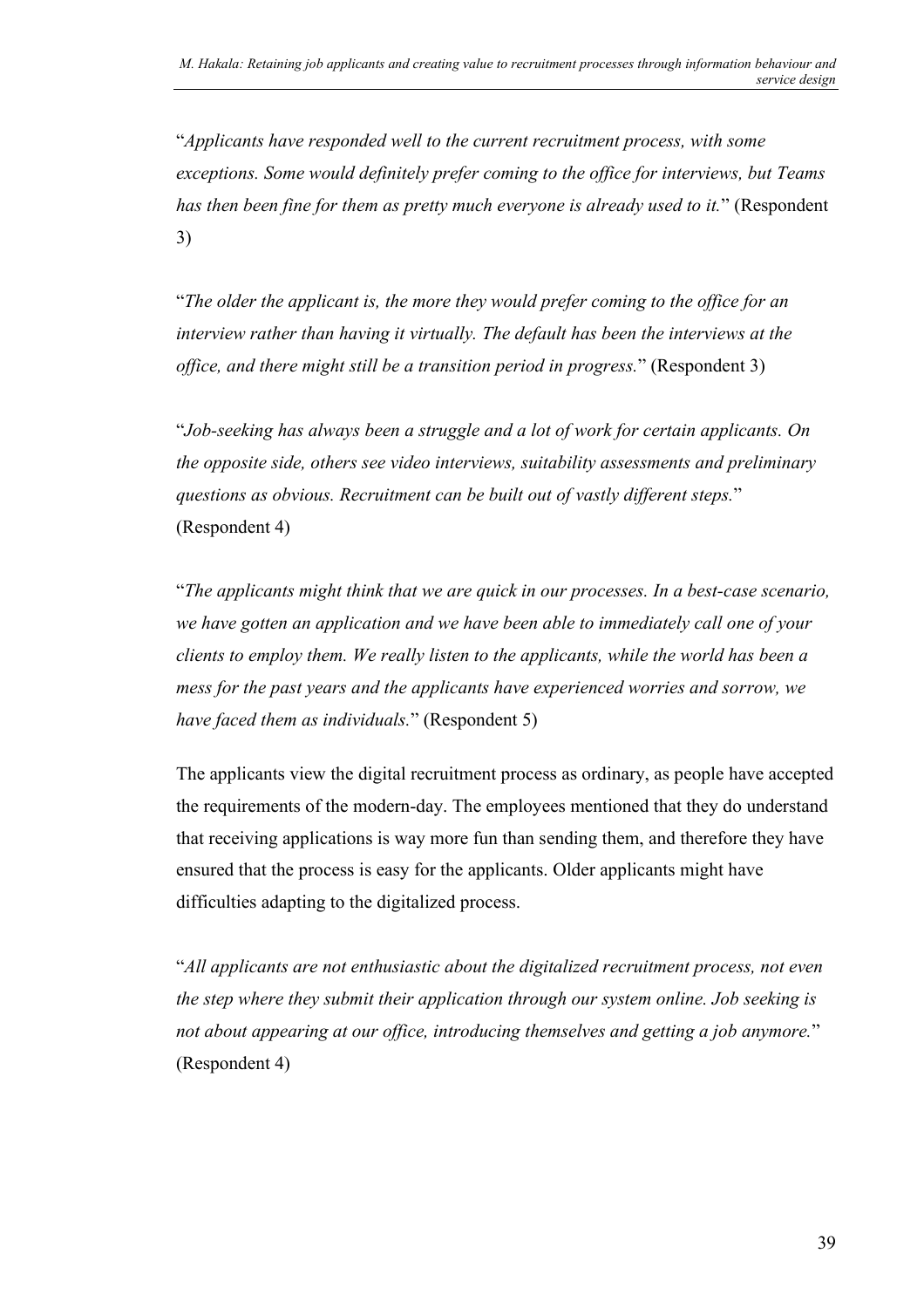#### <span id="page-40-0"></span>*5.3.2 Why Adecco Finland / Sihti?*

There are several reasons why applicants have chosen to apply for jobs through Adecco Finland and Sihti. The applicant or someone they were familiar with had experienced good service before when associated with Adecco. Plenty of feedback is received through the grapevine, especially in the construction sites, which affects Sihti the most.

"*Applicants have had good experiences in the past, which is one of the main reasons to reapply through us. Adecco has been in Finland for 20 years already, there are not many competing businesses that have been around as long. Most know us at least by name.*" (Respondent 1)

"*Many have been working with us before, for example, 15 years ago. They might have worked somewhere else in between but have ended up searching for a new job and have chosen Adecco due to good experiences. This happens regularly.*" (Respondent 1)

"*The company is familiar from before, and the applicant has received good service.*" (Respondent 2)

"*People have heard good experiences from other employees at the construction sites and have gotten a hint to apply through Sihti.*" (Respondent 3)

The process for applying has been made easy and simple for the applicant. The data required to type in has been minimized and the emphasis is mostly on the CV. The applicant is not required to type in the same content multiple times, and the number of clicks needed to go through the application process has been kept at a minimum to simplify the application journey.

*"At the end of the recruitment process, I tend to ask the applicants how the process was, how the systems worked and if everything went well. Competitors have similar processes. A plus is that here at Adecco applicant does not need to fill in the same information multiple times. Many other systems request to submit a CV, and then to type*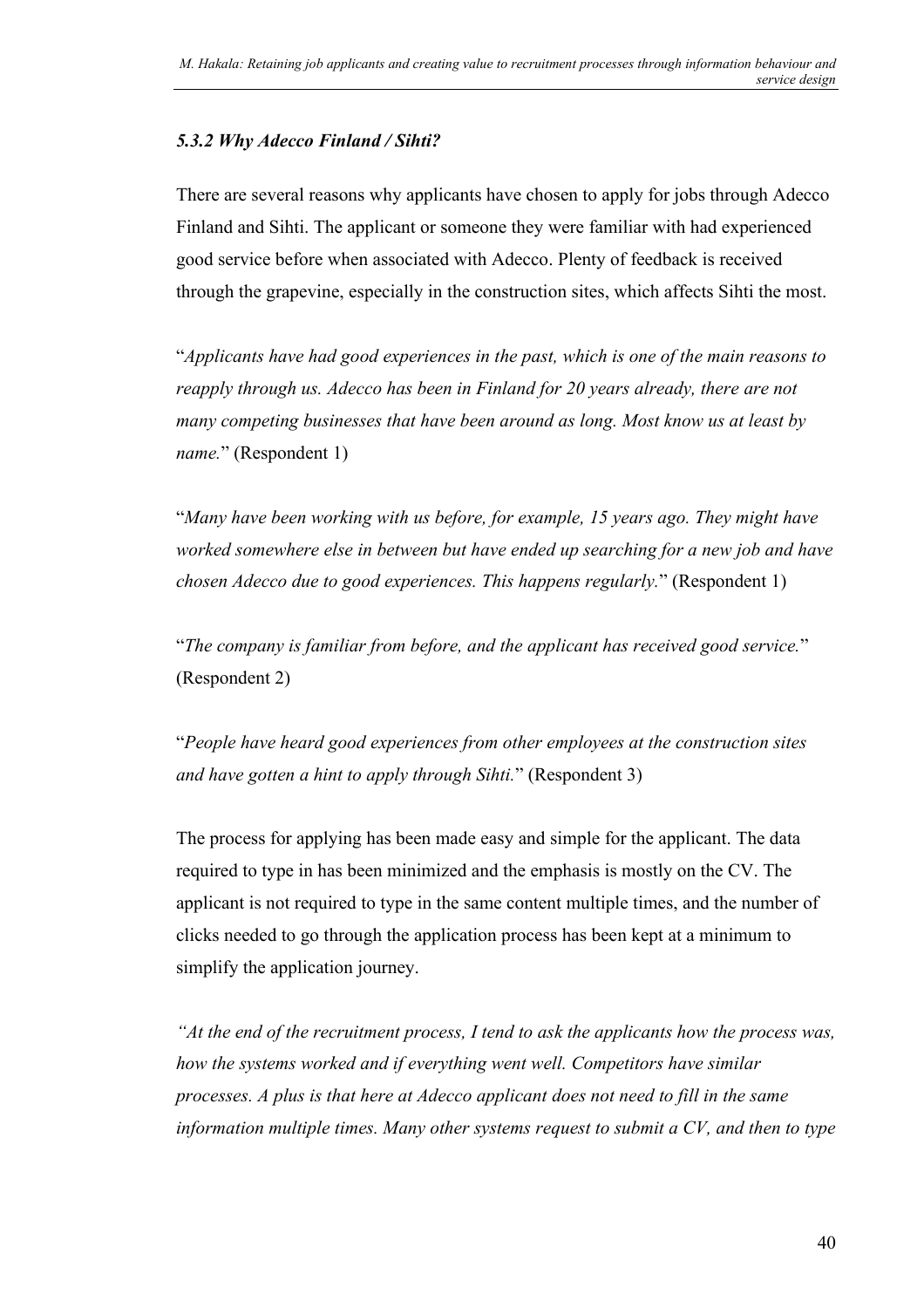*in the same content all over again. Adecco's system automatically retrieves the information from the CV.*" (Respondent 1)

"*Grapevine works well. People talk – if a friend has applied for a job through us, they have recommended the service for others as well. In Finland, Adecco is not as visible as it is in France, for example.*" (Respondent 2)

The main reason for applying is the need for a job as Adecco or Sihti had suitable openings at the time. The redeeming feature is that both brands combined provide jobs across different fields, so the variety and selection are very broad.

"*We have a versatile selection of interesting positions open. We also conduct general searches which reach people who are looking for different positions. We are able to offer positions in various fields.*" (Respondent 4)

"*We get applications thanks to our well-functioning processes. We see our applicants as individuals, and we pay them what they should get paid. Some competitors can see them only as a source of income.*" (Respondent 5)

Views about competitive advantage were reviewed from a critical view. Especially employees who had experience in other companies from similar roles were more critical towards the process and its functions.

"*Applicants have chosen to apply through Adecco solely due to the openings we have – Adecco doesn't have any better features compared to other recruitment companies.*" (Respondent 2)

"*I don't see a clear difference in the value provided by Adecco, vs. a competing business.*" (Respondent 4)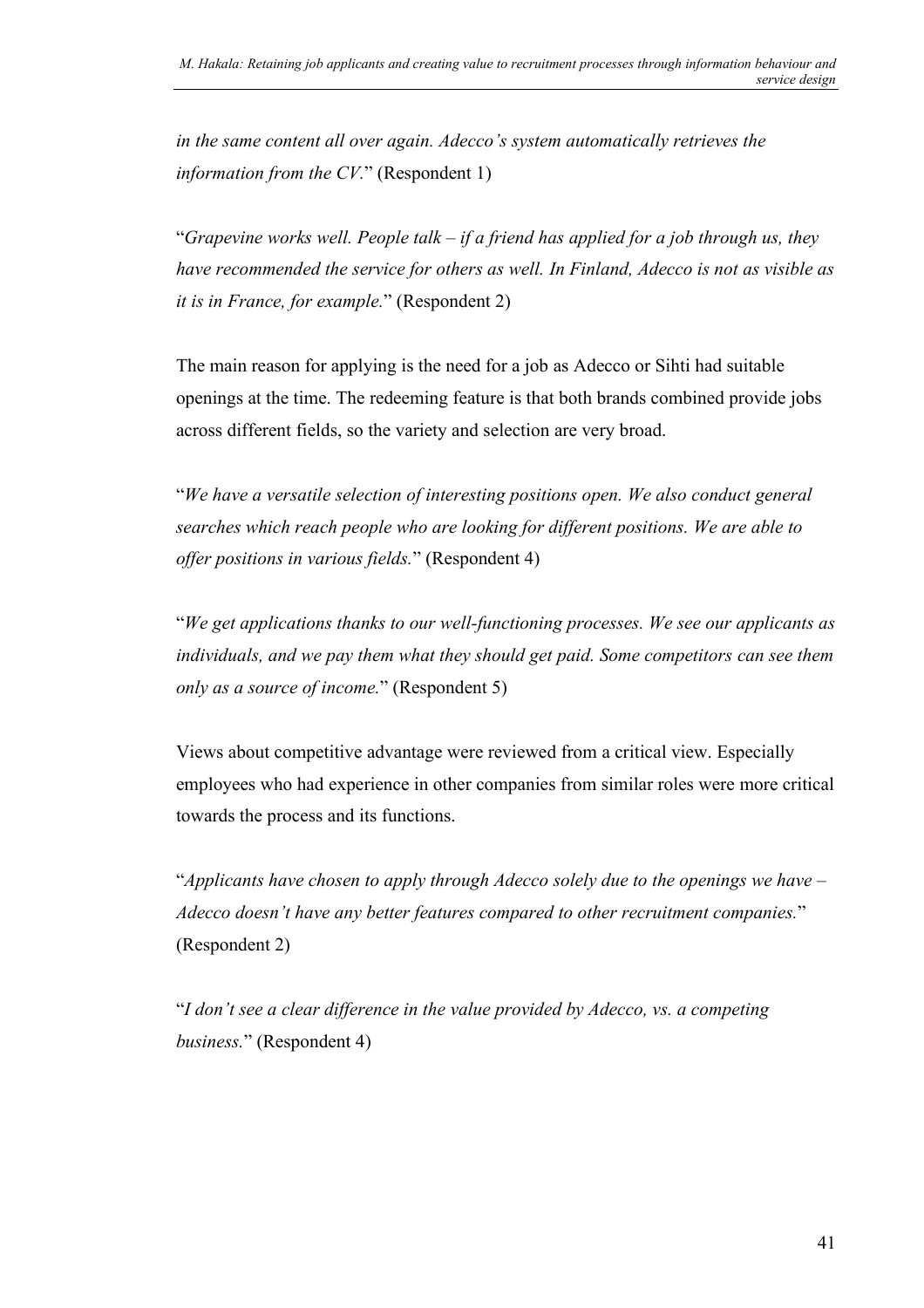#### <span id="page-42-0"></span>*5.3.3 Differing viewpoints*

Differences in the viewpoints regarding applicants and employees were reviewed. As the recruiters are heavily occupied, they do not have the possibility to provide as personal service to the applicants as they would prefer.

"*Recruiters are currently heavily loaded with work. It would be great if we could tell every applicant personally why they did not proceed in the recruitment process. Something else than the general "unfortunately you did not progress in the application process." Would be great to add more personal service to our work, but currently it is not possible.*" (Respondent 1)

"*A need for development would be in the length of our processes. At times they might take much longer than anticipated, and in those situations, we should be able to inform our applicants deftly and be in contact with them, not only leave them waiting.*" (Respondent 1)

"*Job seeking is not fun, and it takes time. It definitely is nicer to receive applications than sending them.*" (Respondent 2)

"*Our job is made more difficult when we are not able to see the applicants face-to-face. We can get so much more out of a person when we see them physically, small talk is easier and we are able to see gestures and other physical behavior compared to Teams, where it is difficult.*" (Respondent 3)

"*Very seldomly I have been required to deviate from my own ways of working due to lack of digital skills of an applicant. This mostly happens in the field of construction. Sometimes I need to guide an applicant through the process or give hints on how to make a good CV.*" (Respondent 4)

"*Most of the time we can rather quickly see if an applicant is what we are looking for, even though the applicant would have spent a long time to make the application. Salaries will be agreed upon without bigger issues. Our (Sihti's) website is in an awful condition at the moment, and we have gotten feedback about it.*" (Respondent 5)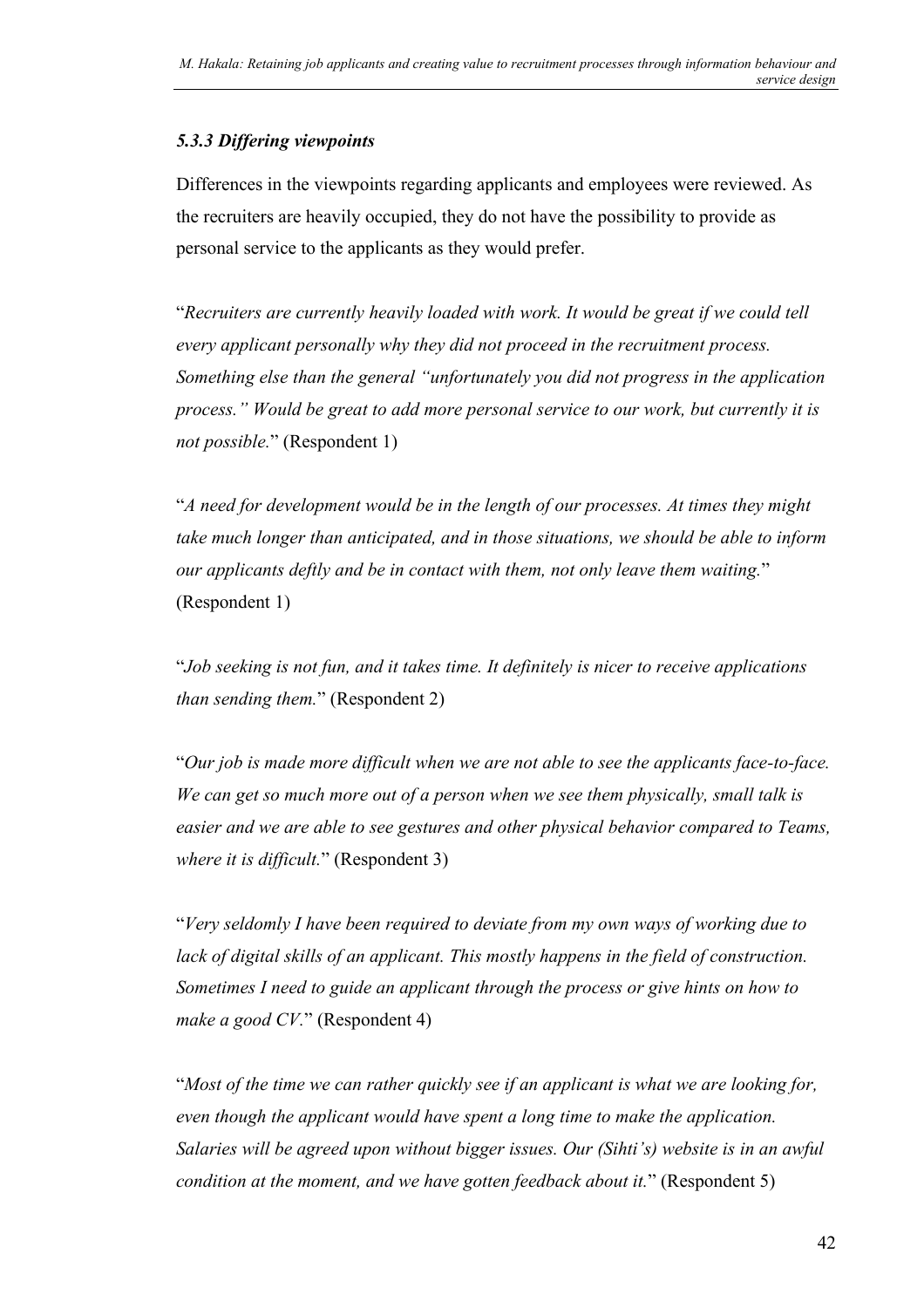#### <span id="page-43-0"></span>*5.3.4 Questions regarding practicalities*

Most asked questions were regarding the practicalities such as recruitment schedule, what are the next steps and when the applicant would hear from the recruiter again. These kinds of questions have luckily been able to reduce, as the recruiters let the applicants know

"*Mostly we get questions regarding the recruitment schedule, if any decisions have been made and what is the next step. The most typical question is "Tell me more about this opening", which we try to avoid by providing a sufficient amount of information in the job advertisement. Some applicants do call only to let us know they exist, to talk for a while and help the recruiter to remember them better.*" (Respondent 1)

"*Applicants ask how the process will proceed and when, but I usually manage to tell these things before they get asked as it is my routine. I do get questions regarding salary, and which company the recruitment is for if it is anonymous. People do also call to let me know that they are interested in the position.*" (Respondent 2)

"*How we will proceed from here, how many people have applied to the same position and when we will let the applicant know more. The focus is usually on what happens after the interview – which company is hiring and in which construction site.*" (Respondent 3)

"*I get very few questions, as I have a habit of telling the applicants how the process will progress. They might ask if it is possible to visit our client company to see the environment they would be working in, in what kind of team. Pay, working hours and collective agreement applied to the position are also applicants' interests.*" (Respondent 4)

### <span id="page-43-1"></span>**5.4 Best functions**

The process with the best functioning aspects was pinpointed. The LinkedIn algorithm was found to be a very useful tool when seeking for potential talents and passive job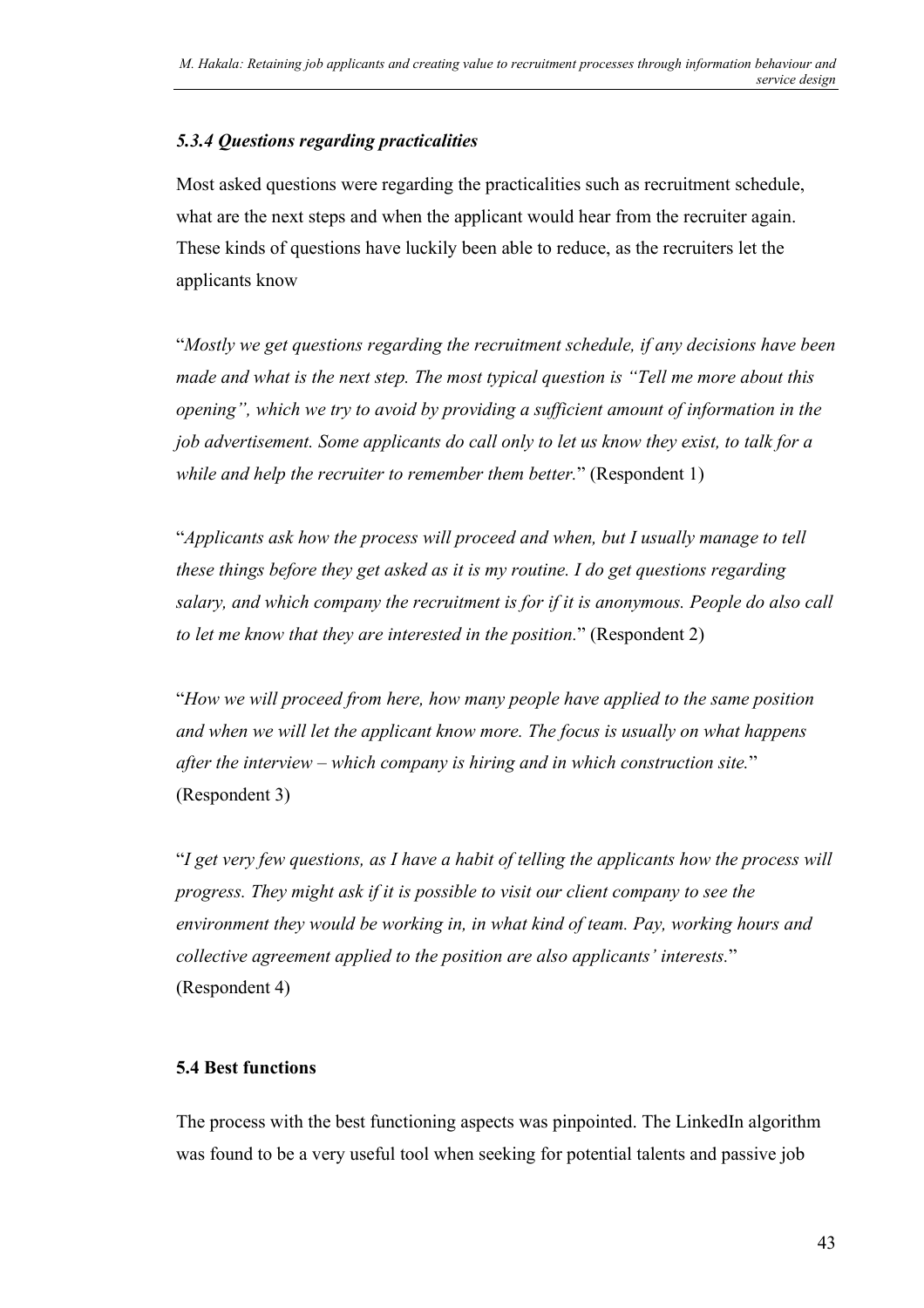seekers. When systems work, the work is more efficient – but this is not always the case.

"*The better our systems work, the easier the work is. No one should spend a lot of time applying for jobs, as it should be the easiest step in the process. The fewer clicks, the better.*" (Respondent 1)

"*After an applicant has submitted their application, we can instantly see it. The best functions are our quick action, which our systems make possible. Applicant can also choose our "quick apply" route, where they can simply leave their contact information and we will get in touch with them. The fewer clicks, the better and easier.*" (Respondent 5)

Teams meetings save time, as there is no need for commuting or otherwise transferring somewhere, and that time can be spent for planning the interviews, meetings or whatever.

"*Teams works well, it eases our work and saves time. Video interviews, pre-defined questions which the applicants respond on their own time are nice, and I can return to them later if needed.*" (Respondent 2)

As HireVue is used to conduct (preliminary) video interviews, it was considered to be a simple tool. The recruiter is able to return to the interviews regardless of time and place and capable of reviewing the answers whenever needed.

"*Video tools ensure that we can hear about an applicant regardless of time and place. It is also secure to have all the applicant data in our systems instead of email, for instance. Now there are fewer applicants at the market, so with marketing, we are able to reach even those, who are not actively seeking for a job. Regarding applicants, the best they can get is a well-functioning, effortless process.*" (Respondent 4)

"*For an applicant video interview is easy, as they can open their computer right after waking up and start the interview on their comfort zone.*" (Respondent 2)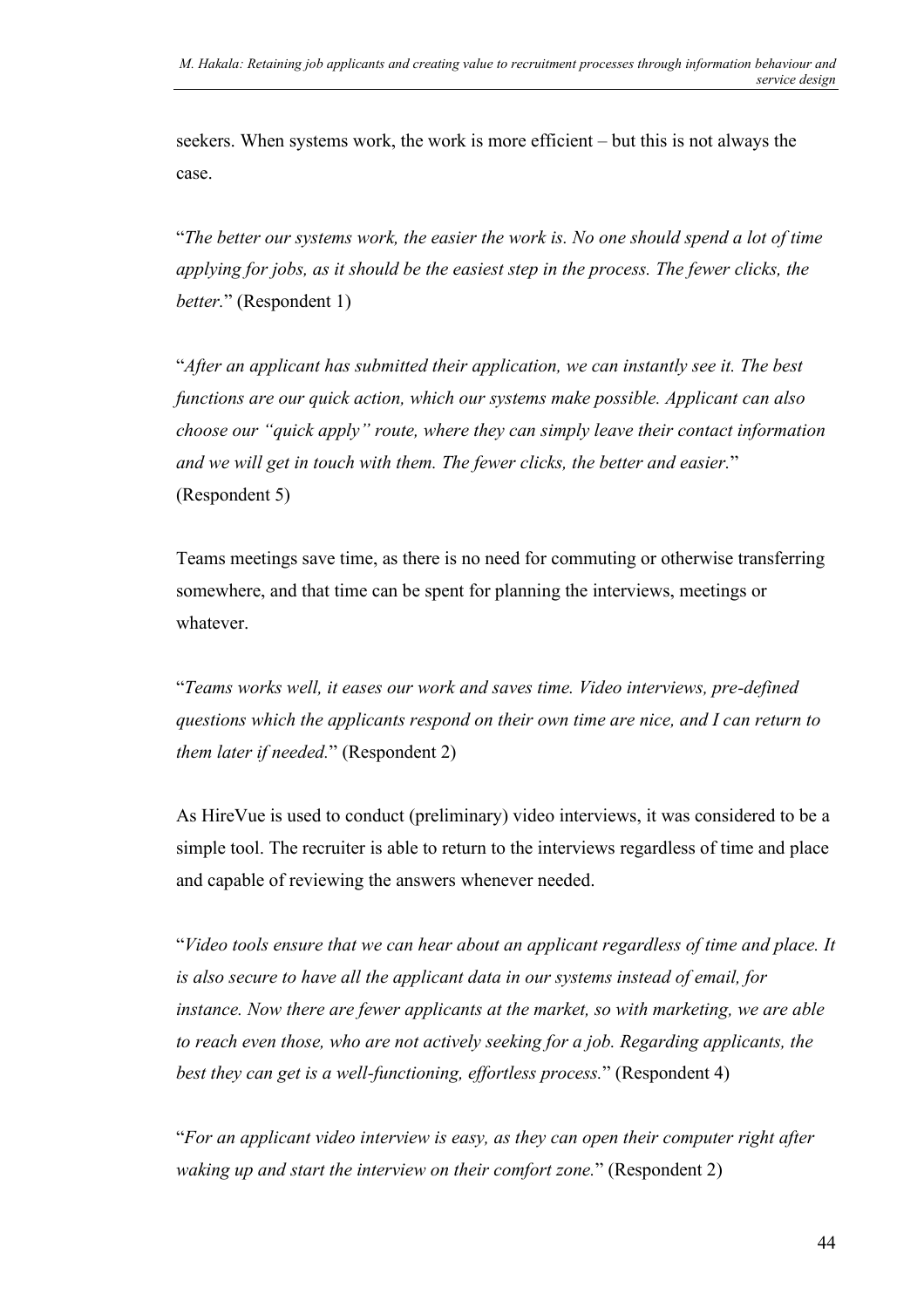"*Foremost, digitalization and the tools it has brought eases the screening of applicants and offers the most suitable ones for every situation. It saves time.*" (Respondent 1)

"*I can return to the interview recordings later. For the applicants, the Teams interviews are easy in the sense that they do not need to come to the office, which requires more time and preparation.*" (Respondent 3)

Unintended dissatisfaction can be created when systems do not function as planned. It might create uncertainty, which can then lead to the applicant choosing another company to apply through.

"*If our rejection notifications have not gone through to our applicants, it naturally results in dissatisfaction.*" (Respondent 4)

#### <span id="page-45-0"></span>**5.5 Areas of development**

Viewpoints regarding aspects requiring development were discussed. Answers regarding ways of working and adjusting to the expectations of applicants were covered.

#### <span id="page-45-1"></span>*5.5.1 Adjusting ways of working*

When discussed about adjusting ways of working to the current needs of the job markets, employees had to adapt to video interviews, even when they would prefer meeting applicants face-to-face to gain a better understanding of the applicant. Teams meetings tend to take less time as people want to go through with it and focus on the topic at hand. As previously mentioned, flexibility is required to ease the process for some of the applicants.

"*I have had to adapt to video interviews.*." (Respondent 1)

"*The transition from live meetings to Teams. It is difficult to deduce if an applicant is capable of doing physical work, so I have had to adjust on how to figure that out in accordance with good practice.*" (Respondent 2)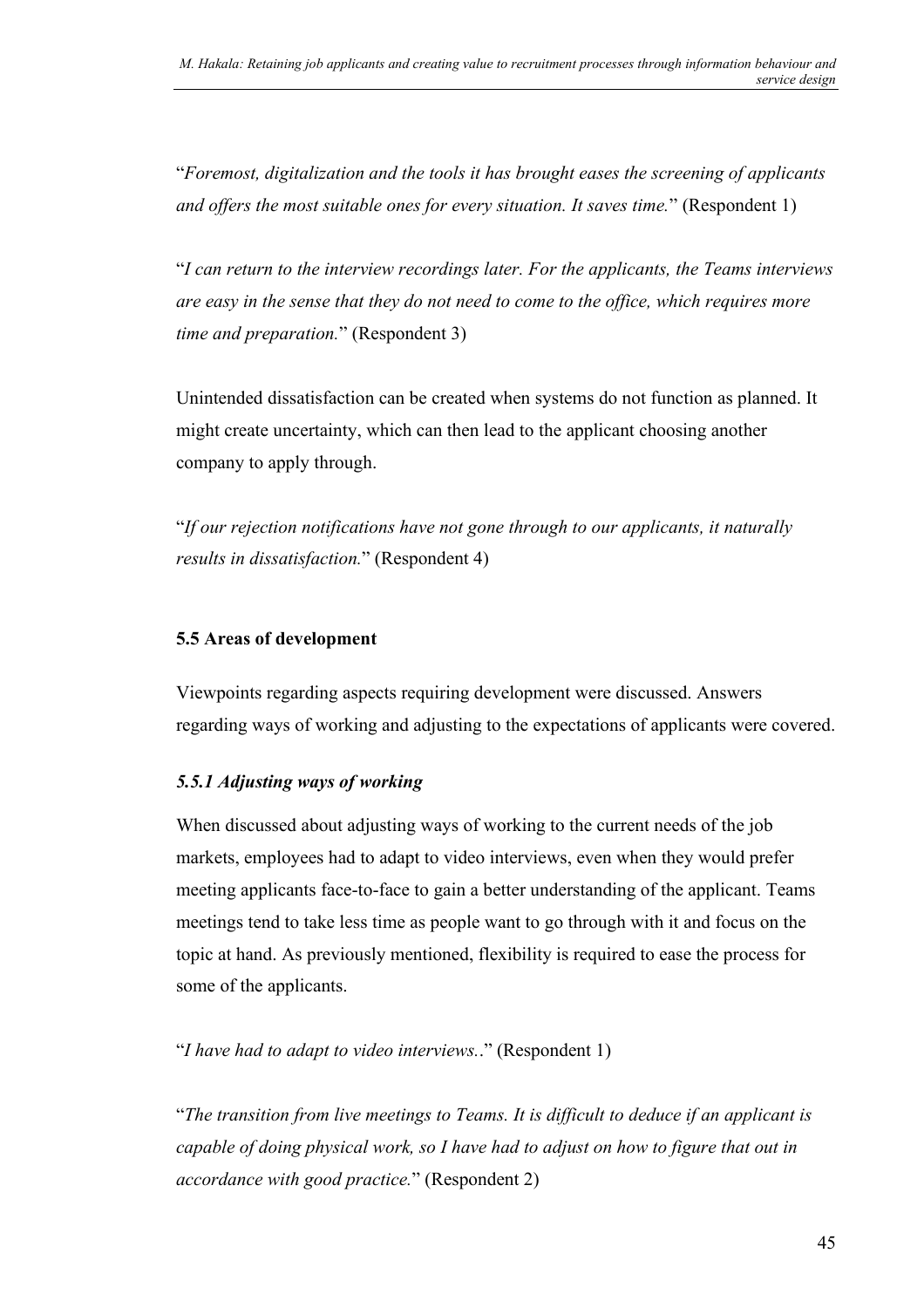"*Sometimes I need to meet the applicants halfway, if they struggle with Teams or they are in the belief that they are not capable of using digital tools. In that case, we might have taken care of the situation through phone, for instance.*" (Respondent 3)

"*I try to brighten up the atmosphere in the beginning, to ensure the applicant is feeling comfortable. Our job requires flexibility, towards both applicants and clients. in the worst case, client's target profile might change in the middle of the process.*" (Respondent 4)

#### <span id="page-46-0"></span>*5.5.2 Functions requiring development*

"*There is always room for development regarding our systems. There are some functions still missing, but continuous development is happening.*" (Respondent 1)

Regarding the areas of development, communication to applicants was most mentioned. The employees do not feel that they have enough time to contact the applicants and let them know about any possible delays in the recruitment process or other related matters. Going through the entire process could be done quicker as it only leaves the applicants waiting, especially as there are not enough resources to keep them up with the process at the moment. Unfortunately, the process can be delayed due to the customer, and not Adecco.

More time and resources to provide personal service, to become acquainted with the applicants better and meet or even exceed their expectations.

Especially Sihti's website should be updated. It is under development at the moment, but it has been quite bad for a long time and the applicants give feedback regarding it.

"*Applicant communication could be more personal, to ensure them to keep up with the process. Feedback and information about the progressing process should be provided better. It does not happen in many organizations; I am trying my best to do something about it, but the systems do not currently support it well. In addition, our workload does not make the situation any better at the moment. Occasionally applicants talk about*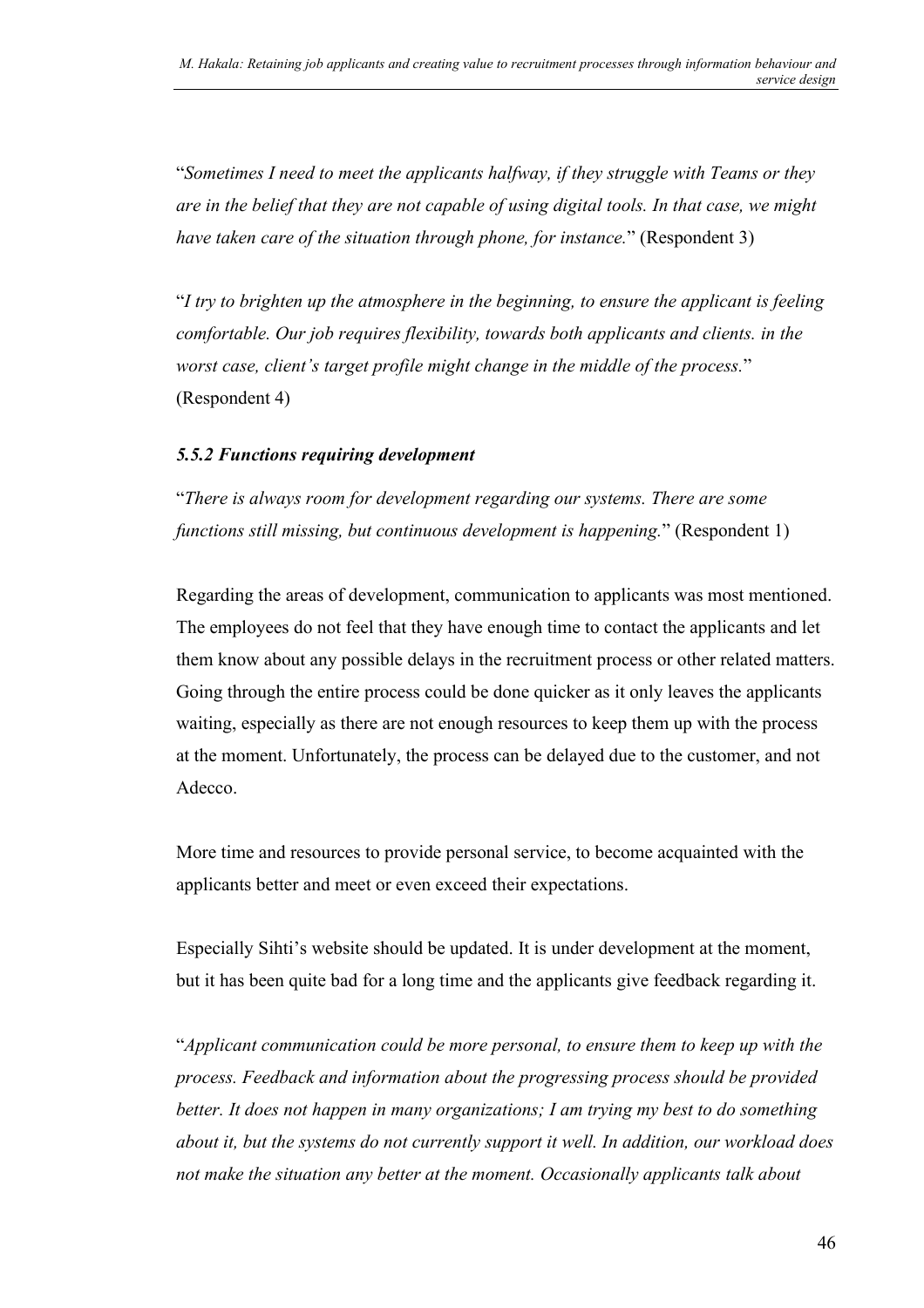*experiences in other companies, where they never heard anything back after leaving their application. Also, contact people might have been difficult to reach.*" (Respondent 1)

"*Pre-qualifying questions could already be included in the application phase, so we could get a better view of the applicants earlier. The applicants should also be informed better about the process and keep them up with it.*" (Respondent 2)

"*There is more to develop at our end, as we might not be able to get responses quickly enough from our clients. This can then result in the process becoming too long, and applicants getting employed elsewhere before we are able to act.*" (Respondent 3)

"*We have had issues publishing our job adverts, as they might have not been visible on our website or other channels after publication. The system has errors, our rejection notifications might not go through which leaves the applicants to be uncertain about their situation. In addition, we should communicate the applicants properly about how the process proceeds, but we do not have the resources for that at the moment.*" (Respondent 4)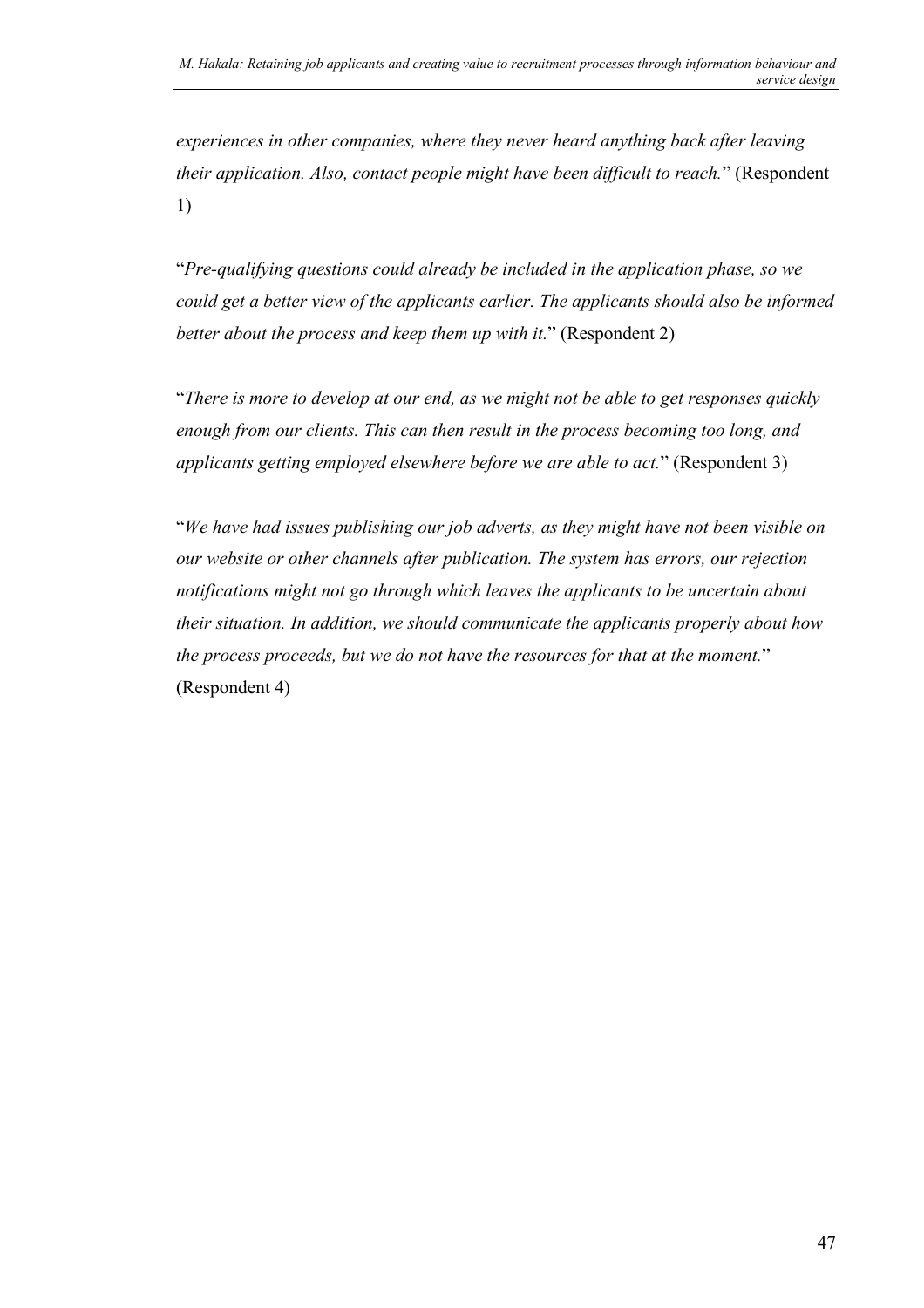#### <span id="page-48-0"></span>**6. DISCUSSION**

This chapter presents the discussion and provides an overview of the overall results gathered from the interviews. The key findings and the answers to the research questions are covered and discussed in this chapter.

Digitalization has changed the recruitment process, making it more agile and flexible than ever before. It has brought data security and shared responsibility for data management and job applicants. Applications are transferred directly to the application management system. In the past, prior to the introduction of such systems, applications used to be emailed to a single employee, which was not a secure method for managing the data. When an employee was on vacation, for instance, other employees did not have access to this specific mailbox. This delayed processes and made job seekers more dissatisfied with the service.

The introduction of video interviews has brought more opportunities for recruiters to work with. Job seekers answer pre-defined questions on their own time, and in their own comfort zone, which is a low-threshold interview method for the applicant, and a factor that facilitate**s** the work of recruiters. Applicants can be screened at the beginning of the application process. In addition to the preliminary questions, the actual interviews are also conducted through HireVue or Teams. The most important factor in the digital interview method was found to be the independence from the location of the interviewer and the interviewee, which significantly saved employees' time. Job seekers also found this to be significantly beneficial, as they were perceived to be more relaxed in their comfort zone - most often at home - during the interview. This is a significant comfort factor for the employee, as the more comfortable the experience, the more likely they will remember the pleasant experience and they may return to the job search using Adecco's or Sihti's services again.

Virtual interviews through HireVue or Teams makes it easier for applicants to find a suitable time for the interview. Before COVID-19, interviews were conducted mostly face-to-face during office hours, when the majority of job seekers were working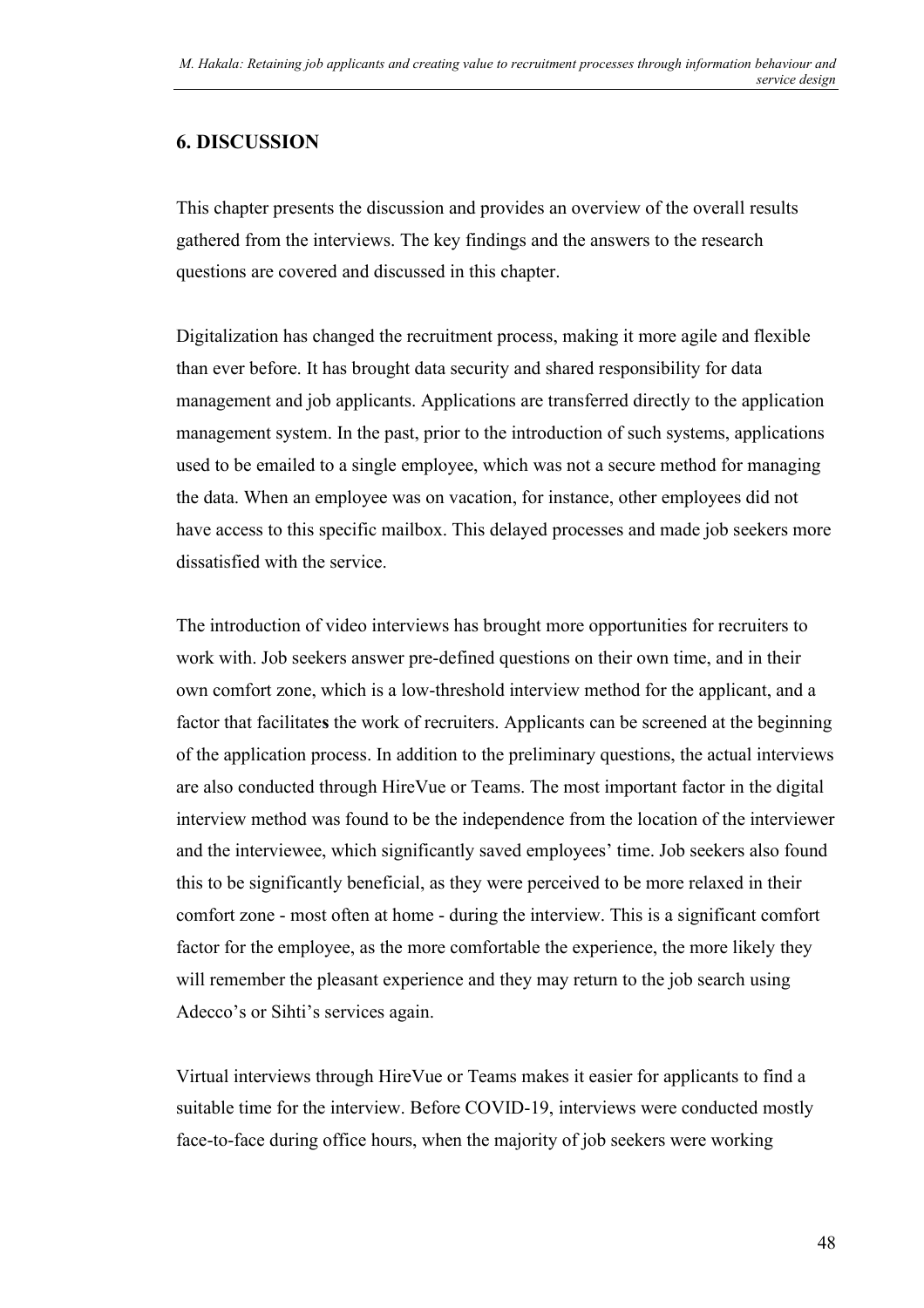themselves, and occasionally it was difficult to arrange interview time during those hours.

Despite their effectiveness, video interviews were perceived as superficial, and the physical job interview and the opportunities it brought did not replace the virtual process. In video interviews, for example, gestures and facial expressions were much more difficult to take into account, although in an interview situation, taking them into account is valuable additional information when determining an applicant's profile and motive.

The applicants' need for information was met before the applicants themselves had to search for information. The aim was to include a sufficient amount of information in the job advertisements so that there was no need to ask the most frequent questions and the applicants found the search experience as effortless and informative as possible. Also, in the later stages of the application process, the aim was to answer the applicants' questions before the applicants themselves asked the questions. This had already become a routine for the interviewers, as they wanted to make sure they provided the best possible service to the applicants.

Specifically older job applicants prefer traditional recruitment methods taking place in a physical setting. The application process has followed the same practices throughout history, and applicants have always been accustomed to face-to-face meetings. The change brought by digitalization has affected this part of the recruitment process so significantly that older, non-digital job seekers have not been able to shift to a new approach like the younger generations. This has led employees in recruitment positions to be more flexible in their own work so that these older generations feel that they have a good service experience and a smooth application process without additional stressors.

Job applicants' perception of the application process included multiple passive phases, in which they were expected to wait for a future contact from Adecco Finland / Sihti. These phases were found to be most crucial in applicant's satisfaction. To keep the satisfaction of the applicants high even during these waiting periods, a sufficient amount of contact and keeping the applicants up to date are the determining factors.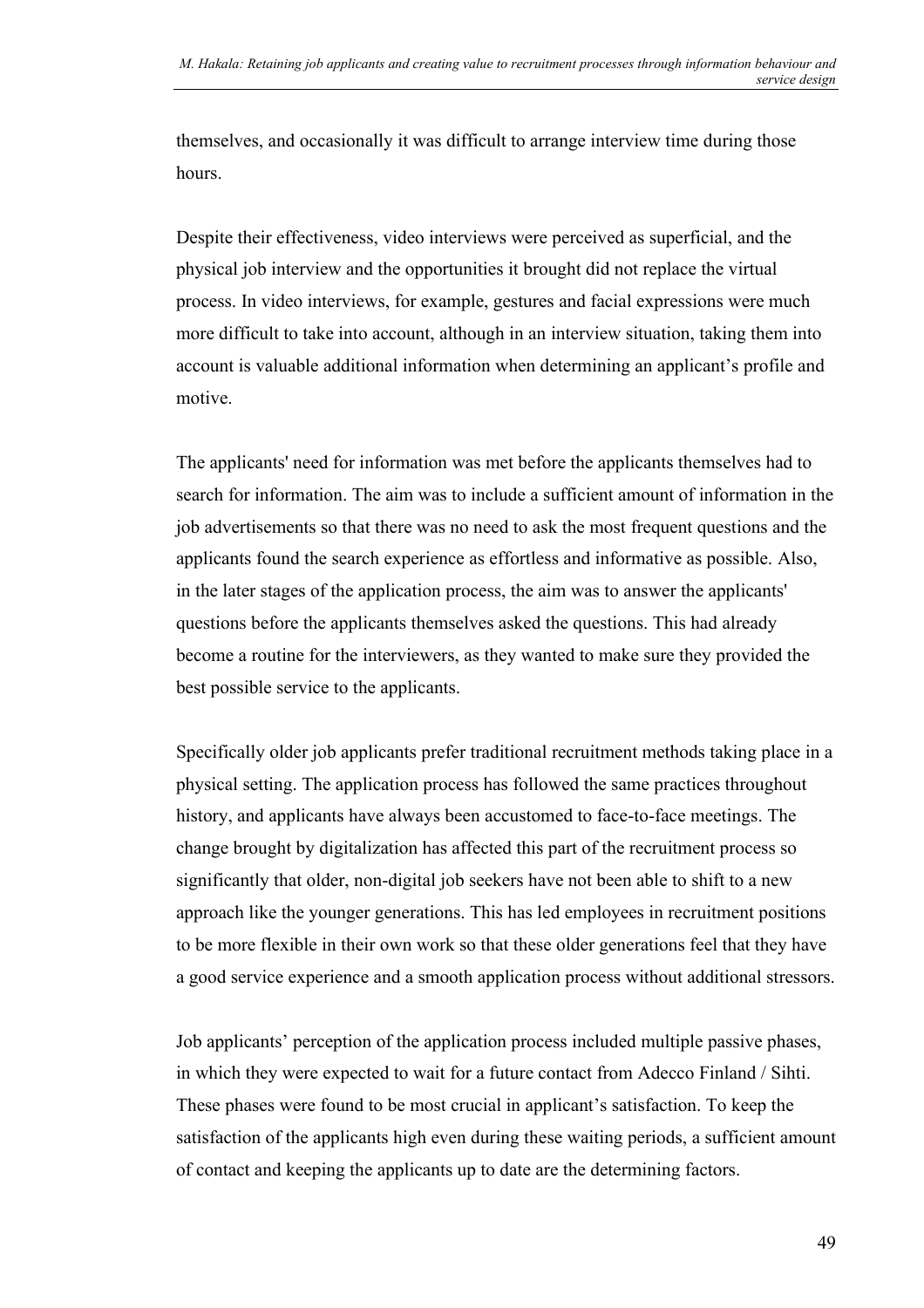Due to the heavy workload of employees and systems which do not function seamlessly, applicant displeasure towards the process was discovered to be possibly increasing. Systems were not found to be malfunctioning often but in critical stages of the process, such as informing applicants about their proceeding in the recruitment process.

Adecco has operated in Finland for over 20 years and has increasingly become as one of the best-known recruitment service providers in the country. This was found out to be an advantage when compared to competing businesses.

Passive applicants had previously been challenging to reach. Applicants who would be willing to apply for a new job but have not been actively seeking were targeted with digital marketing, which had been found to be a useful tool. The policy had only recently been introduced.

Viewing applicants as individuals and providing them personal service was found to be an important competitive advantage. Applicants were listened to and seen as individuals, with their own pool of expertise and needs. As the biggest value generator in the process, the goal was to match the job seeker and the job so that both are satisfied. As the applicant is being listened to, they should also be offered job opportunities that they might not have been able to think about. The job search has changed so that the jobseeker no longer comes to the employer company, introduce themselves and say that they need a job. Job search is no longer focused on finding a single job, but recruitment is offered as a service to provide possibilities suitable for the applicant's needs.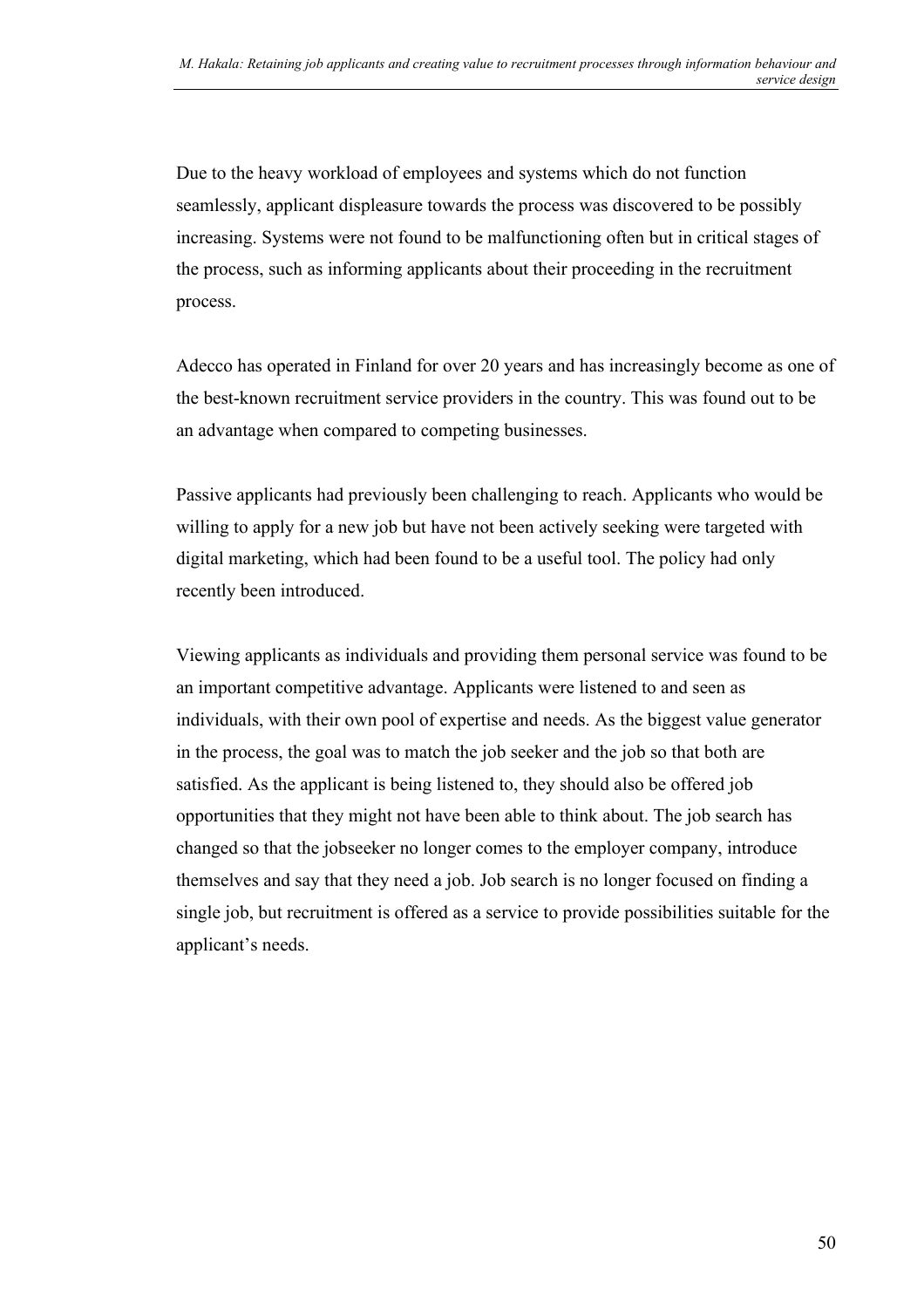# <span id="page-51-0"></span>**7. CONCLUSION**

The main objective of this thesis was to observe how digitalization has affected recruitment, and how applicants could be retained to Adecco with the assistance of information behavior concepts and service design. The goal was to identify any potential gaps in the process from both recruitment and applicants' point of view. This was conducted by investigating the importance and effect of service design and information behavior in the application process. The aim of this thesis was to understand if the current challenges in retaining job applicants in a digital environment were based on digitalization and technology, or if the reason was behind the mindsets and behavior of the workforce.

The conducted interviews helped to explore the digital transformation of recruitment in the previous years and the impact it has caused in the application process from applicants' point of view.

#### <span id="page-51-1"></span>**7.1 Research questions**

The research questions are once more assessed at this point of the thesis, to review the gathered materials and to provide sufficient answers.

Research question 1: How has digitalization shaped the activities of recruitment?

Digitalization has shaped recruitment in the way that it has become faster and more efficient, but not as personal as it could be. Face-to-face meetings are still considered better than any form of online meeting, despite its effectiveness.

Research question 2: How pleasant do the applicants find the current application process?

Applicants do find the current application process to be good at the moment, but there is room for development on updating services and systems to meet the expectations of the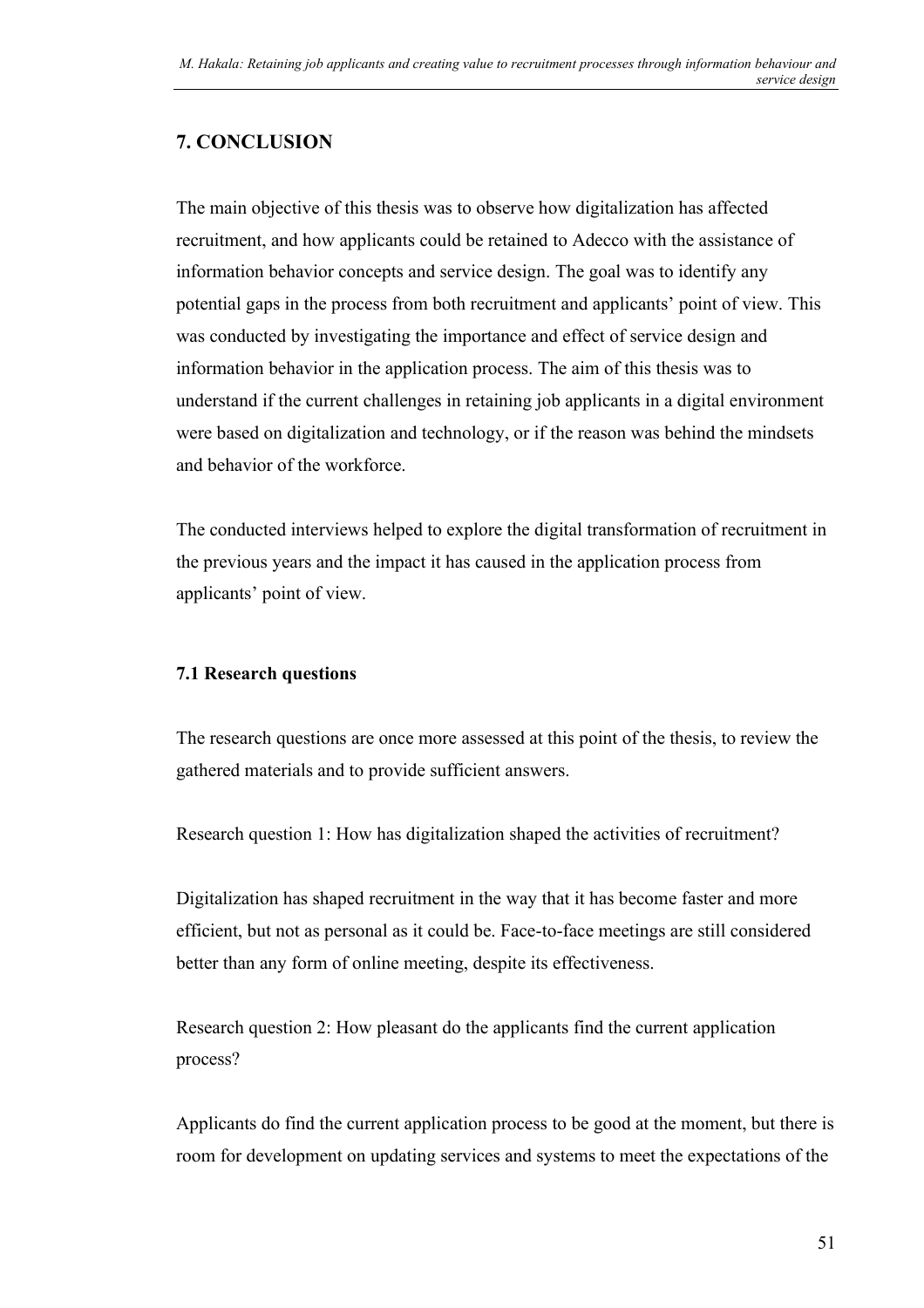modern-day. Especially older applicants faced difficulties while transitioning from the traditional methods of applying for a job, but most of them were found out to be willing to learn and adapt to the new methods.

Research question 3: How do recruiters need to change their behavior to efficiently work in a digital space?

Recruiters have been required to adapt and accept the current state of digitalization, and to find new ways of working to provide good service to the applicants and to keep up the processes.

Research question 4: What are the key advantage/disadvantage points for applicants in the digital application process?

The most significant advantage points were discovered to be the flexibility the digital process has provided. Applicants were able to attend the interviews regardless of their location, in their own comfort zone. The main disadvantage was found to be the difficulty of using digital tools, if an applicant had not familiarized themselves to those beforehand.

#### <span id="page-52-0"></span>**7.2 Theoretical contributions**

This thesis contributes to the information behavior, service design and digitalization literature by presenting the findings on applicants' satisfactions and their retention towards the current digital job application process at Adecco Finland and Sihti. Prior studies regarding information retrieval and service design are found in literature, but little research on these has been conducted and is thus more difficult to find. The theory supported several factors which were discovered and identified in the study.

As Harviainen and Kumpulainen (2019) had discussed, information services can often have the focus on quantitative approach rather than qualitative, resulting in the services to have incompatibility with the expectations and needs of service users. Indications of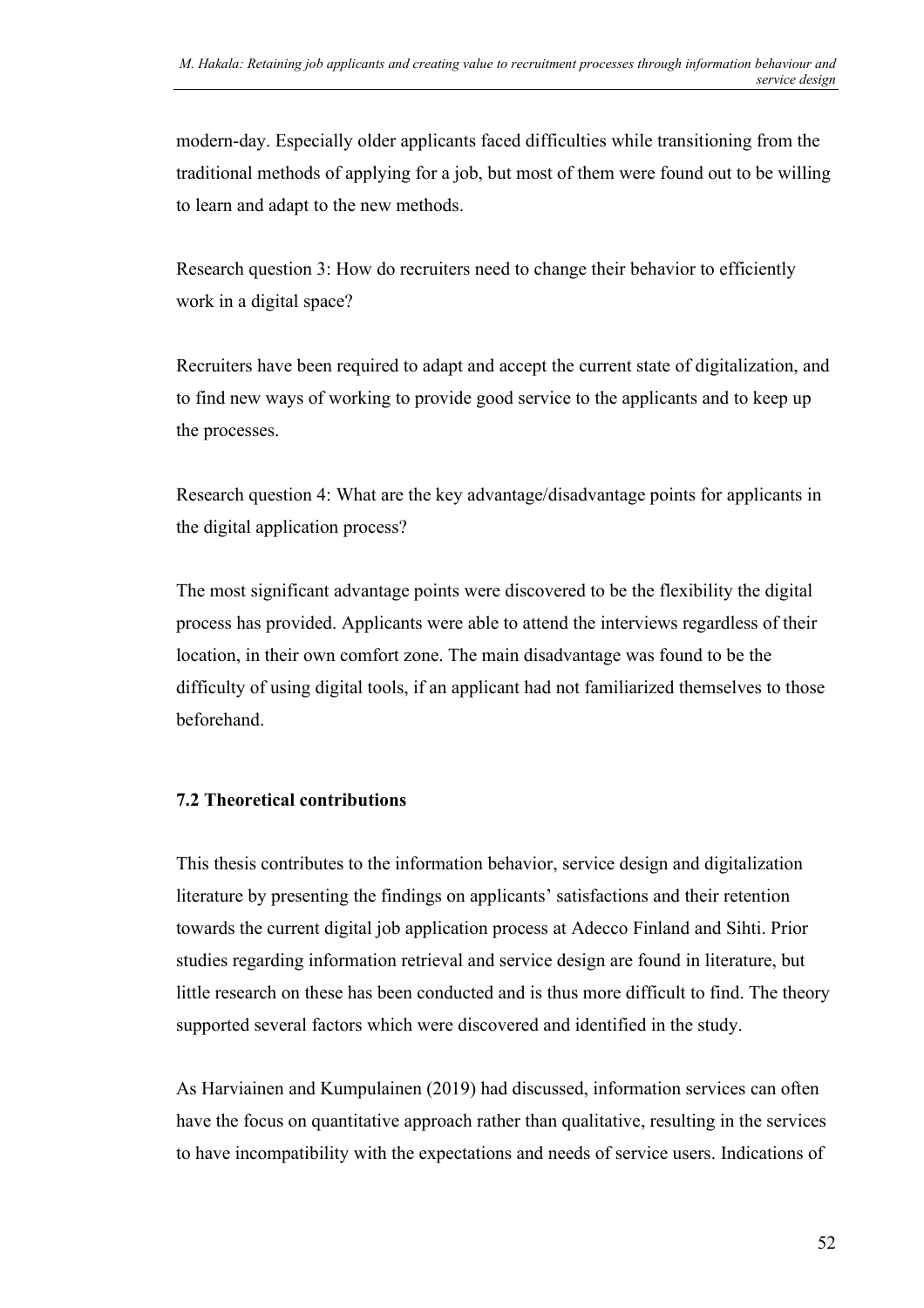this viewpoint regarding Adecco's application services were distinguished within the gathered responses.

Applicant's cognitive space was found to be satisfactory when sufficient level of communication was achieved. If the social and organizational environment regarding the application process lacked in maintaining a contact to an applicant, the level of dissatisfaction became higher. (Ingwersen, 1996)

The conceptual model for development of a digitalized recruitment process was discovered to be applicable based on the high level of knowledge the information seeking, and information retrieval methods were able to provide. These aspects were competent to ensure the success of the service design phase based on these findings and insights. Service design was discovered to enable a sufficient amount of valuable knowledge and insights to ensure a successful development process with the double diamond framework.

#### <span id="page-53-0"></span>**7.3 Practical implications**

This thesis provides practical implications considering applicant retention in a digitalized application process based on their information need and information seeking behavior. Based on the analysis, it has been found that simplification and ease of processes are the key factors for job seekers. The freedom and flexibility provided by digital tools support these expectations. However, if the job search process involves several steps involving uncertainty and waiting periods, a solution to these should be found and the information receipt verified. Information is sought when it is not automatically offered. The information must be readily available to engage job seekers to meet their expectations.

Employees at Adecco and Sihti were, on average, well adapted to the digital environment and perceived it as a functional and efficient way of operating. However, their work was influenced by the superficiality of digital interviews and communication, which may have had some effect on the challenging nature of recruitment.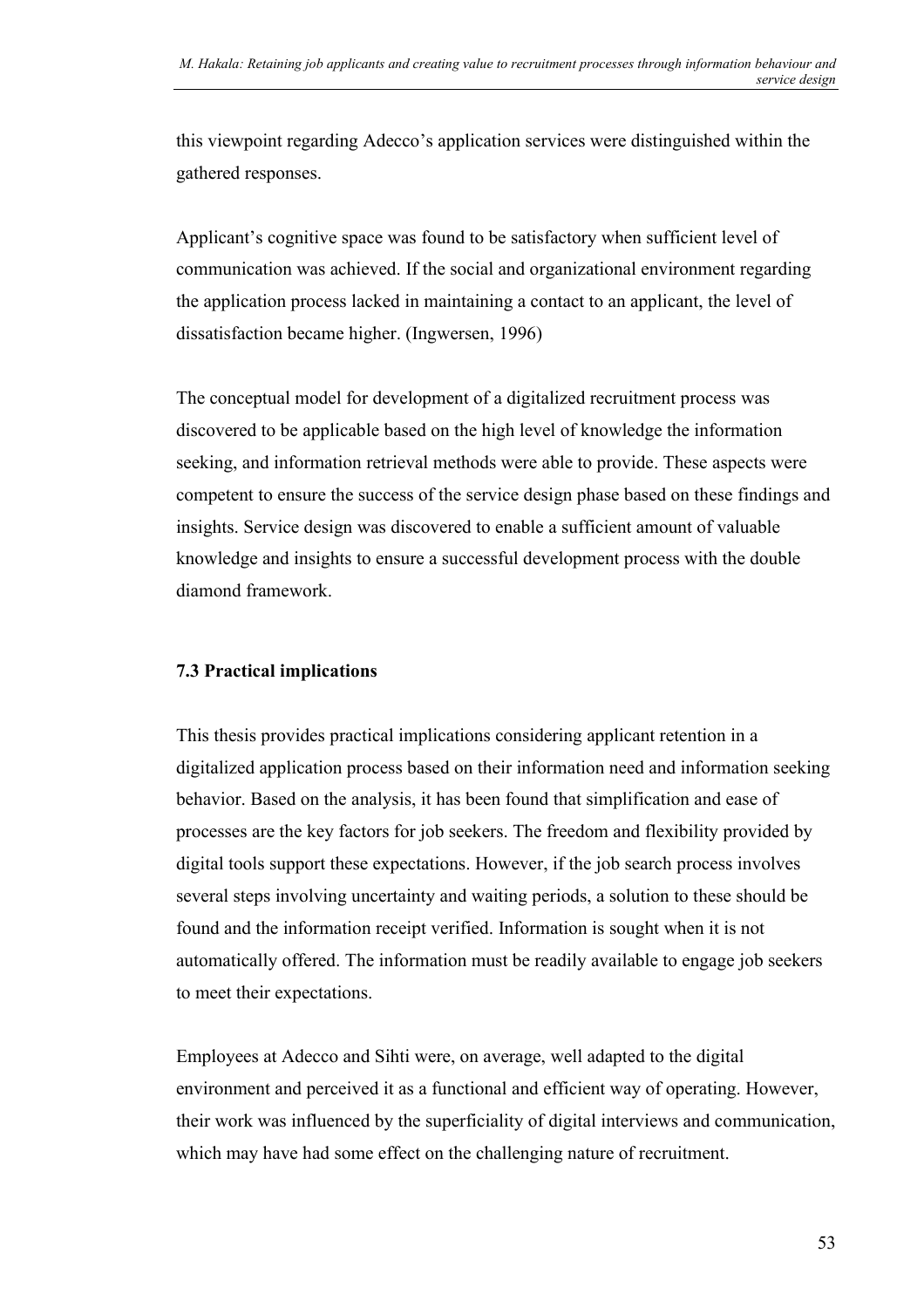This thesis offers practical contributions by exploring a topical theme. It can be a valuable asset for companies facing challenges brought by digitalization and expectations for new, enhanced services.

Based on the results, it can be concluded that digitalization has brought upon a transformation in the methods of working and recruiting the workforce. Despite the previously mentioned limitations, this research has resulted in discovering valuable insights regarding digitalization at Adecco Finland and Sihti. The connection between digitalization and the development of current processes' gaps were discovered, which were resulted due to the systems, not the attitudes of the employees.

This thesis has brought together concepts of information behavior, service design and digitalization in the context of recruitment. The combination of these concepts can be applied to other contexts which aim to understand user or customer behavior and to enhance the service path or develop innovations in services.

#### <span id="page-54-0"></span>**7.4 Limitations and Future Research**

To obtain better and more comprehensive results, the sample size should be increased. In addition, the sample should be broader geographically, as well as focus on more than one organization. Most of the employees interviewed were approximately 30-year-olds, and their age allows easy access to digital services compared to older age groups.

This thesis has also some limitations in terms of the progress of adaptation of new digital tools provided by digitalization, which provide possibilities for future research. The newest changes brought by COVID-19 are yet considered to be partially in a transition period, which means the results gathered might not be applicable in the future as digital transformation proceeds to progress. This thesis focuses on the application process of one organization with insights from recruiters and sales personnel working in recruitment-related tasks. The insights considering applicants' viewpoints were secondhand information.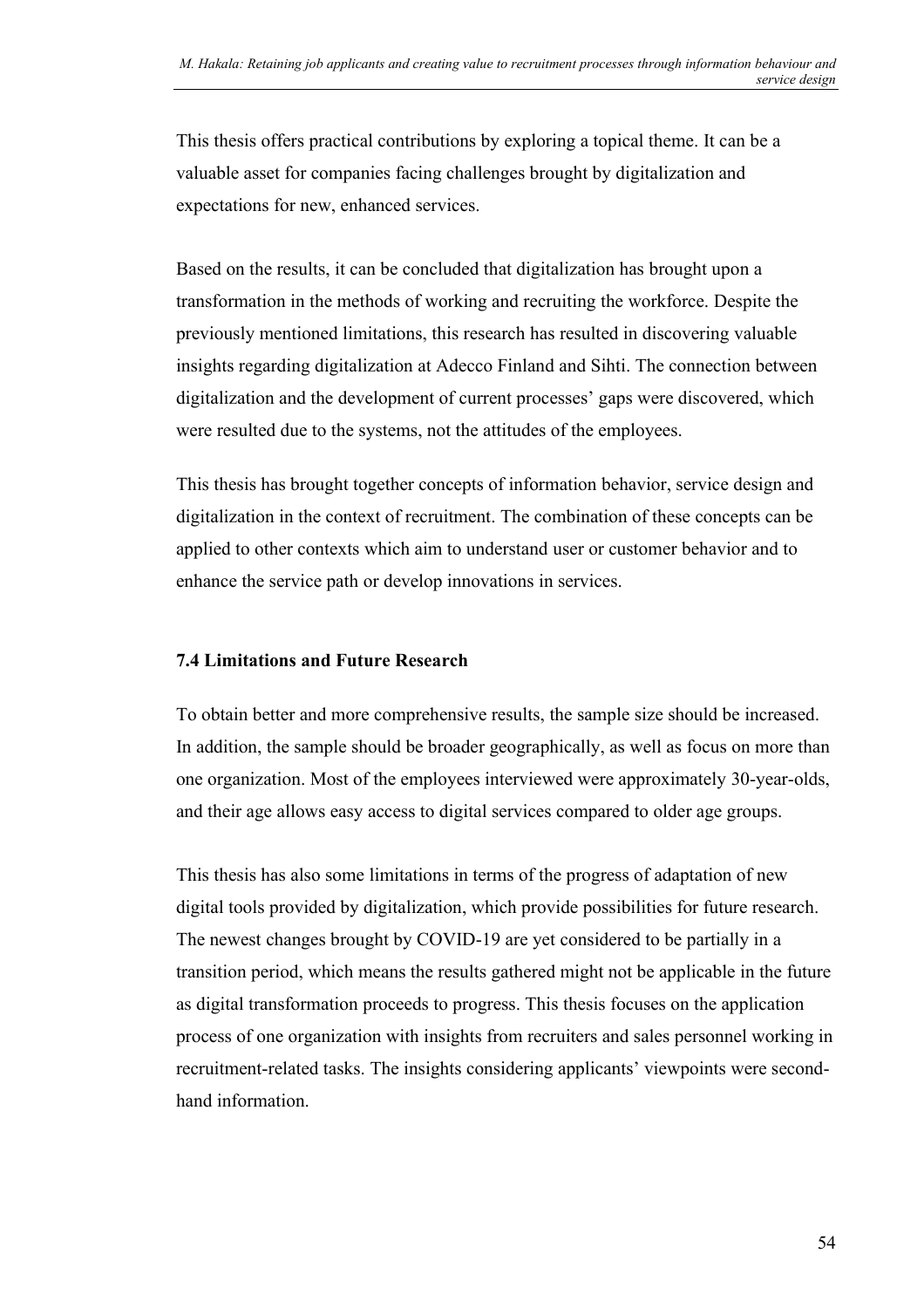#### <span id="page-55-0"></span>**REFERENCES**

Adecco Finland (2021). About us*.* https://www.adecco.fi/en-us/about-us/

Alasuutari, & Alasuutari, P. (2011). Laadullinen tutkimus 2.0 (4. uud. p.). Vastapaino.

Alaterä, A & Halttunen, K (2002). Tiedonhaun perusteet – osa lukutaitoa. BTJ Kirjastopalvelu, 2002.

Almeida, F., Santos, J. D., & Monteiro, J. A. (2020). The challenges and opportunities in the digitalization of companies in a post-COVID-19 World. IEEE Engineering Management Review, 48(3), 97-103.

Almqvist, F. (2018). Service design in the later project phases: Exploring the service design handover and introducing a service design roadmap. In ServDes2018: Service Design Proof of Concept-Proceedings of the ServDes2018 Conference, Milano, 18-20 June.

Andersson, P., Movin, S., Mähring, M., Teigland, R., & Wennberg, K. (2018). Managing digital transformation. SSE Institute for Research, Stockholm School of Economics.

Al-Samarraie, H., Eldenfria, A., Dawoud, H. (2017). The impact of personality traits on users' information-seeking behaviour. Information Processing & Management 53(1), 237-247.

Ayhan, B. (2017). Digitalization and Society (Edition 1). Peter Lang International Academic Publishers. 36-41.

Bawden, D. (2007). Information Seeking and Information Retrieval: The Core of the Information Curriculum? Journal of Education for Library and Information Science, 48(2): 125-138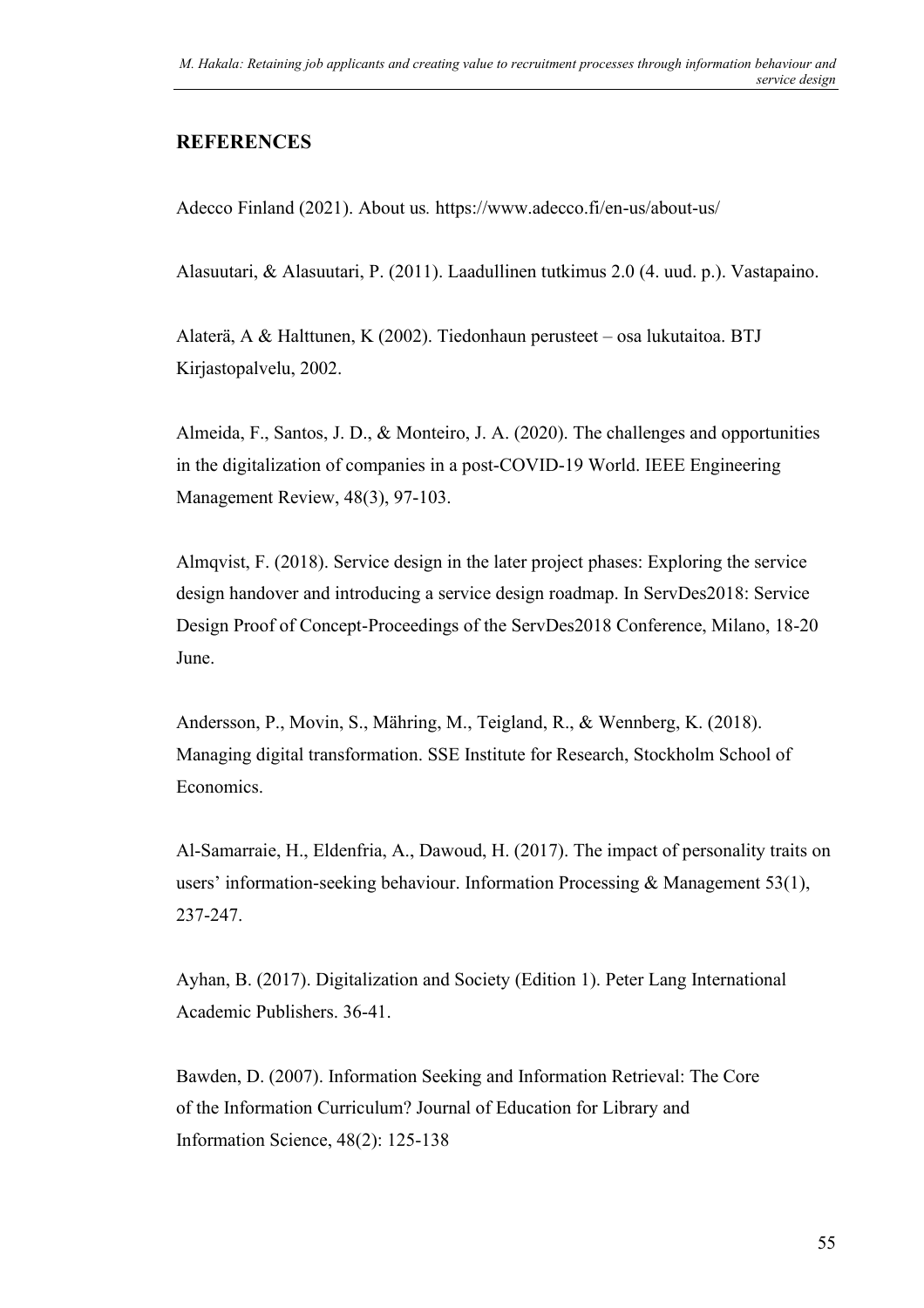Belkin, NJ (1990). The cognitive viewpoint in information science. Journal of Information Science 18:11-15.

Bertola, P., & Teixeira, J. C. (2003). Design as a knowledge agent: How design as a knowledge process is embedded into organizations to foster innovation. Design Studies, 24(2), 181-194.

Bessick, J., & Naicker, V. (2013). Barriers to tacit knowledge retention: An understanding of the perceptions of the knowledge management of people inside and outside the organisation. South African Journal of Information Management, 15(2), 1-8.

Bhagia, P. (2022). Dealing with the turnover tsunami: Strategies for attracting and retaining the best talent. AJO-DO Clinical Companion.

Brennen, J. S., & Kreiss, D. (2016). Digitalization. The international encyclopaedia of communication theory and philosophy, 1-11.

British Design Council. (2005). Eleven lessons. A study of the design process. 6-10.

Chouinard, J. A., & Milley, P. (2016). Mapping the spatial dimensions of participatory practice: A discussion of context in evaluation. Evaluation and Program Planning, 54, 1-10.

Chowdhury, G. (2009). Introduction to modern information retrieval. Facet.

Chowdhury, G. G. & Chowdhury, S. (2011). Information users and usability in the digital age. Facet.

Davidsson, P., Hajinasab, B., Holmgren, J., Jevinger, Å., & Persson, J. A. (2016). The fourth wave of digitalization and public transport: opportunities and challenges. Sustainability, 8(12), 1248.

Dinet, Jérôme. (2014). Information Retrieval in Digital Environments. Wiley.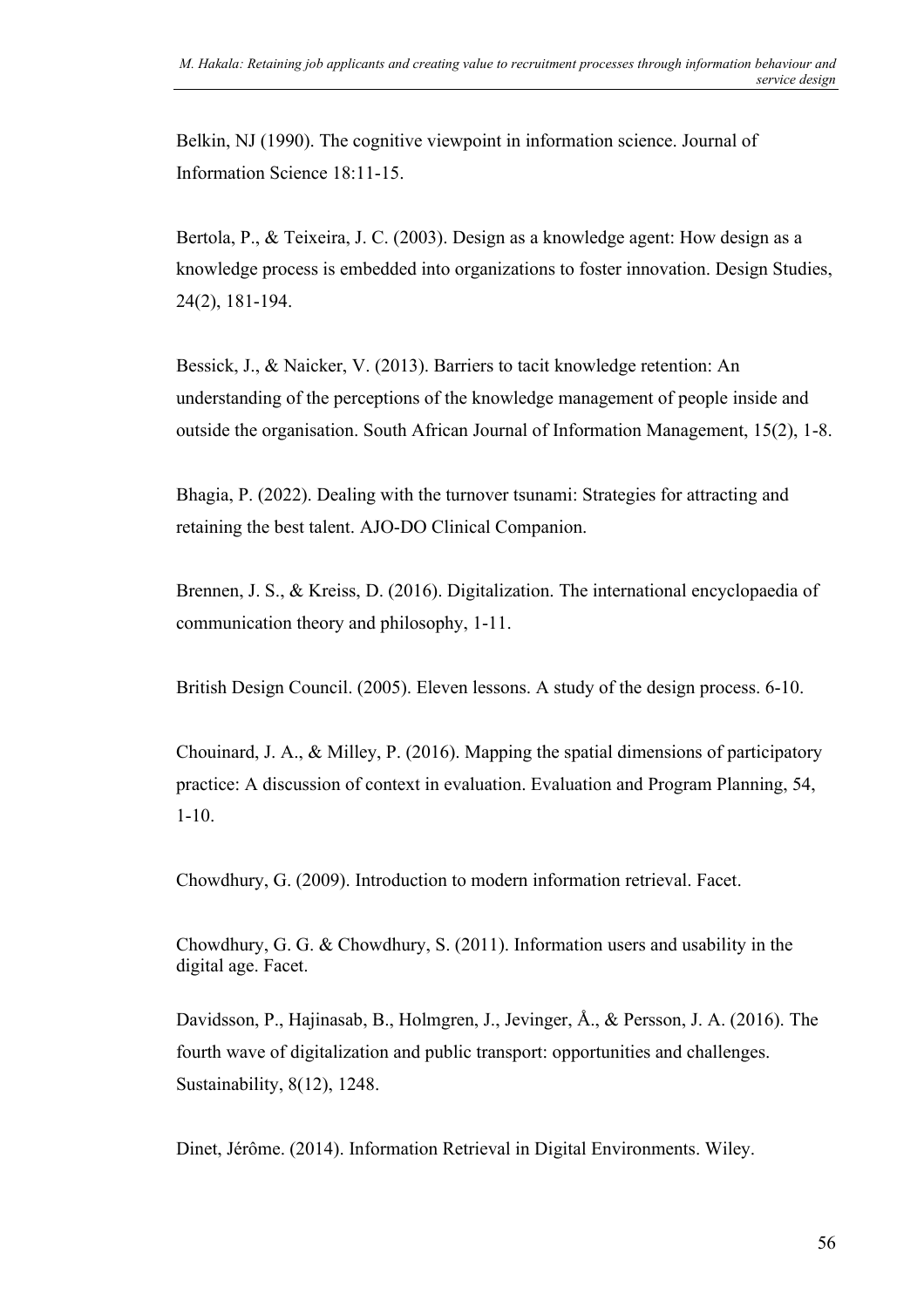Enwald, H. P., Eriksson-Backa, K., Hirvonen, N., & Huvila, I. (2020). Taking Health Information Behaviour into Account in User-Centered Design of e-health Services-Findings from an Ongoing Research Project. In PERSUASIVE (Adjunct).

Ford, N. (2015). Introduction to information behaviour. Facet.

Hagberg, J., Sundstrom, M. and Egels-Zandén, N. (2016). "The digitalization of retailing: an exploratory framework", International Journal of Retail & Distribution Management, Vol. 44 No. 7, pp. 694-712. https://doi.org/10.1108/IJRDM-09-2015- 0140

Hamidi, F., Shams Gharneh, N., & Khajeheian, D. (2019). A conceptual framework for value co-creation in service enterprises (case of tourism agencies). Sustainability, 12(1), 213

Harteis, C. (2018). Machines, change and work: An educational view on the digitalization of work. In The impact of digitalization in the workplace (pp. 1-10). Springer, Cham.

Harviainen, J. T., & Kumpulainen, S. (2019). Service design for information searching.

Henriette, E., Feki, M., & Boughzala, I. (2016, September). Digital Transformation Challenges. In MCIS (p. 33).

Hjørland, B (2002). Epistemology and the socio-cognitive perspective in information science. Journal of the American Society for Information Science and Technology 53(4):257-270.

Hjørland, B (2006). The socio-cognitive theory of users situated in specific contexts and domains. In: Fisher, KE; Erdelez, S & McKechnie, LEF (eds.). Theories of information behaviour. Medford, N.J.: Information Today, 2006. Pp. 339-343.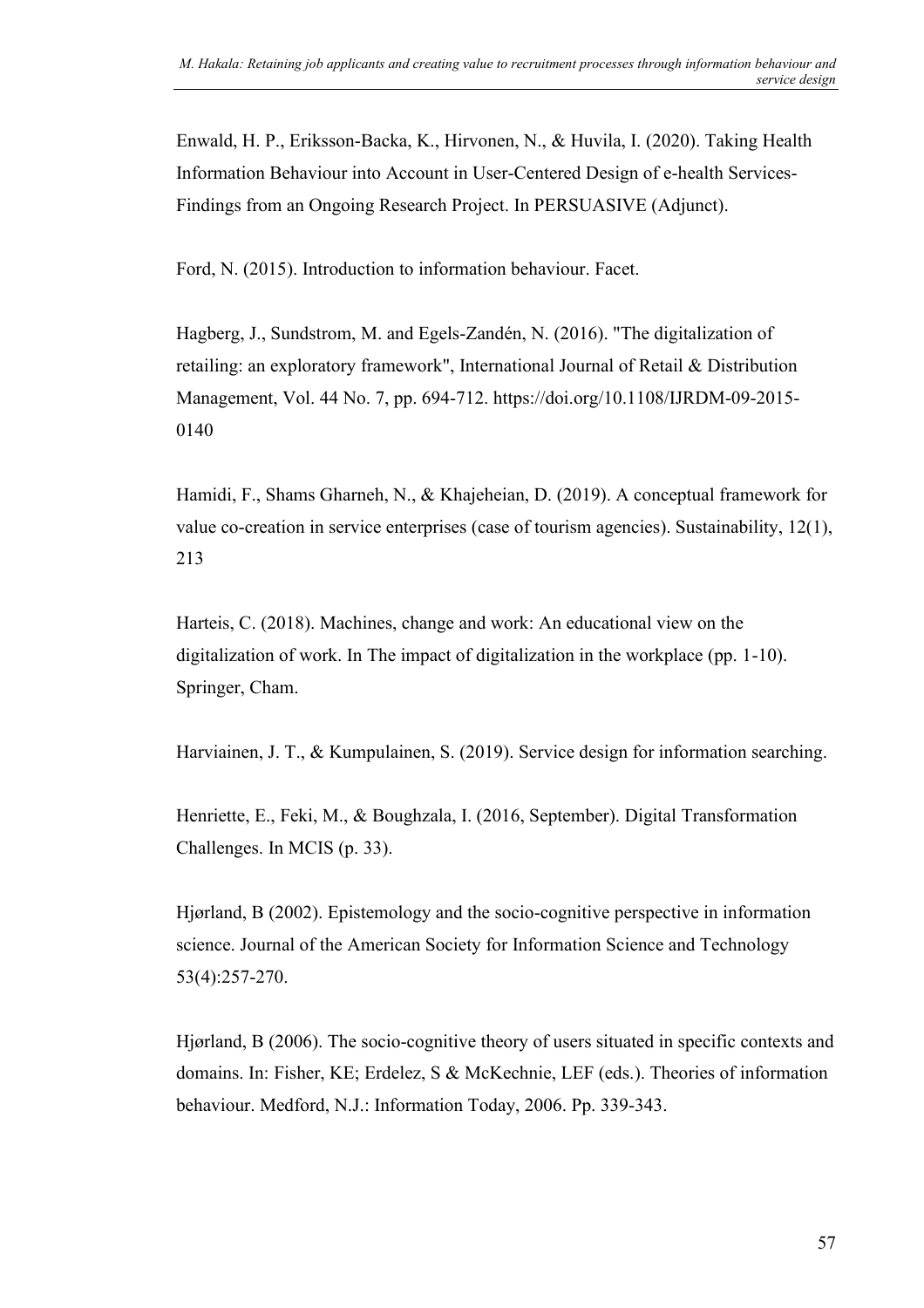Huvila, I., Enwald, H., Eriksson‐Backa, K., Liu, Y. H., & Hirvonen, N. (2019). Information behaviour and practices research informing technology and service design. Proceedings of the Association for Information Science and Technology, 56(1), 541- 545.

Hyvärinen, Nikander, P., Ruusuvuori, J., Aho, A. L., & Granfelt, R. (2017). Tutkimushaastattelun käsikirja. Vastapaino.

Karim, M., Nikou, S., & Widén, G. (2021). The role of youths' perceived information literacy in their assessment of youth information and counselling services.

Karpen, I. O., Gemser, G., & Calabretta, G. (2017). A multilevel consideration of service design conditions: Towards a portfolio of organisational capabilities, interactive practices and individual abilities. Journal of Service Theory and Practice.

Karwan, K. R., & Markland, R. E. (2006). Integrating service design principles and information technology to improve delivery and productivity in public sector operations: The case of the South Carolina DMV. Journal of operations management, 24(4), 347-362.

Kundu, D. K. (2017). Models of information seeking behaviour: A comparative study. Methodology, 7(4), 393-405.

Kvale, S. (2008). Interviews: An introduction to qualitative research interviewing. Sage Publications, California.

ManpowerGroup (2022). The talent shortage. https://go.manpowergroup.com/talentshortage. Retrieved 4.1.2022.

Meyer, A. (2020). The effects of service design on digitalization and the development of better service creation for stakeholders (Bachelor's thesis, University of Twente).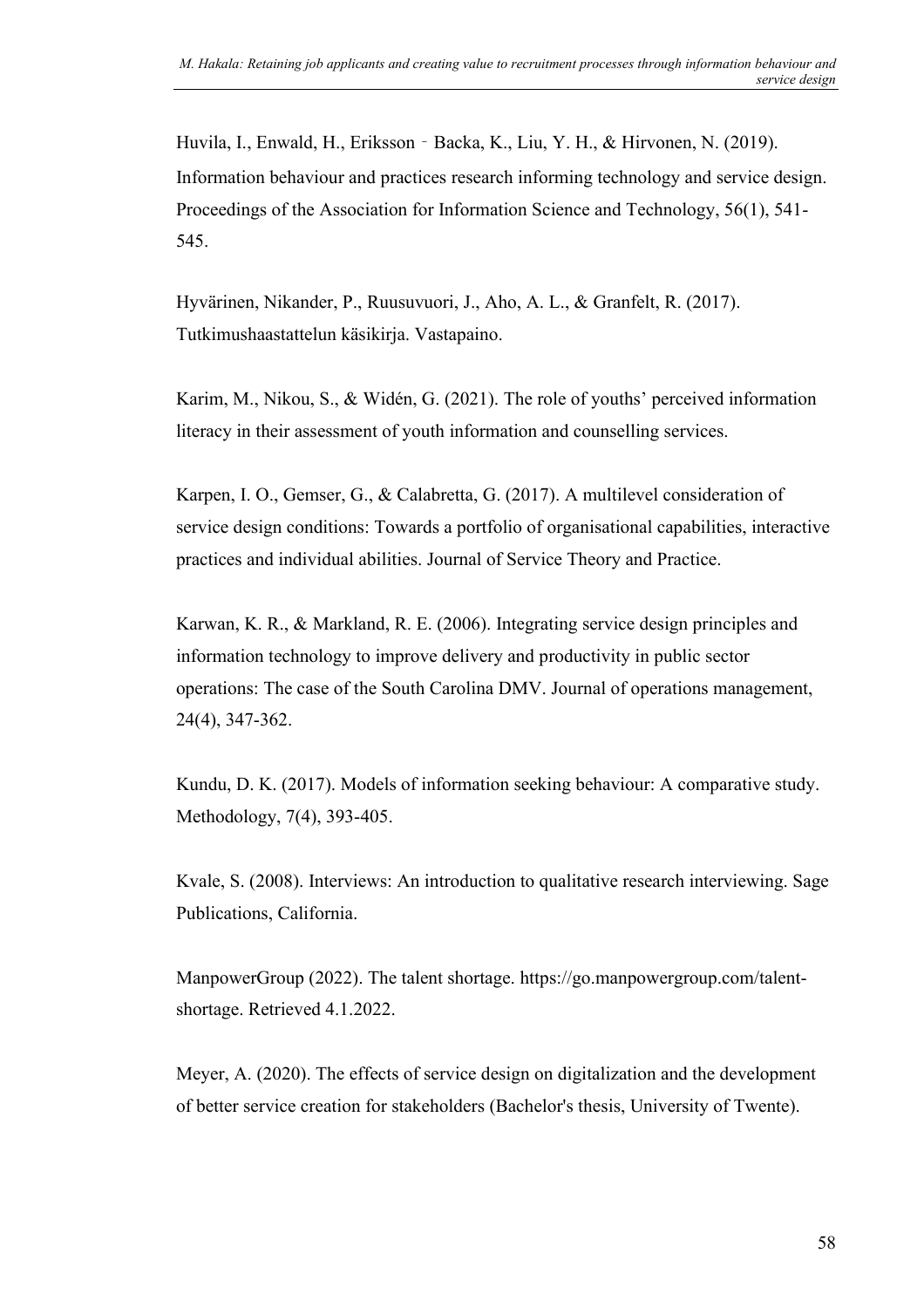Meyer, A., Fourie, I., & Hansen, P. (2020). A participatory design informed framework for information behaviour studies.

Morelli, N., de Götzen, A. & Simeone, L. (2021). Service design capabilities. Springer International Publishing.

Mykhailichenko, M., Lozhachevska, O., Smagin, V., Krasnoshtan, O., Zos-Kior, M., & Hnatenko, I. (2021). Competitive strategies of personnel management in business processes of agricultural enterprises focused on digitalization. Management Theory and Studies for Rural Business and Infrastructure Development, 43(3), 403-414.

Neumeier, A., Wolf, T., & Oesterle, S. (2017). The manifold fruits of digitalizationdetermining the literal value behind.

Nickpour, F. (2012). Information behaviour in design (Doctoral dissertation, Brunel University School of Engineering and Design PhD Theses).

P. Parviainen, M. Tihinen, J. Kääriäinen and S. Teppola, "Tackling the digitalization challenge: how to benefit from digitalization in practice," International Journal of Information Systems and Project Management, vol. 5, no. 1, pp. 63-77, 2017.

Pullman, Madeleine E. and Michael A. Gross (2004), "Ability of Experience Design Elements to Elicit Emotions and Loyalty Behaviors," Decision Sciences, 35 (3), 551- 578.

Schmidt, J. B., & Spreng, R. A. (1996). A proposed model of external consumer information search. Journal of the academy of Marketing Science, 24(3), 246-256.

Sepashvili, E. (2020). Supporting digitalization: Key goal for national competitiveness in digital global economy. Economia Aziendale Online-, 11(2), 191-198.

Stock, W.G. & Stock, M. (2013). Handbook of Information Science, Walter de Gruyter GmbH.